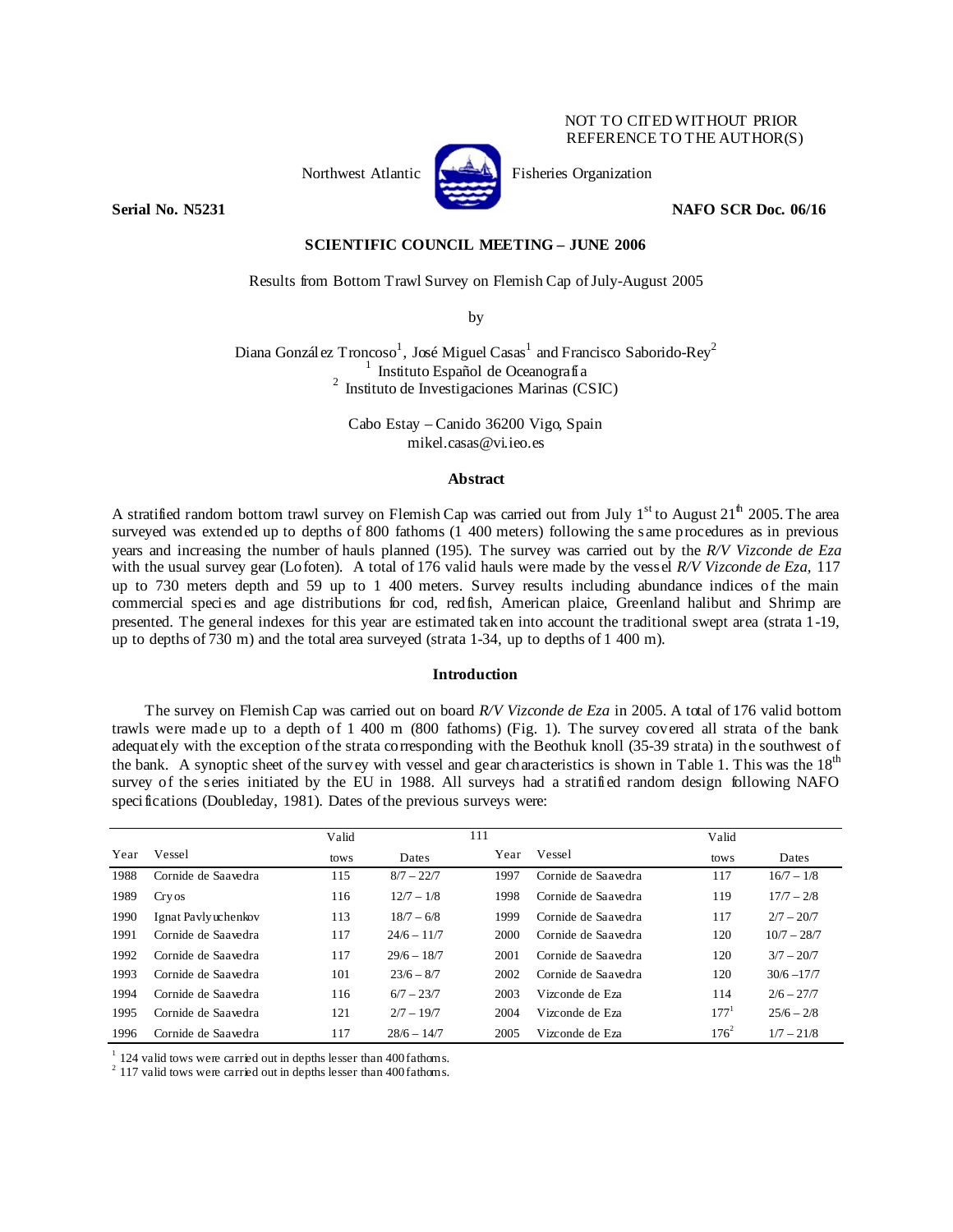#### **Material and Methods**

As the last year, the *R/V Vizconde de Eza* carried out the survey following the same procedures as in previous years, the same bottom trawl net Lofoten, with a cod-end mesh size of 35 mm, as well as all other details of its use (Saborido-Rey and Vazquez, 2003).

#### **Results**

Following the agreement of the NAFO Standing Committee on Fisheries Science (STACFIS), on preferring mean number or weight per tow over other survey indices, most tables in the report are presented in that way. Details on changes were presented in last year report (Saborido-Rey and Vazquez, 2003)

> Survey Cod American plaice Redfish Greenland halibut Roughhead kougnnead<br>grenadier Shrimp 1988 50.78 19.95 234.19 8.61 2.50 7.14 1989 141.82 17.47 202.11 5.56 1.08 2.86 1990 73.82 14.90 157.62 7.21 1.06 4.34 1991 50.05 12.54 95.69 10.16 1.66 14.50 1992 33.22 10.76 161.91 10.85 1.96 31.28 1993 75.81 9.78 90.29 8.12 3.76 15.03 1994 32.91 10.23 202.10 9.99 2.46 4.95 1995 12.06 8.44 108.98 13.52 1.94 9.33 1996 11.21 5.10 148.80 14.42 1.69 13.56 1997 12.39 3.76 206.19 20.02 1.49 9.58 1998 6.20 4.27 88.08 30.13 2.10 52.19 1999 3.55 3.21 122.67 26.37 1.55 32.00 2000 3.81 2.00 221.33 21.09 1.30 24.52 2001 3.35 2.99 96.18 17.25 2.59 35.21 2002 3.10 2.55 150.85 15.05 1.51 49.96 2003 1.98 2.84 116.66 7.73 2.92 26.75  $2004*_{(14.9)}$  5.06 4.38 311.62 15.28 4.47 25.03  $2005*_{(14.9)}$  6.52 3.43 563.35 14.55 2.97 38.14  $2004_{(134)}$   $3.32$   $2.88$   $204.71$   $23.15$   $14.03$   $16.49$  $2005_{(134)}$  4.19 2.21 362.21 17.20 11.39 24.93

Mean catch per tow (Kg) of main species in past surveys are:

\*Mean catch per tow for the comparable area and depths in the historical series.

These survey indices are also presented in Table 2, and even they belong to different species and pelagic *vs*. demersal character and the transformation to the new scale only was carried out for the main species, a global index is presented for each year, which minimum occurred in 2001. Redfish shows the highest annual variability probably due to its pelagic habitat, making accessibility to bottom gears more changeable than in the case of demersal or benthic species. Cod reached its biomass minimum in 2003, increasing in the last two years. The relative high values founded in 2004 for American plaice and grenadiers decreasing in 2005. These changes were probably due to the occasional increasing of catchability in 2004. Greenland halibut biomass maintained a continuous biomass increase to reach a maximum in 1998, since then the biomass decreased up to minimum historical value in 2003. In 2005 the biomass decreased a 5% compared from 2004. Shrimp catches in 2005 were between the highest of the historical series.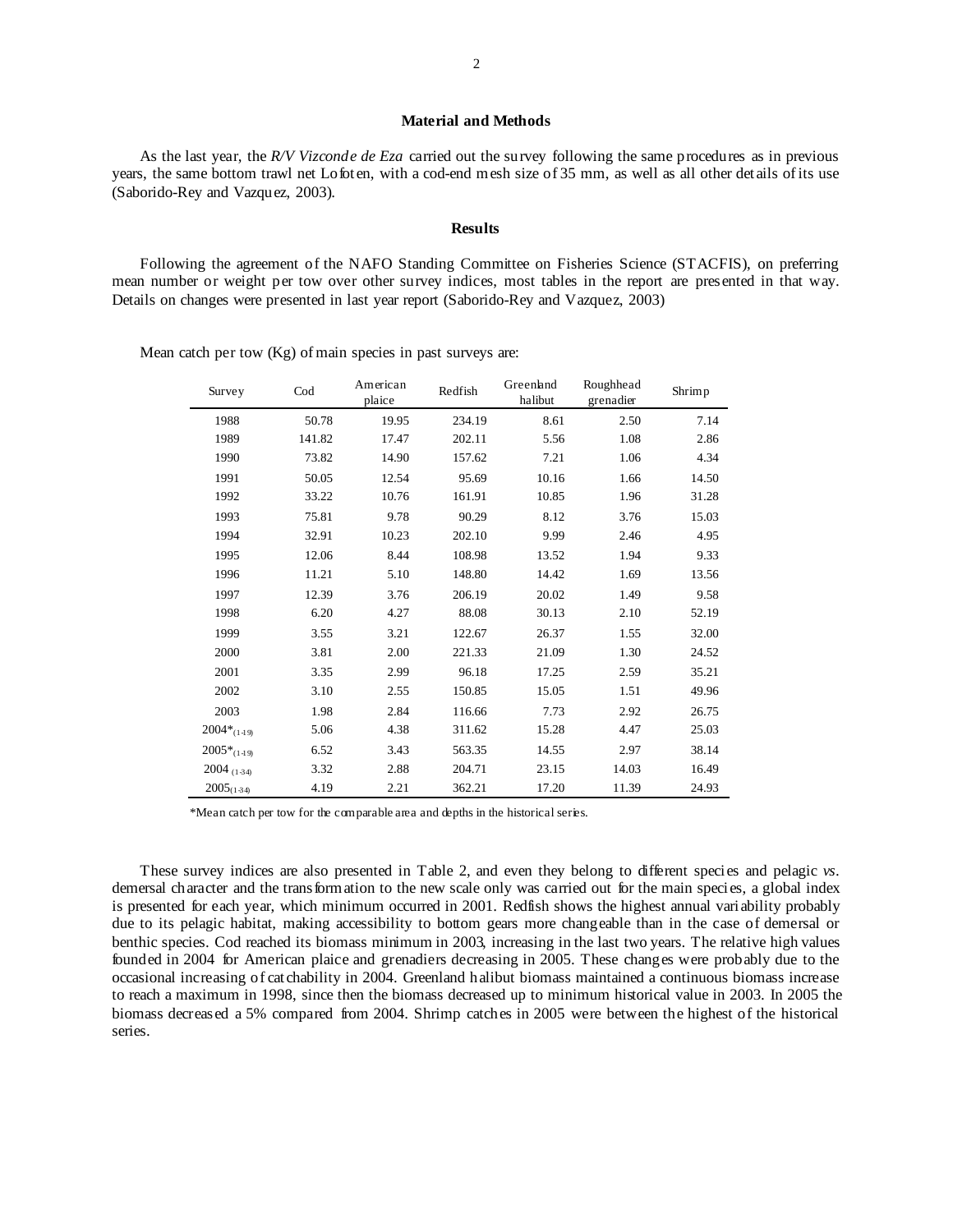Excluding redfish, the whole period could be divided in two in regards to species composition: Cod, American plaice and skates dominating the first half, prior to 1995, and Greenland halibut, the second half. For cod, 1995 was the spawning year for the first extremely weak recruitment; it had been 1991 for American plaice. In 2005 the high cod indexes at age 1 could indicate the presence of the relative strong year-class in 2004.

#### **Cod**

Mean catch per tow by strata and its standard error are presented in Table 3. These indices are compared with results of previous surveys in Table 5. Total biomass calculated by the swept area method and compared with Russian survey results are:

| Year | EU(1)   | Russia: $(2)$            | (3)                      | Year | EU(1) | Russia: $(2)$            | (3)                          |
|------|---------|--------------------------|--------------------------|------|-------|--------------------------|------------------------------|
| 1983 |         | 23,070                   |                          | 1995 | 9,695 | 8,260                    | ٠                            |
| 1984 |         | 31,210                   |                          | 1996 | 9,013 | 730                      | $\overline{\phantom{a}}$     |
| 1985 |         | 28,070                   |                          | 1997 | 9,966 | $\overline{\phantom{a}}$ | $\qquad \qquad \blacksquare$ |
| 1986 |         | 26,060                   |                          | 1998 | 4,986 | $\overline{\phantom{a}}$ | $\qquad \qquad \blacksquare$ |
| 1987 |         | 10,150                   | 21,600                   | 1999 | 2,854 | ٠                        | ٠                            |
| 1988 | 40,839  | 7,720                    | 34,200                   | 2000 | 3,062 |                          | -                            |
| 1989 | 114,050 | 36,520                   | 78,300                   | 2001 | 2,695 | 784                      | ۰.                           |
| 1990 | 59,362  | 3,920                    | 15,200                   | 2002 | 2,496 | 694                      | $\overline{\phantom{a}}$     |
| 1991 | 40,248  | 6,740                    | 8,200                    | 2003 | 1,593 |                          | -                            |
| 1992 | 26,719  | 2,490                    | 2,400                    | 2004 | 4,071 |                          |                              |
| 1993 | 60,963  | 8,990                    | 9,700                    | 2005 | 5,242 |                          |                              |
| 1994 | 26,463  | $\overline{\phantom{a}}$ | $\overline{\phantom{a}}$ |      |       |                          |                              |

**1)** Biomass estimated from bottom trawl survey . **2)** Biomass estimated from bottom trawl survey (Kiseleva and Vaskov 1994; Kiseleva 1996, 1997; Vaskov and Igashov, 2003). **3)** Biomass estimated of bottom trawlable plus pelagic biomass (Borovkov *et al.* 1993; Kiseleva and Vaskov 1994).

The mean frequency at age per tow ('000) is shown in the table below.

| age   | 1988   | 1989         | 1990        | 1991                             | 1992  | 1993   | 1994  | 1995  | 1996        | 1997 | 1998 | 1999 | 2000 | 2001 | 2002 | 2003 | 2004 | 2005       |
|-------|--------|--------------|-------------|----------------------------------|-------|--------|-------|-------|-------------|------|------|------|------|------|------|------|------|------------|
| 1     | 6.05   | 24.38        | 2.86        | 160.45                           | 88.95 | 5.07   | 3.75  | 1.77  | 0.04        | 0.05 | 0.03 | 0.01 | 0.22 | 0.59 |      | 0.85 |      | 10.03      |
| 2     | 99.36  |              | 13.43 15.35 | 32.60                            | 52.13 | 172.05 | 5.14  | 14.80 | 3.88        | 0.19 | 0.10 | 0.10 | 0.02 | 2.48 | 1.65 | 0.07 | 4.18 | 0.02       |
| 3     |        | 61.55 113.53 | 6.37        | 21.02                            | 6.94  | 38.67  | 34.51 | 1.66  | 8.28        | 4.32 | 0.12 | 0.14 | 0.41 | 0.02 | 0.80 | 0.78 | 0.03 | 1.39       |
| 4     | 16.72  |              | 67.91 21.08 | 2.64                             | 2.97  | 1.37   | 6.34  | 4.84  | 1.11        | 5.97 | 1.56 | 0.15 | 0.25 | 0.15 | 0.04 | 0.17 | 0.72 | 0.1        |
| 5     | 1.81   |              | 25.40 19.69 | 8.40                             | 0.48  | 1.64   | 0.16  | 1.15  | 2.99        | 0.49 | 1.95 | 0.89 | 0.12 | 0.10 | 0.09 | 0.03 | 0.18 | 0.88       |
| 6     | 0.26   | 1.66         | 5.59        | 2.15                             | 1.74  | 0.21   | 0.08  | 0.04  | 0.24        | 1.18 | 0.10 | 0.55 | 0.55 | 0.02 | 0.04 | 0.05 | 0.01 | 0.17       |
| 7     | 0.28   | 0.18         | 0.42        | 0.37                             | 0.30  | 0.61   | 0.01  | 0.03  | 0.01        | 0.03 | 0.18 | 0.02 | 0.21 | 0.18 | 0.03 | 0.01 | 0.01 |            |
| 8     | 0.09   | 0.16         | 0.18        | 0.08                             | 0.02  | 0.11   | 0.14  |       | 0.01        |      |      | 0.01 | 0.01 | 0.12 | 0.12 | 0.01 | 0.00 | 0.02       |
| 9     |        | 0.01         | 0.10        | 0.04                             |       |        |       | 0.03  |             |      | 0.01 |      | 0.02 | 0.01 | 0.04 | 0.05 | 0.01 | 0.01       |
| 10    |        | 0.01         | 0.03        | 0.00                             |       |        | 0.01  | 0.01  |             |      |      |      |      | 0.01 |      | 0.03 | 0.02 | 0.01       |
| 11    |        |              |             | 0.01                             | 0.01  |        |       |       |             |      |      |      |      | 0.01 | 0.01 |      |      |            |
| 12    |        |              |             |                                  |       |        |       |       |             | 0.01 |      |      | 0.01 |      |      |      |      |            |
| 13    |        |              |             |                                  |       |        |       |       |             |      |      |      |      |      |      |      |      |            |
| 14    |        |              |             |                                  |       |        |       |       |             |      |      |      | 0.01 |      |      |      |      |            |
| total | 186.13 | 246.66       | 71.67       | 227.78 153.53 219.72 50.14 24.33 |       |        |       |       | 16.56 12.23 |      | 4.05 | 1.87 | 1.83 | 3.67 | 2.81 | 2.04 |      | 5.16 12.63 |

The 1990 year-class was the most abundant observed at age 1, but its level was not maintained in the following years, after recruitment. This may indicate that its abundance was overestimated in the 1991 survey. The abundance of the 1991 year-class, although recording a maximum at age 2, decreased quickly as a consequence of the intense fishery on ages 2 and 3 during 1993 and 1994. Later year-classes, from 1992 onwards (ages 13 or less in 2005), were weak, weaker than the ones observed in the previous period. The 1995 to 1999 year-classes (ages 10 to 6 in 2005) failed almost completely and, according to the results of the last surveys, the same failure appears to have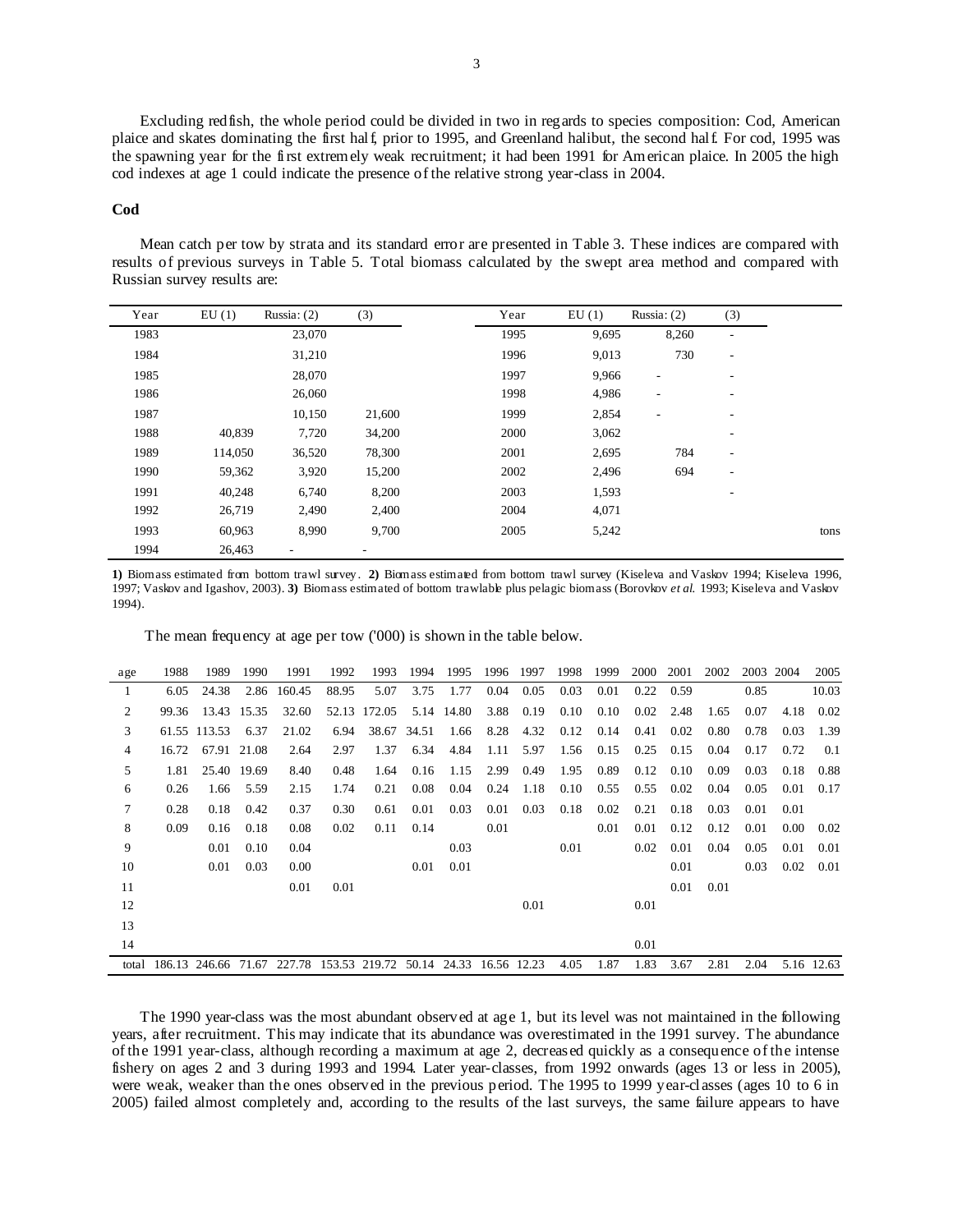occurred to the 2001 and 2003 year-classes (age 4 and 2 respectively in 2005). The 2000 and 2002 year-classes abundance, although low in the historical series, was estimated to above average in the last 10 years. The 2004 yearclass abundance is the highest in the 12 years.

Tables 6, 7 and 4 show mean length frequency per tow, the age-length key and mean frequency at age per tow and stratum respectively. Catch per mile distribution is presented in Fig. 2.

## **American plaice**

Mean catch per tow by strata is presented in Table 8. These indices are compared with results of previous surveys in Table 10. Total biomass calculated by the swept area method and compared with Russian survey results is shown in the following table:

| Year | EU     | Russia (1) |      | Year | EU    | Russia $(1)$ |      |
|------|--------|------------|------|------|-------|--------------|------|
| 1983 |        | 8,900      |      | 1995 | 6,785 |              |      |
| 1984 |        | 7,500      |      | 1996 | 4,098 |              |      |
| 1985 |        | 7,800      |      | 1997 | 3,026 |              |      |
| 1986 |        | 20,200     |      | 1998 | 3,437 |              |      |
| 1987 |        | 9.300      |      | 1999 | 2,585 |              |      |
| 1988 | 16,046 | 6,500      |      | 2000 | 1,606 |              |      |
| 1989 | 14,047 | 5,000      |      | 2001 | 2.404 |              |      |
| 1990 | 11,983 | 1,200      |      | 2002 | 2,049 | 548          |      |
| 1991 | 10,087 | 14.400     |      | 2003 | 2,286 | 1,398        |      |
| 1992 | 8,656  | 1,200      |      | 2004 | 3,525 |              |      |
| 1993 | 7,861  | 2.700      | tons | 2005 | 2,760 |              | tons |
| 1994 | 8,227  |            |      |      |       |              |      |

1) Rikhter *et al.*, 1991; Borov kov *et al.*, 1992, 1993, 1994; Vaskov and Igashov, 2003.

The mean frequency at age per tow is presented in the following table. The 1986 and 1990 year-classes, ages >13 in 2005, were between the most abundant cohorts in the period, but no good recruitment was observed since then. Fish aged 6 or more roughly correspond with fishable biomass. The abundance of this group (f 6+) decreased along the period except in 1992, when an increase was recorded as the consequence of the income of the abundant 1986 year-class. In the last years fluctuate in low levels without trends.

| age            | 1988  | 1989  | 1990       | 1991                                | 1992 | 1993 | 1994 | 1995        | 1996 | 1997 | 1998 | 1999 | 2000 | 2001 | 2002 | 2003 | 2004 | 2005 |
|----------------|-------|-------|------------|-------------------------------------|------|------|------|-------------|------|------|------|------|------|------|------|------|------|------|
| 1              |       | 0.05  | 0.01       | 0.05                                |      |      |      |             | 0.01 | 0.01 |      | 0.01 | 0.02 |      |      | 0.01 |      |      |
| 2              | 0.50  | 0.70  | 0.53       | 0.44                                | 1.06 | 0.01 | 0.05 | 0.04        | 0.04 | 0.02 | 0.03 |      | 0.03 | 0.05 |      | 0.01 | 0.14 | 0.04 |
| 3              | 2.34  | 10.40 | 1.14       | 1.50                                | 0.99 | 1.92 | 0.06 | 0.14        | 0.15 | 0.14 | 0.04 | 0.03 | 0.01 | 0.06 | 0.04 | 0.04 | 0.35 | 0.14 |
| $\overline{4}$ | 1.63  |       | 2.33 10.41 | 2.70                                | 1.33 | 1.35 | 2.65 | 0.92        | 0.32 | 0.03 | 0.06 | 0.08 | 0.10 | 0.07 | 0.08 | 0.12 | 0.09 | 0.36 |
| 5              | 5.26  | 5.43  | 1.40       | 6.65                                | 2.41 | 0.97 | 1.29 | 2.65        | 0.73 | 0.15 | 0.09 | 0.10 | 0.13 | 0.13 | 0.02 | 0.10 | 0.10 | 0.13 |
| 6              | 7.94  | 5.42  | 4.19       | 3.04                                | 5.93 | 0.52 | 1.09 | 1.70        | 2.07 | 0.52 | 0.33 | 0.10 | 0.19 | 0.07 | 0.11 | 0.07 | 0.13 | 0.13 |
| 7              | 6.23  | 5.15  | 2.91       | 3.34                                | 1.59 | 5.14 | 1.21 | 1.71        | 1.11 | 1.50 | 0.77 | 0.30 | 0.15 | 0.14 | 0.08 | 0.06 | 0.13 | 0.16 |
| 8              | 6.79  | 3.02  | 2.77       | 2.57                                | 1.87 | 0.56 | 4.26 | 1.13        | 0.68 | 0.34 | 1.12 | 0.59 | 0.19 | 0.33 | 0.16 | 0.17 | 0.16 | 0.13 |
| 9              | 2.18  | 1.00  | 1.68       | 1.06                                | 1.03 | 0.97 | 0.40 | 1.91        | 0.50 | 0.51 | 0.65 | 0.63 | 0.49 | 0.54 | 0.20 | 0.36 | 0.31 | 0.28 |
| 10             | 0.57  | 0.43  | 0.78       | 0.37                                | 0.47 | 0.46 | 0.81 | 0.20        | 0.78 | 0.36 | 0.44 | 0.32 | 0.53 | 0.72 | 0.24 | 0.29 | 0.39 | 0.25 |
| 11             | 0.12  | 0.05  | 0.14       | 0.01                                | 0.22 | 0.32 | 0.28 | 0.22        | 0.18 | 0.61 | 0.37 | 0.42 | 0.28 | 0.60 | 0.37 | 0.53 | 0.35 | 0.28 |
| 12             | 0.20  | 0.02  | 0.02       | 0.07                                | 0.12 | 0.38 | 0.28 | 0.18        | 0.10 | 0.16 | 0.36 | 0.26 | 0.23 | 0.52 | 0.28 | 0.60 | 0.74 | 0.31 |
| 13             | 0.16  |       | 0.04       |                                     | 0.02 | 0.45 | 0.31 | 0.18        | 0.10 | 0.03 | 0.11 | 0.15 | 0.09 | 0.24 | 0.31 | 0.35 | 0.53 | 0.44 |
| 14             | 0.06  |       | 0.02       |                                     |      | 1.33 | 0.65 | 0.36        | 0.13 | 0.12 | 0.14 | 0.15 | 0.07 | 0.20 | 0.18 | 0.33 | 0.50 | 0.49 |
| 15             | 0.07  |       |            |                                     |      | 0.04 | 0.61 | 0.27        | 0.09 | 0.06 | 0.07 | 0.07 | 0.06 | 0.14 | 0.16 | 0.18 | 0.41 | 0.32 |
| $16+$          | 0.05  |       |            |                                     |      | 0.05 | 0.01 | 0.04        | 0.03 | 0.14 | 0.13 | 0.12 | 0.07 | 0.12 | 0.23 | 0.20 | 0.65 | 0.68 |
| Total          | 34.09 |       |            | 34.01 26.05 21.79 17.05 14.47       |      |      |      | 13.96 11.66 | 7.02 | 4.69 | 4.73 | 3.32 | 2.65 | 3.94 | 2.45 | 3.44 | 4.99 | 4.14 |
| freq. $6+$     |       |       |            | 24.37 15.09 12.55 10.46 11.25 10.22 |      |      | 9.91 | 7.90        | 5.77 | 4.35 | 4.49 | 3.11 | 2.35 | 3.62 | 2.32 | 3.14 | 4.30 | 3.47 |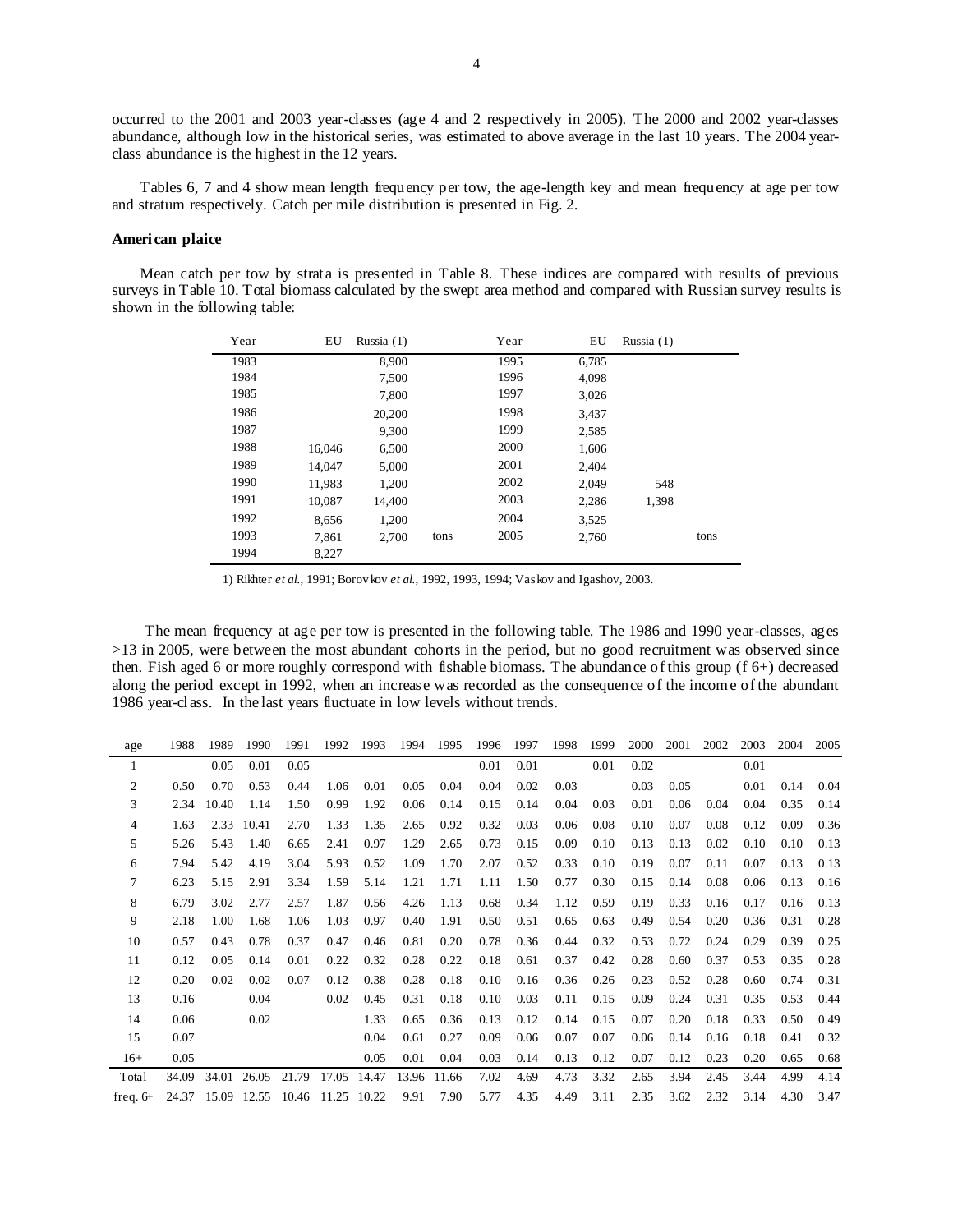Global indices of the table, such as total number by tow and frequency 6+, have declined over the whole period, reaching their lowest level in 2002: more than 10 times lower than in 1988-1990. Data in the table above indicates two periods for recruitment, and a change from an upper abundance level to a lower one. The 1991 yearclass was the first weak cohort. The relative high values founded in 2003, 2004 and 2005 for American plaice, mainly in the ages older than 13 years old, are probably due to the relative strong year classes previous to 1991.

Tables 11, 12 and 9 show mean length frequency per tow, the age-length key and mean frequency at age per tow and stratum, respectively. Catch per mile distribution is presented in Fig. 3.

### **Redfish**

All redfish catches were classified by species. The group name *juvenile* contains those individuals of small size for which routine classification was not possible. The 15 cm maximum length is a good reference for this group, but it was never used as a criterion. The skill required to identify the species increased over time, so the group *juvenile* is not a uniform defined group, but it is maintained for practical reasons.

Mean catch per tow by strata are presented in Tables 13, 15, 19 and 21 for *Sebastes marinus*, *S. mentella*, *S. fasciatus* and the *juvenile* group, respectively. The following table shows the total biomass by year.

|      | Sebastes: |                 |           |          |        |
|------|-----------|-----------------|-----------|----------|--------|
| Year | marinus   | <i>mentella</i> | fasciatus | juvenile | total  |
| 1988 | 22.67     |                 | 211.52    |          | 234.19 |
| 1989 | 33.96     |                 | 168.15    |          | 202.11 |
| 1990 | 20.83     | 107.80          |           | 28.99    | 157.62 |
| 1991 | 6.05      | 74.05           | 8.40      | 7.19     | 95.69  |
| 1992 | 6.10      | 106.20          | 7.85      | 41.75    | 161.91 |
| 1993 | 5.96      | 26.41           | 6.44      | 51.49    | 90.29  |
| 1994 | 49.14     | 52.84           | 11.57     | 88.55    | 202.10 |
| 1995 | 13.37     | 87.75           | 7.44      | 0.42     | 108.98 |
| 1996 | 16.70     | 115.21          | 16.30     | 0.59     | 148.80 |
| 1997 | 95.90     | 82.95           | 25.84     | 1.49     | 206.19 |
| 1998 | 9.50      | 67.08           | 9.52      | 1.98     | 88.08  |
| 1999 | 13.95     | 96.51           | 11.76     | 0.46     | 122.67 |
| 2000 | 66.39     | 132.16          | 19.10     | 3.67     | 221.33 |
| 2001 | 12.74     | 57.11           | 17.05     | 9.27     | 96.18  |
| 2002 | 14.49     | 60.63           | 34.27     | 41.46    | 150.85 |
| 2003 | 49.88     | 35.79           | 18.69     | 12.30    | 116.66 |
| 2004 | 106.17    | 57.24           | 94.71     | 53.54    | 311.62 |
| 2005 | 147.69    | 105.20          | 123.45    | 76.70    | 453.04 |

Numbers in thousand of tons

Tables 14, 16, 20 and 22 show mean length frequency by tow for the four groups. Age-length keys and mean frequency at age by tow and stratum for *S. mentella* are presented in Tables 18 and 17, respectively. Catches per mile distributions of the three species are presented in Fig. 4, 5 and 6.

#### **Greenland halibut**

Mean catch per tow by strata and its standard error are presented in Table 23. These indices are compared with results of previous surveys in Table 27 and summarised as follow: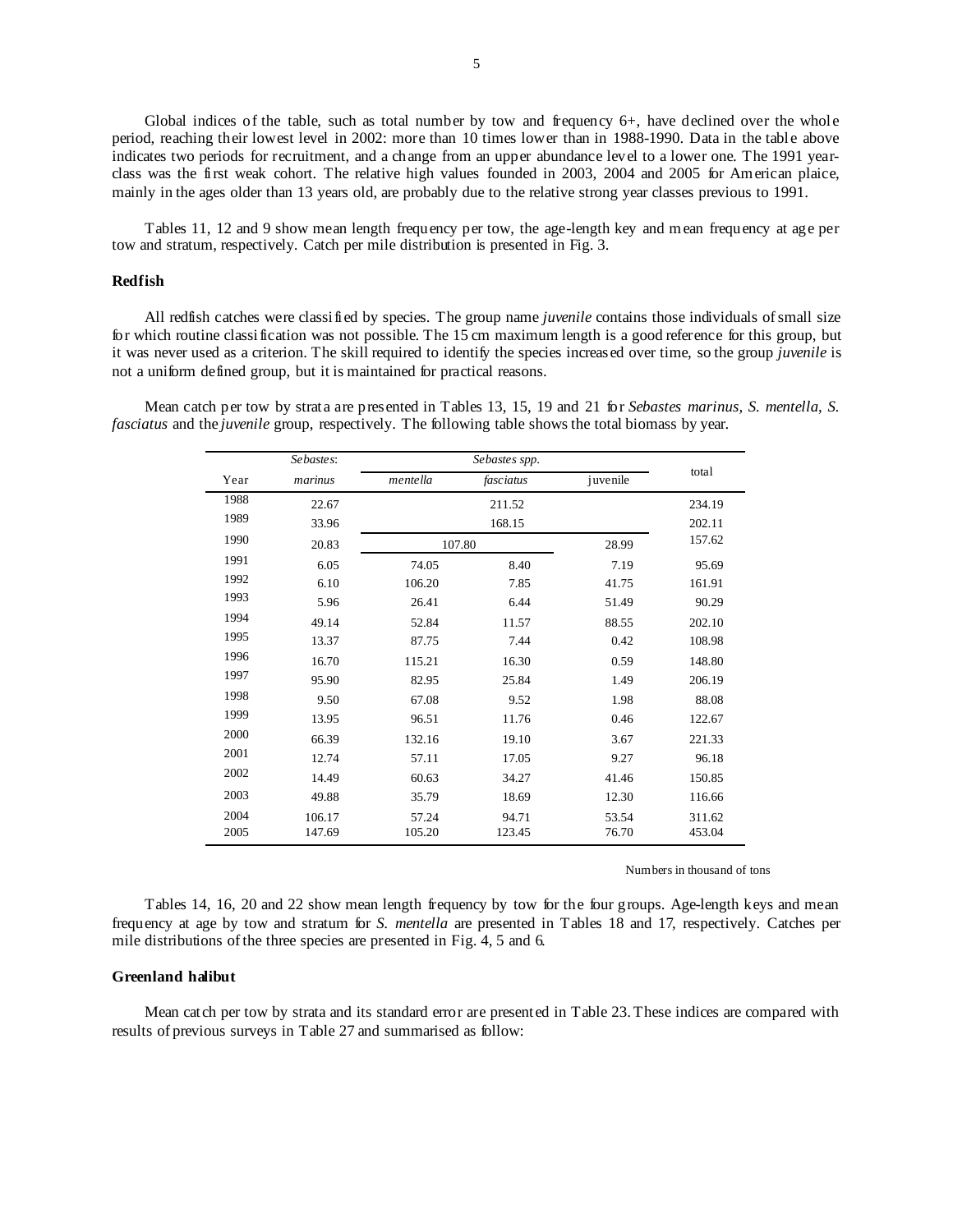| Year | EU    | Year | EU    |        |
|------|-------|------|-------|--------|
| 1988 | 8.62  | 1997 | 20.02 |        |
| 1989 | 5.56  | 1998 | 30.13 |        |
| 1990 | 7.21  | 1999 | 26.37 |        |
| 1991 | 10.16 | 2000 | 21.09 |        |
| 1992 | 10.85 | 2001 | 17.25 |        |
| 1993 | 8.93  | 2002 | 15.05 |        |
| 1994 | 9.99  | 2003 | 7.73  |        |
| 1995 | 13.52 | 2004 | 15.28 |        |
| 1996 | 14.42 | 2005 | 14.55 | Kg/tow |

Mean length frequency by tow, age-length keys and mean frequency at age per tow are presented in Tables 24, 26 and 25, respectively. Catch per mile distribution is presented in Fig. 7. Mean frequency at age per tow ('000) in the historical series was calculated as follows:

| age            | 1991  | 1992  | 1993  | 1994  | 1995  | 1996  | 1997  | 1998  | 1999  | 2000  | 2001  | 2002  | 2003  | 2004  | 2005  |
|----------------|-------|-------|-------|-------|-------|-------|-------|-------|-------|-------|-------|-------|-------|-------|-------|
| 1              | 1.62  | 2.09  | 1.77  | 1.78  | 12.41 | 5.84  | 3.33  | 2.74  | 1.06  | 3.75  | 8.03  | 4.08  | 2.20  | 2.19  | 0.54  |
| $\overline{c}$ | 0.26  | 1.57  | 1.55  | 1.24  | 2.54  | 7.97  | 3.78  | 2.13  | 0.70  | 0.29  | 1.43  | 2.94  | 1.00  | 3.29  | 0.81  |
| 3              | 0.43  | 0.56  | 0.97  | 1.70  | 2.23  | 2.41  | 6.00  | 7.68  | 3.01  | 0.60  | 1.81  | 2.79  | 0.61  | 4.37  | 3.18  |
| 4              | 1.31  | 1.27  | 0.86  | 1.78  | 1.91  | 3.04  | 6.50  | 11.00 | 10.47 | 2.16  | 0.99  | 1.67  | 1.51  | 1.97  | 2.50  |
| 5              | 2.87  | 2.30  | 1.27  | 1.92  | 2.66  | 4.20  | 7.11  | 12.33 | 13.41 | 7.09  | 2.79  | 3.79  | 2.48  | 6.96  | 6.89  |
| 6              | 1.60  | 2.80  | 1.92  | 2.97  | 5.10  | 5.82  | 8.46  | 11.30 | 12.58 | 14.10 | 7.79  | 5.59  | 2.94  | 7.80  | 7.59  |
| $\tau$         | 2.75  | 2.42  | 2.02  | 2.66  | 3.77  | 2.49  | 4.99  | 7.84  | 5.55  | 5.40  | 6.63  | 5.73  | 1.93  | 2.54  | 2.92  |
| 8              | 0.66  | 1.31  | 1.57  | 1.47  | 2.12  | 1.62  | 2.15  | 2.62  | 1.82  | 2.32  | 3.21  | 1.28  | 0.47  | 0.64  | 0.61  |
| 9              | 0.57  | 0.58  | 0.96  | 0.78  | 1.31  | 0.42  | 0.66  | 0.75  | 0.35  | 0.45  | 0.18  | 0.13  | 0.13  | 0.29  | 0.11  |
| 10             | 0.44  | 0.34  | 0.26  | 0.27  | 0.26  | 0.09  | 0.22  | 0.20  | 0.10  | 0.11  | 0.04  | 0.06  | 0.10  | 0.13  | 0.12  |
| 11             | 0.18  | 0.17  | 0.13  | 0.11  | 0.07  | 0.03  | 0.03  | 0.03  | 0.01  | 0.05  | 0.01  | 0.02  | 0.02  | 0.08  | 0.06  |
| 12             | 0.01  | 0.08  | 0.05  | 0.06  | 0.02  | 0.04  | 0.02  | 0.01  | 0.00  |       |       | 0.01  | 0.00  | 0.05  | 0.02  |
| 13             |       | 0.03  | 0.03  | 0.02  |       |       | 0.02  | 0.02  | 0.00  |       |       |       |       | 0.01  |       |
| 14             |       | 0.01  | 0.01  |       | 0.01  | 0.00  |       |       | 0.01  |       |       |       |       | 0.00  |       |
| 15             | 0.02  |       |       |       |       | 0.01  | 0.01  |       |       |       |       |       |       | 0.00  |       |
| $16+$          | 0.01  |       |       |       |       |       | 0.01  |       |       |       |       |       |       |       |       |
| total          | 12.74 | 15.53 | 13.38 | 16.76 | 34.39 | 33.98 | 43.26 | 58.64 | 49.08 | 36.33 | 32.92 | 28.09 | 13.38 | 30.33 | 25.33 |
| freq. $10+$    | 0.66  | 0.64  | 0.48  | 0.47  | 0.35  | 0.16  | 0.31  | 0.26  | 0.12  | 0.17  | 0.05  | 0.09  | 0.12  | 0.28  | 0.19  |

The Tables 28 and 29 also show the abundance and biomass by age, corresponding at age greater or equal than five years in order to compare with XSA results.

### **Shrimp**

Some errors were found in the catches recorded in the EU survey last year 2005 and corrected. Because of that the indexes presented in the Scientific Council Meeting of October-November (Casas *et al.*, 2005), have been changed, and in this paper the corrected shrimp indexes are presented.

Mean catch per tow by strata and its standard error are presented in Table 30. These indices are compared with results of previous surveys and summarised as follow: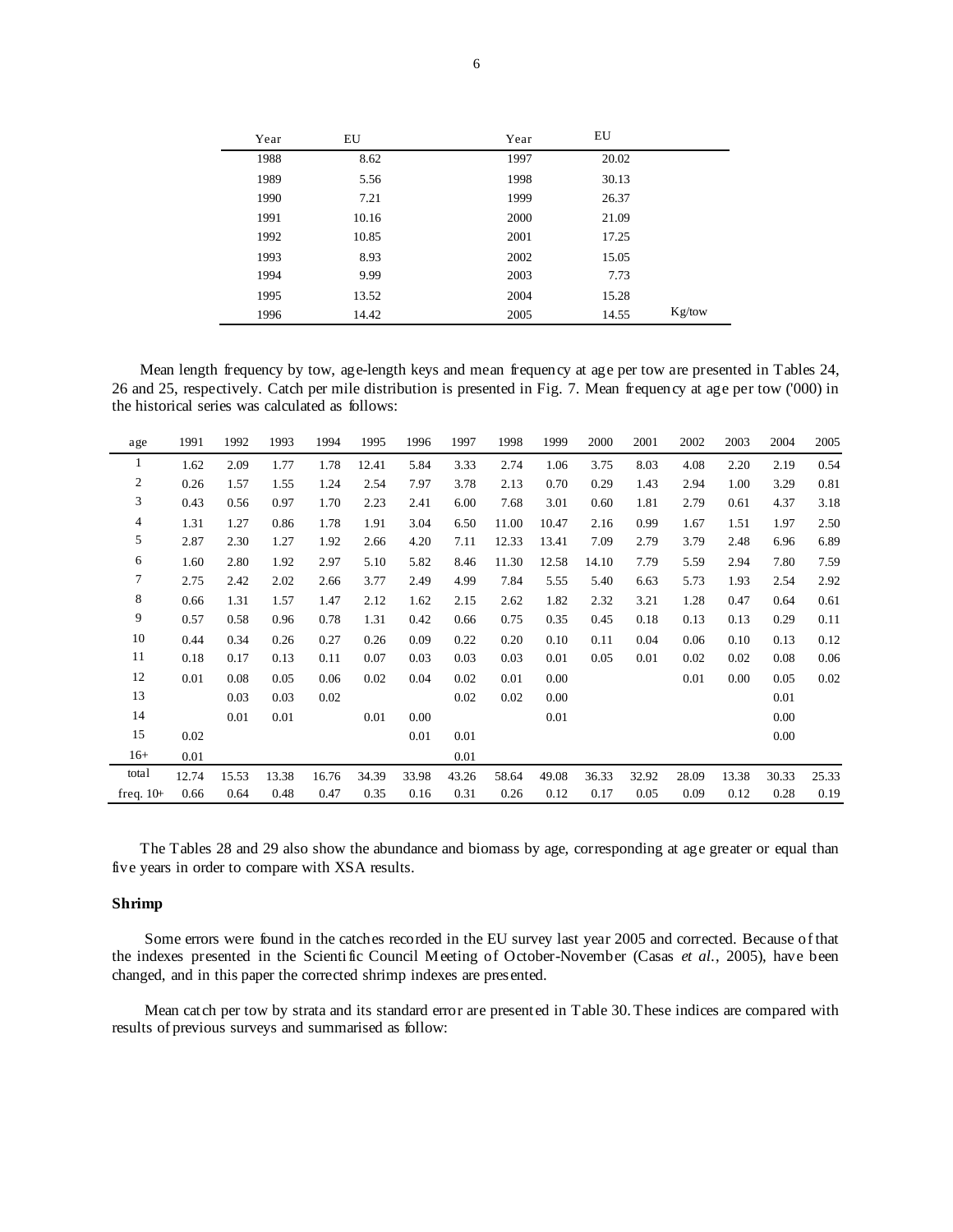| Year     | Mean catch<br>per tow<br>(kg) | <b>Total Biomass</b><br>(tons) | Biomass<br>$CL > 20$ mm<br>(tons) | Female Biomass<br>(tons) | Female Meancatch<br>per tow<br>(kg) |
|----------|-------------------------------|--------------------------------|-----------------------------------|--------------------------|-------------------------------------|
| 1988     | 6.98                          | 5615                           | 5255                              | 4525                     | 5.63                                |
| 1989     | 2.80                          | 2252                           | 2082                              | 1359                     | 1.69                                |
| 1990     | 4.23                          | 3405                           | 2756                              | 1363                     | 1.69                                |
| 1991     | 14.12                         | 11352                          | 10306                             | 6365                     | 7.91                                |
| 1992     | 30.48                         | 24508                          | 23214                             | 15472                    | 19.24                               |
| 1993     | 14.52                         | 11673                          | 8596                              | 6923                     | 8.61                                |
| $1994^1$ | 4.82                          | 3879                           | 3702                              | 2945                     | 3.66                                |
| 1995     | 9.05                          | 7276                           | 6379                              | 4857                     | 6.04                                |
| 1996     | 13.01                         | 10461                          | 8083                              | 5132                     | 6.38                                |
| 1997     | 9.26                          | 7449                           | 6344                              | 4885                     | 6.07                                |
| $1998^2$ | 48.95                         | 39367                          | 15562                             | 11444                    | 14.23                               |
| 1999     | 30.70                         | 24692                          | 15073                             | 13669                    | 17.00                               |
| 2000     | 23.63                         | 19003                          | 10649                             | 10172                    | 12.65                               |
| 2001     | 33.83                         | 27204                          | 17462                             | 13336                    | 16.58                               |
| 2002     | 45.40                         | 36510                          | 17319                             | 17091                    | 21.25                               |
| 2003     | 26.22                         | 21087                          | 13070                             | 11589                    | 14.41                               |
| 2004     | 25.10                         | 20182                          | 12027                             | 12081                    | 15.02                               |
| 2005     | 38.14                         | 30675                          | 12915                             | 14253                    | 17.72                               |

Mean length frequency by tow by sex and strata are presented in Tables 31 and 32. The results of the modal analysis (MIX) are also shown in the Table 33 and the mean catch at age per tow in the table 34. Catch per mile distribution is presented in Fig. 8.

Mean frequency at age per tow  $(10^5)$  in the historical series was:

| Age            | 1988 | 1989 | 1990 |      | 1991 1992 |      |           |                   |      |      | 1993 1994 1995 1996 1997 1998                                                               | 1999 | 2000 | 2001 | 2002                              | 2003 | 2004      | 2005        |
|----------------|------|------|------|------|-----------|------|-----------|-------------------|------|------|---------------------------------------------------------------------------------------------|------|------|------|-----------------------------------|------|-----------|-------------|
|                |      |      |      |      |           |      |           |                   |      |      | 1.17                                                                                        | 0.02 | 0.11 | 0.03 | 2.25 0.18                         |      |           |             |
| $\mathfrak{D}$ | 0.16 | 0.01 |      | 0.59 |           |      |           |                   | 4.26 |      | 0.78 68.35 5.89                                                                             |      | 1.33 |      | 4.13 13.68 15.63 34.09 2.23       |      |           |             |
| 3              | 1.53 | 1.02 | 5.02 | 3.23 | 1.97      |      |           |                   |      |      | 9.80 0.53 3.02 10.66 3.60 52.66 29.75 21.19 23.34 59.53 22.06 11.94 85.83                   |      |      |      |                                   |      |           |             |
| 4              | 2.90 | 1.01 | 1.14 | 5.79 | 1.81      | 4.68 | 1.09      | 3.44              | 1.90 |      | 3.00 8.80                                                                                   |      |      |      | 18.60 13.36 25.05 14.02 6.82      |      | 7.99 6.52 |             |
| 5.             | 2.03 | 1.03 | 0.41 | 4.83 | 5.47      | 2.55 | 0.90      | 1.50              | 3.39 | 4.00 | 9.81                                                                                        | 7.47 |      |      | 7.11 14.73 13.02 11.28 9.74 13.06 |      |           |             |
| 6              | 0.19 | 0.13 | 0.02 | 1.27 | 14.04     |      | 5.54 2.25 | 2.67              | 0.81 | 1.43 | 5.14                                                                                        | 2.54 | 4.34 | 4.02 | 3.87                              | 3.02 | 1.65 9.42 |             |
| 7              |      |      |      | 0.41 | 494       | 0.61 | 0.09      | $1.51 \quad 0.54$ |      | 0.20 | 0.19                                                                                        | 0.10 | 0.75 | 0.19 | 0.68                              | 0.11 |           | $0.26$ 1.75 |
| 8              |      |      |      |      |           |      |           |                   |      |      |                                                                                             |      |      |      |                                   |      |           |             |
| total          | 6.82 | 3.21 | 6.60 |      |           |      |           |                   |      |      | 16.12 28.23 23.18 4.86 12.14 21.56 13.01 146.13 64.37 48.19 71.50 107.04 59.10 65.67 118.80 |      |      |      |                                   |      |           |             |

 $^{1}$ Codend mesh-size 40 mm.<br>  $^{2}$ Codend mesh-size 25 mm.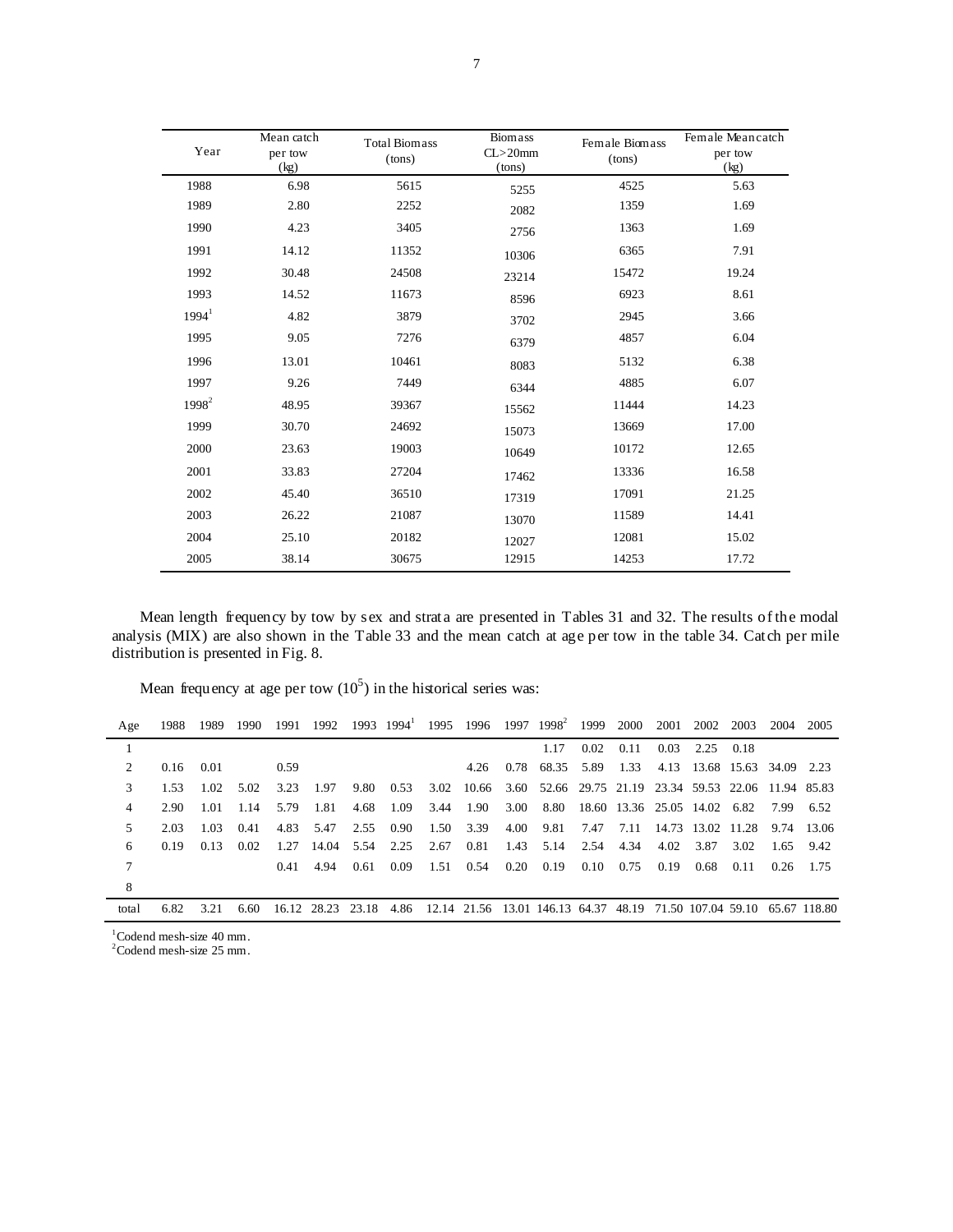### **Roughhead grenadier** (*Macrourus berglax*)

Mean catch per tow (kg) along the EU survey series was:

| y ear | EU   | y ear | EU   |  |
|-------|------|-------|------|--|
| 1988  | 2.50 | 1997  | 1.49 |  |
| 1989  | 1.08 | 1998  | 2.10 |  |
| 1990  | 1.06 | 1999  | 1.55 |  |
| 1991  | 1.66 | 2000  | 1.30 |  |
| 1992  | 1.96 | 2001  | 2.59 |  |
| 1993  | 3.76 | 2002  | 1.51 |  |
| 1994  | 2.46 | 2003  | 2.92 |  |
| 1995  | 1.94 | 2004  | 4.47 |  |
| 1996  | 1.69 | 2005  | 2.97 |  |

Detailed results are presented by (Murua and González, 2006).

#### **References**

- Borovkov, V., S. Kovalev, P. Savvatimsky, V.A. Rikhter and I.K. Sigaev 1992. Russian research report for 1991. *NAFO SCS Doc.* 92/12.
- Borovkov, V., K. Gorchinsky, S. Kovalev, P. Savvatimsky, V.A. Rikhter and I.K. Sigaev 1993. Russian research report for 1992. *NAFO SCS Doc.* 93/10.
- Borovkov, V., K. Gorchinsky, S. Kovalev and P. Savvatimsky 1994. Russian national research report for 1993. *NAFO SCS Doc.* 94/3.
- Casas, J.M., J.L. del Río, J. Teruel and A. Alonso 2005. Northern shrimp (*Pandalus borealis*) on Flemish Cap Survey 2005. *NAFO SCR Doc.* 05/78.
- Doubleday, W.G.- 1981. Manual of Groundfish Surveys in the Northwest Atlantic. *NAFO Sci. Counc. Stud.* 2, 55pp.
- Kiseleva, V.M.– 1996. Estimation of cod stock in Div. 3M by data of 1995 trawl survey. *NAFO SCR Doc.* 96/7.
- Kiseleva, V.M.– 1997. Assessment of cod stock on the Flemish Cap from data of trawl survey in 1996. *NAFO SCR Doc.* 97/7.
- Kiseleva, V.M. and A.A. Vaskov 1994. Assessment of cod stock in NAFO Subarea 3 from 1993 trawl-acoustic survey data. *NAFO SCR Doc.* 94/12.
- Rikhter, V.A., I.K. Sigaev, V. Borovkov, S. Kovalev and P. Savvatimsky 1991. USSR research report for 1990. *NAFO SCS Doc.* 91/5.
- Saborido-Rey, F. And A. Vázquez. 2003. Results from Bottom Trawl Survey on Flemish Cap of July 2002. *NAFO SCR Doc.*03/42
- H. Murua, H and F. Gónzalez.– 2006. A Review on Roughhead Grenadier *(Macrourus bergla*x) Biology and Population Structure on Flemish Cap (NAFO Division 3M), 1991-2005. Based on EU Flemish Cap Bottom Survey Data. *NAFO SCR Doc*. 06/7
- Vaskov, A.A. and T.M. Igashov 2003. Results from the Russian trawl survey on the Flemish Cap Bank (Division 3M) in 2002. *NAFO SCS Doc.* 03/9.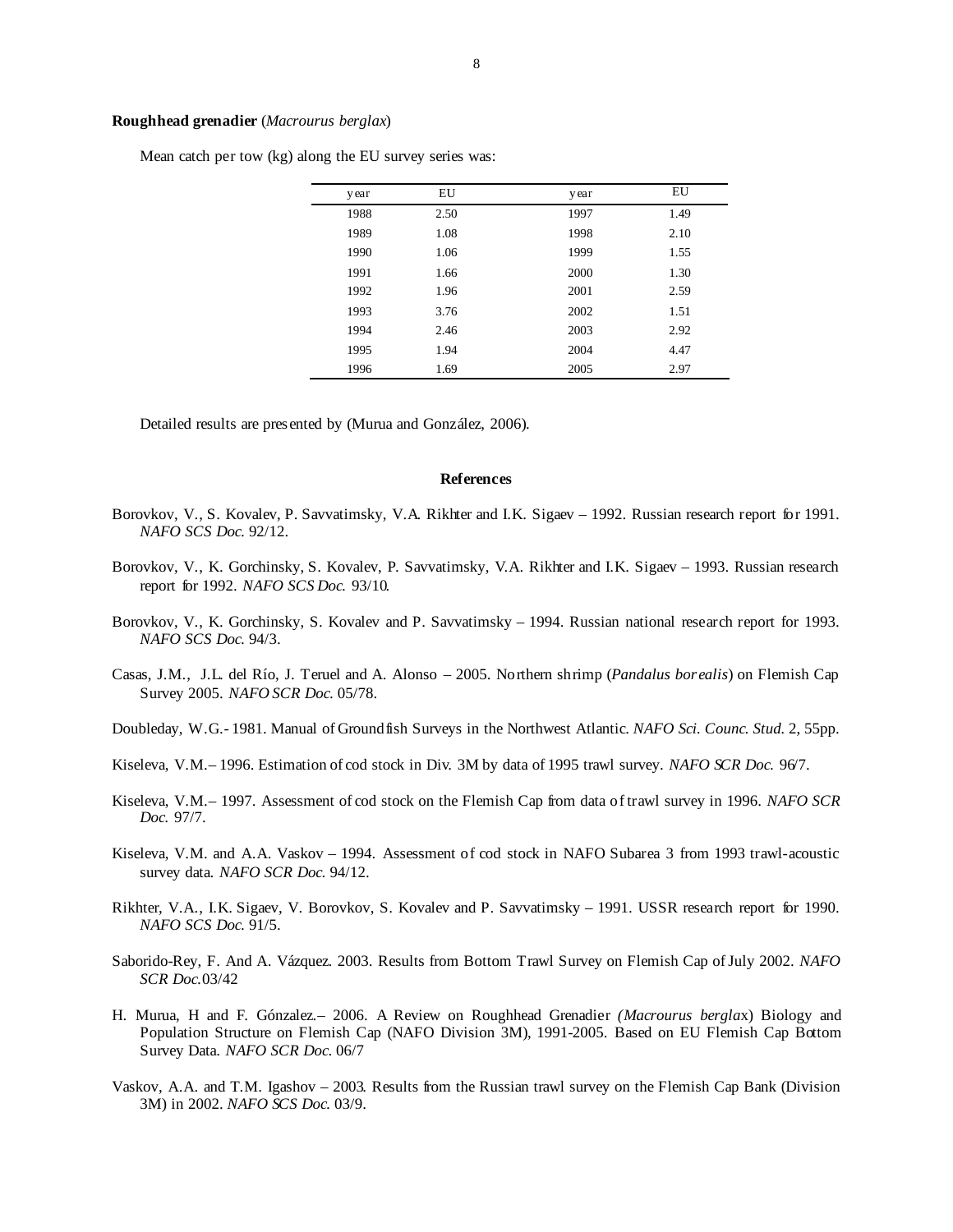**Table 1** – Technical data of the 2005 survey.

| Procedure                                                                                                                          | Specification                                                                                                                                                                                           |
|------------------------------------------------------------------------------------------------------------------------------------|---------------------------------------------------------------------------------------------------------------------------------------------------------------------------------------------------------|
| Vessel<br><b>GT</b><br>Power                                                                                                       | R/V Vizconde de Eza<br>1400 t<br>1 800 HP                                                                                                                                                               |
| Mean trawling speed                                                                                                                | $3.5$ knots                                                                                                                                                                                             |
| Trawling time                                                                                                                      | 30 minutes effective time                                                                                                                                                                               |
| Fishing gear<br>footrope / handrope<br>footgear<br>vertical opening<br>warps<br>trawl doors<br>wire length<br>mesh size in cod-end | type Lofoten<br>$31.20 / 17.70$ m<br>27 steel bobbins of 35 cm<br>3.0 m(SCANMAR)<br>100 meters, 45 mm, 200 Kg/100m<br>polyvalent, 850 Kg<br>$1.6 \times$ depth echo sounder + 430 m.<br>$35 \text{ mm}$ |
| Type of survey                                                                                                                     | Stratified sampling                                                                                                                                                                                     |
| Station selection procedure                                                                                                        | Random                                                                                                                                                                                                  |
| Criterion to change position of a selected tow                                                                                     | - unsuitable bottom for trawling according to ecosonder<br>register.<br>- Information on gear damage from previous surveys.                                                                             |
| Criterion to reject data from tow                                                                                                  | - tears in cod-end<br>- severe tears in the gear<br>- less than 20 minutes tow<br>- bad behaviour of the gear                                                                                           |
| Daily period for fishing                                                                                                           | 6.00 to 22.00 hours                                                                                                                                                                                     |
| Species for sampling                                                                                                               | All fish, squid and shrimp                                                                                                                                                                              |
| Species for age determination                                                                                                      | Cod, American plaice, redfish (Sebastes mentella),<br>Greenland halibut and Roughhead grenadier<br>(Macrourus berglax).                                                                                 |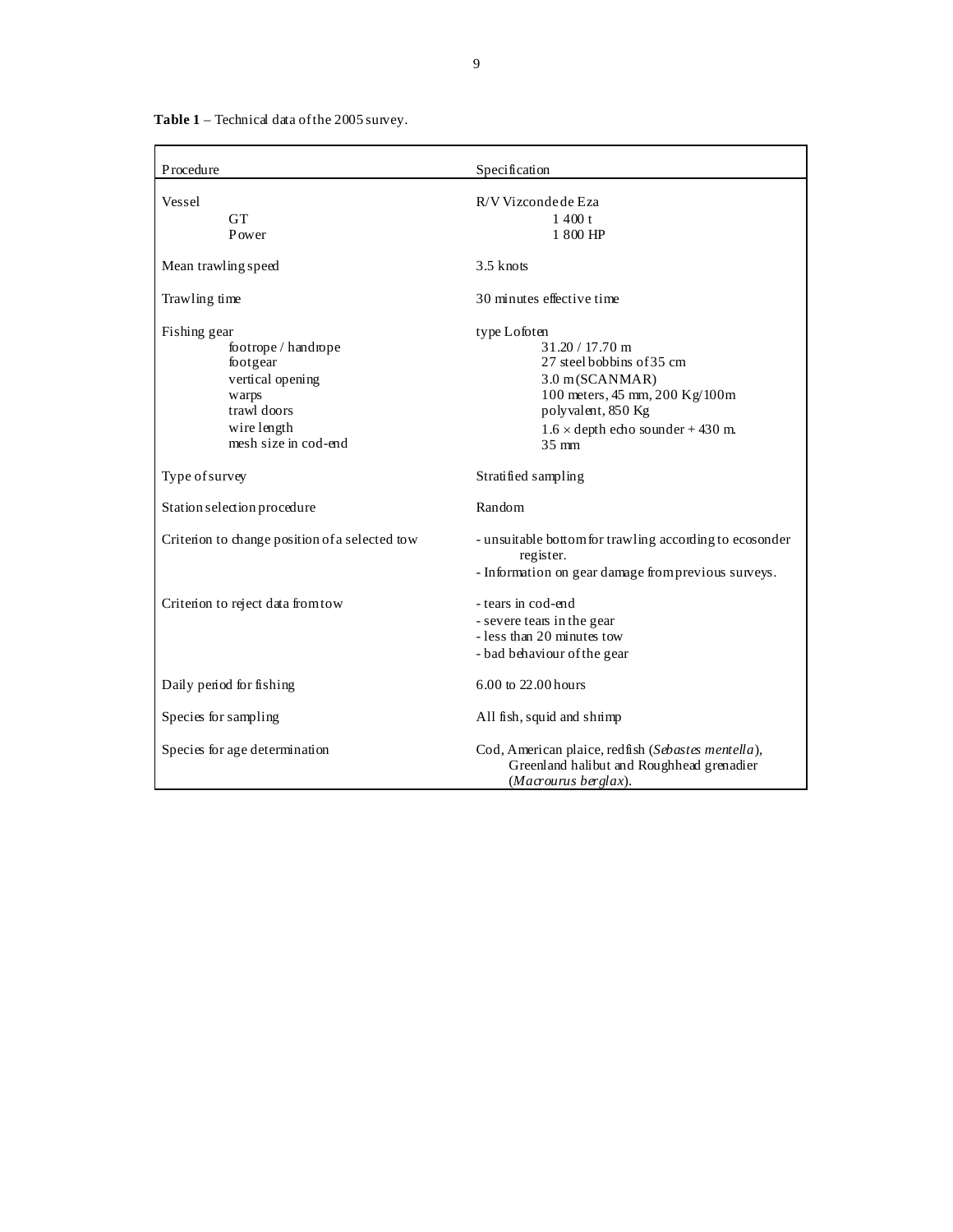| <b>Species</b>      | 1988   | 1989      | 1990   | 1991  | 1992         | 1993     | 1994   | 1995     | 1996     | 1997              | 1998  | 1999           | 2000            | 2001   | 2002   | 2003   | 2004          | 2005  |
|---------------------|--------|-----------|--------|-------|--------------|----------|--------|----------|----------|-------------------|-------|----------------|-----------------|--------|--------|--------|---------------|-------|
| Rajidae             | 5.59   | 2.41      | 3.51   | 5.05  | 4.7          | 7.76     | 4.36   | 2.82     | 2.55     | 2.29              | 2.46  | $\mathfrak{D}$ | L <sub>43</sub> | 2.78   | 1.92   | 5.73   | 7.76          | 5.27  |
| Synaphobranchus sp. | 0.27   | 0.11      | 0.05   | 0.1   | 0.09         | 0.13     | 0.01   | 0.02     | $\theta$ | 0.01              | 0.05  | $\Omega$       | $\Omega$        | 0.03   | 0.01   | 0.03   | 0.11          | 0.09  |
| Urophycis sp.       | 0.8    | 0.21      | 0.21   | 0.32  | 0.09         | 0.21     | 0.27   | 0.1      | 0.1      | 0.04              | 0.28  | 0.31           | 0.21            | 0.49   | 0.16   | 0.68   | 0.83          | 0.92  |
| Antimora sp.        | 0.49   | 0.38      | 0.35   | 0.7   | 0.9          | 1.02     | 0.99   | 0.24     | 0.23     | 0.29              | 0.61  | 0.36           | 0.33            | 0.83   | 0.43   | 0.38   | 1.44          | 1.38  |
| Macroundae          | 3.84   | l .81     | l.52   | 2.8   | 3.22         | 8.08     | 4.02   | 3.24     | 2.91     | 2.85              | 3.52  | 2.9            | 2.25            | 3.83   | 2.54   | 4.59   | 6.11          | 4.17  |
| Notacanthus sp.     | 0.62   | 0.51      | 0.08   | 0.59  | 0.56         | 0.92     | 0.57   | 0.43     | 0.22     | 0.36              | 0.21  | 0.08           | 0.12            | 0.13   | 0.08   | 0.03   | 0.18          | 0.08  |
| Illex sp.           | 0.01   | 0.01      | 2.05   | 44. ا | 0.08         | $\Omega$ | 0.26   | $\Omega$ | 0.11     | 0.08              | 0.09  | 0.02           | $\Omega$        | 0.01   | 0.01   | 0.28   | 0.59          | 0.10  |
| Anamichadidae       | 9.94   | 9.31      | 10.1   | 12.56 | 11.31        | 17.85    | ! 9.45 | 23.9     | 25.57    | 17.45             | 3.66  | 6.94           | 5.56            | 7.29   | 6.5    | 7.44   | 13.17         | 11.90 |
| Witch flounder      | 1.13   | 0.42      | 0.52   | 0.96  | 1.02         | 1.3      | 0.98   | 0.88     | 0.63     | 0.4               | 0.3   | 0.47           | 0.51            | 0.57   | 0.26   | l .05  | 1.95          | 2.21  |
| Greenland halibut   | 8.61   | 5.56      | 7.21   | 10.16 | 10.85        | 8.12     | 9.99   | 13.52    | 14.42    | 20.02             | 30.13 | 26.37          | 21.09           | 17.25  | 5.05   | 7.73   | 15.28         | 14.55 |
| Zoarcidae           | 0.7    | 1.42      | 1.5    | 2.46  | 1.69         | 4.32     | 2.33   | 2.71     | 2.12     | 2.15              | 2.56  | 1.11           | 0.97            | 1.55   | 1.01   | 2.57   | 4.58          | 3.83  |
| Cod                 | 50.78  | 82<br> 41 | 73.82  | 50.05 | 33.22        | 75.81    | 32.91  | 12.06    | 11.21    | 12.39             | 6.20  | 3.55           | 3.81            | 3.35   | 3.10   | l.98   | 5.06          | 6.52  |
| American plaice     | 19.95  | 7.47      | 14.90  | 12.54 | 10.76        | 9.78     | 10.23  | 8.44     | 5.10     | 3.76              | 4.27  | 3.21           | 2.00            | 2.99   | 2.55   | 2.84   | 4.38          | 3.43  |
| Redfish             | 234.19 | 202.11    | 157.62 | 95.69 | 16191        | 90.29    | 202.10 | 108.98   |          | 14880 206.19      | 88.08 | 22.67          | 33<br>22.1      | 96.18  | 5085   | 1666ء  | 311.62        | 56335 |
| Shrimp*             | 7.14   | 2.86      | 4.34   | 14.50 | 31.28        | 15.03    | 4.95   | 9.33     | 13.56    | 9.58              | 52.19 | 32.00          | 24.52           | 35.21  | 49.96  | 26.75  | 25.03         | 38.14 |
| Others              | 0.79   | 0.26      | .42    | 0.83  | 0.53         | 0        | 0.59   | 0.49     | 0.86     | 0.73              | .38   | 0.77           | 1.98            | 1.8    | 1.16   | 7.03   | 3.39          | 2.09  |
| Total               | 344.07 | 38641     | 277.78 |       | 20992 271.69 | 240.61   | 293.42 | 186.67   |          | 22752 27786 20461 |       |                | 20200 284.12    | 172.49 | 234.43 | 178.74 | 398.10 658.04 |       |

**Table 2** – Mean catch per tow for several species or groups of species in 1988-2005 surveys (Kg) in depths lesser than 400 fathoms.

\*) Values affected by mesh size cod-end: 40 mm in 1994, 25 mm in 1998 and 30 mm in 1999.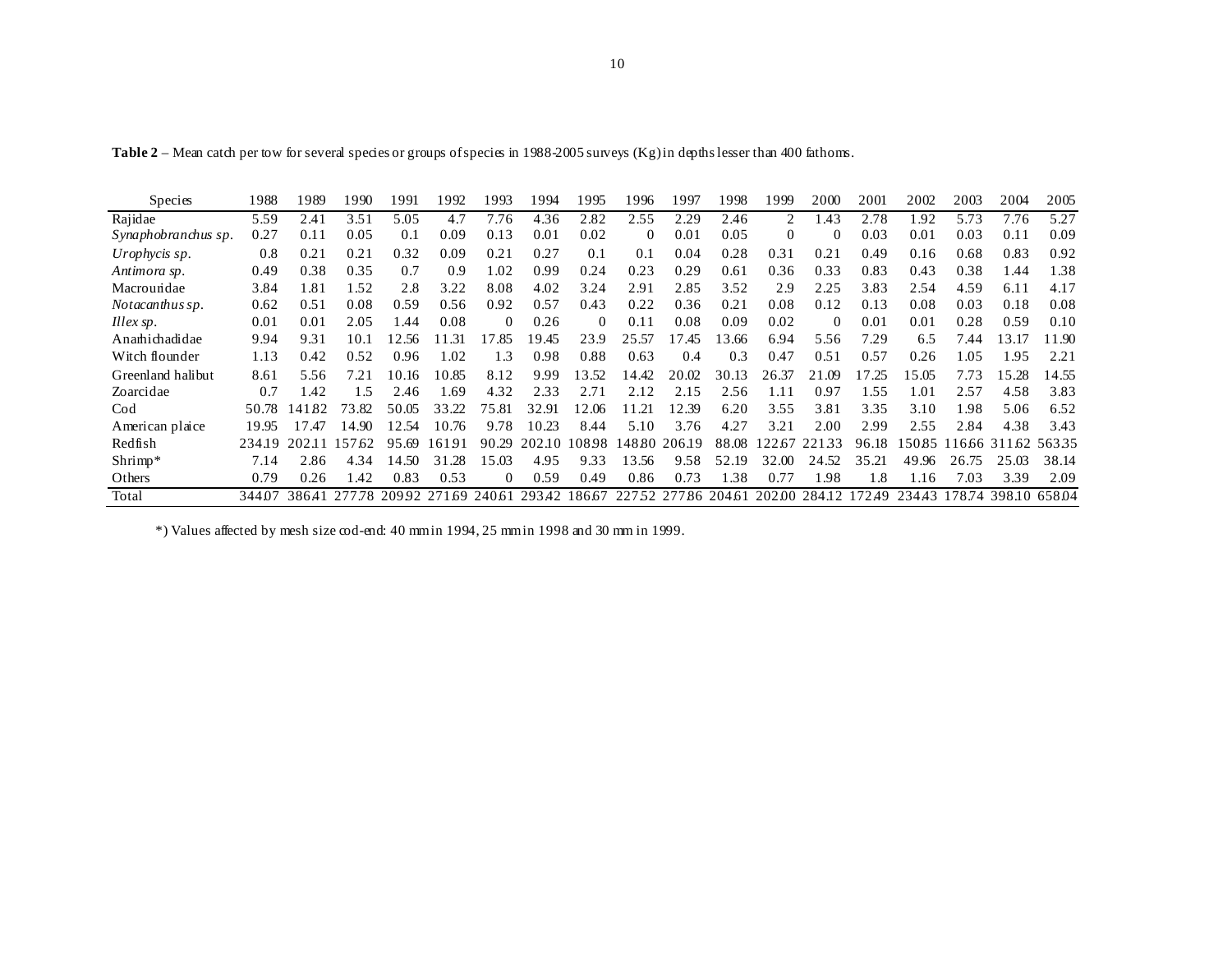|                  | area      | tow              | catch pertow (Kg) |          |
|------------------|-----------|------------------|-------------------|----------|
| stratum          | sq. miles | number           | mean              | s. error |
| 1                | 342       | $\overline{4}$   | 41.87             | 35.24    |
| $\sqrt{2}$       | 838       | 10               | 29.57             | 18.03    |
| 3                | 628       | 7                | 37.43             | 83.33    |
| $\overline{4}$   | 348       | $\overline{4}$   | 5.72              | 9.48     |
| 5                | 703       | $\,8\,$          | 0.56              | 1.12     |
| 6                | 496       | 6                | 5.44              | 5.43     |
| $\boldsymbol{7}$ | 822       | $\overline{9}$   |                   |          |
| $\,8\,$          | 646       | $\boldsymbol{7}$ |                   |          |
| $\mathbf{9}$     | 314       | 3                |                   |          |
| 10               | 951       | 11               | 0.38              | 1.28     |
| 11               | 806       | 9                | 0.92              | 2.75     |
| 12               | 670       | $\,$ 8 $\,$      |                   |          |
| 13               | 249       | 3                |                   |          |
| 14               | 602       | $\boldsymbol{7}$ |                   |          |
| 15               | 666       | 5                |                   |          |
| 16               | 634       | 7                |                   |          |
| 17               | 216       | $\overline{c}$   |                   |          |
| $18\,$           | 210       | $\sqrt{2}$       |                   |          |
| 19               | 414       | 5                |                   |          |
| total            | 10555     | 117              | 6.52              |          |
| s.error          |           |                  | 2.02              |          |

**Table 3** – Cod mean catch per tow by strata and its standard error in the 2005 survey.

Table 4 – Cod mean frequency at age per tow ('000) and stratum in the 2005 survey.

|                  |       |       |       | strata |      |      |      |      |       | mean<br>weight | mean<br>length |
|------------------|-------|-------|-------|--------|------|------|------|------|-------|----------------|----------------|
| age              |       | 2     | 3     | 4      | 5    | 6    | 10   | 11   | total | g              | cm             |
| $\mathbf{I}$     | 96.22 | 71.47 |       | 36.51  | 0.15 | 0.60 |      |      | 10.03 | 94             | 22             |
| $\overline{c}$   |       | 0.12  |       | 0.30   |      |      |      |      | 0.02  | 638            | 41             |
| 3                | 7.73  | 3.70  | 13.06 | 0.91   | 0.16 | 0.60 |      |      | 1.39  | 1374           | 53             |
| $\overline{4}$   | 0.24  | 0.27  | 1.04  |        | 0.05 | 0.06 |      |      | 0.10  | 2442           | 64             |
| 5                | 3.54  | 3.16  | 7.34  |        | 0.09 | 1.32 | 0.09 | 0.03 | 0.88  | 3126           | 70             |
| 6                | 1.44  | 0.76  | 0.74  |        |      | 0.22 | 0.02 | 0.08 | 0.17  | 4538           | 78             |
| $\boldsymbol{7}$ |       |       |       |        |      |      |      |      |       |                |                |
| 8                | 0.26  | 0.11  | 0.03  |        |      |      |      | 0.03 | 0.02  | 6208           | 88             |
| 9                |       | 0.12  |       |        |      |      |      |      | 0.01  | 7640           | 94             |
| 10               |       | 0.12  |       |        |      |      |      |      | 0.01  | 11003          | 106            |
| 11               |       |       |       |        |      |      |      |      |       |                |                |
| 12               |       |       |       |        |      |      |      |      |       |                |                |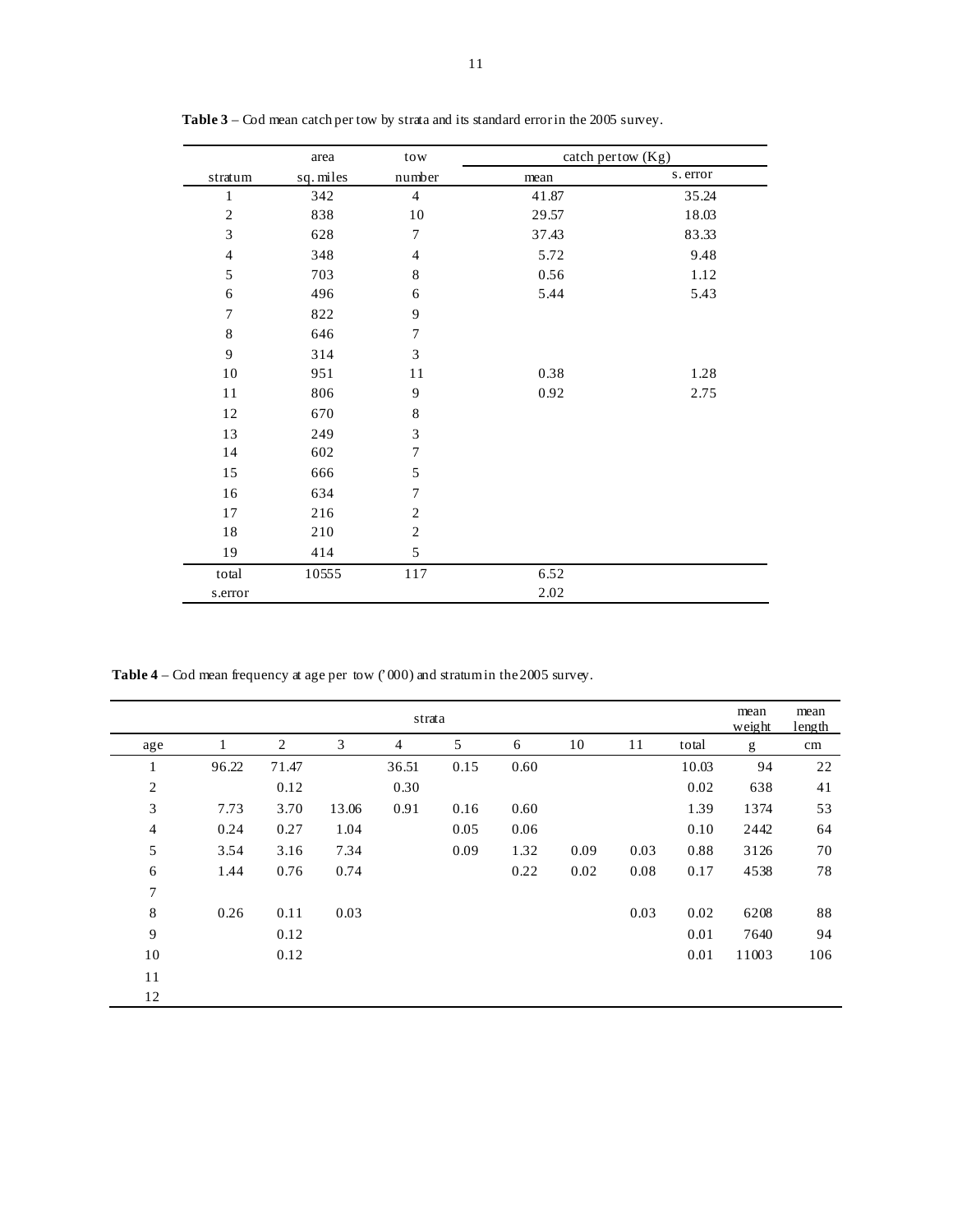|        | depth in        |       |              |        |        |        |        |       |       |       | year  |       |       |       |       |       |                |       |       |
|--------|-----------------|-------|--------------|--------|--------|--------|--------|-------|-------|-------|-------|-------|-------|-------|-------|-------|----------------|-------|-------|
|        | stratum fathoms | 1988  | 1989         | 1990   | 1991   | 1992   | 1993   | 1994  | 1995  | 1996  | 1997  | 1998  | 1999  | 2000  | 2001  | 2002  | 2003           | 2004  | 2005  |
|        | $70 - 80$       | 51.62 | 24.91        | 31.67  | 21433  | 2.9    | 19.79  | 83.11 | 59.97 | 38.62 | 9.32  | 4.81  | 3.81  | 9.57  | 3.31  | 18.31 | 6.64           | 72.16 | 41.87 |
| 2      | $81 - 100$      |       | 15897 16167  | 32.32  | 85.91  | 80.67  | 141.64 | 12821 | 47.61 | 62.5  | 32.08 | 29.75 | 23.52 | 11.6  | 7.68  | 11.53 | 1.6            | 24.89 | 29.57 |
| 3      | 101-140         |       | 93.43 214.78 | 45.84  | 51.39  | 177.06 | 17628  | 12732 | 23.96 | 22.01 | 23.66 | 14.67 | 3.05  | 7.51  | 4.82  | 9.41  | 1.88           | 0.19  | 37.43 |
| 4      | 11              |       | 11803 18267  | 97.7   | 10936  | 12988  | 534.46 | 71.11 | 28.12 | 40.26 | 32.32 | 5.26  | 0.97  | 16.72 | 18.43 | 2.5   | 5.13           | 5.51  | 5.72  |
| 5      |                 |       | 39.78 199.81 | 158.89 | 19886  | 85.31  | 127.41 | 17.26 | 23.78 | 17.49 | 21.47 | 18.2  | 4.77  | 7.92  | 4.85  | 2.74  | 5.66           | 0.28  | 0.56  |
| 6      | $\mathbf{H}$    |       | 85.49 179.66 | 87.5   | 40.5   | 25.21  | 111.67 | 37.36 | 34.64 | 16.42 | 28.44 | 16.22 | 9.93  | 13.53 | 19.83 | 13.88 | 0.64           | 3.86  | 5.44  |
| $\tau$ | 141-200         |       | 35.5 25588   | 62.9   | 40.53  | 15.09  | 98.24  | 13.67 | 1.95  | 0.87  | 17.05 | 1.24  | 0.82  | 0.09  | 0.2   | 0.38  | 1.71           | 0.29  |       |
| 8      | $\blacksquare$  |       | 18145 33389  | 342.16 | 103.75 | 47.72  | 161.79 | 73.45 | 7.08  | 1.9   | 32.71 | 1.56  | 0.47  | 1.48  | 2.5   | 0.76  | 2.26           | 0.09  |       |
| 9      | $\mathbf{H}$    |       | 7.68 21991   | 27098  | 7.87   | 5.98   | 41.69  | 10    | 0.37  | 4.3   | 7.28  |       | 0.8   | 1.72  |       | 0.58  | 15.72          |       |       |
| 10     | π.              | 18.47 | 67.6         | 64.58  | 21.51  | 4.51   | 12.92  | 6.98  | 0.8   | 0.64  | 4.16  | 2.74  | 1.41  | 1.47  | 1.11  | 0.03  | 0.33           |       | 0.38  |
| 11     | $\mathbf{H}$    |       | 40.8 21527   | 66.37  | 29.1   | 3.66   | 27.33  | 9.47  | 1.28  | 0.67  | 5.06  | 2.86  | 4.16  | 1.72  | 2.84  | 0.3   | 0.93           | 0.46  | 0.92  |
| 12     | 201-300         | 6.57  | 48.37        | 31.84  | 2.47   |        | 0.47   |       |       |       |       |       |       |       |       |       | 1.39           |       |       |
| 13     | Ħ               |       | 0.44 13359   | 39.93  | 4.94   |        |        |       |       |       |       |       |       |       |       |       |                |       |       |
| 14     |                 | 2.33  | 24.43        | 14     | 2.85   | 1.46   | 4.81   |       |       |       |       |       |       |       |       |       | $\overline{0}$ |       |       |
| 15     |                 |       | 14.74 16625  | 46.32  | 2.13   |        |        |       |       |       |       |       |       |       |       |       | 0.35           |       |       |
| 16     | 301-400         |       | 1.35         |        |        |        |        |       |       |       |       |       |       |       |       |       |                |       |       |
| 17     |                 |       | 0.31         |        |        |        | 0.14   |       |       |       |       |       |       |       |       |       |                |       |       |
| 18     |                 | 0.13  |              |        |        |        | 0.18   |       |       |       |       |       |       |       |       |       |                |       |       |
| 19     |                 |       | 3.19         |        |        |        |        |       |       |       |       |       |       |       |       |       |                |       |       |
| total  |                 |       | 50.78 14195  | 75.71  | 50.05  | 33.22  | 76.08  | 32.91 | 12.05 | 11.21 | 12.39 | 6.2   | 3.55  | 3.81  | 3.35  | 3.1   | 1.98           | 5.06  | 6.52  |
| s.e.   |                 | 7.19  | 15.18        | 10.23  | 8.34   | 7.26   | 21.63  | 9.16  | 2.57  | 1.81  | 2.14  | 0.8   | 0.56  | 0.74  | 0.47  | 0.49  | 0.34           | 0.97  | 2.02  |

**Table 5** – Cod mean catch per tow (Kg) by strata in 1988-2005 surveys.

s.e.: standard error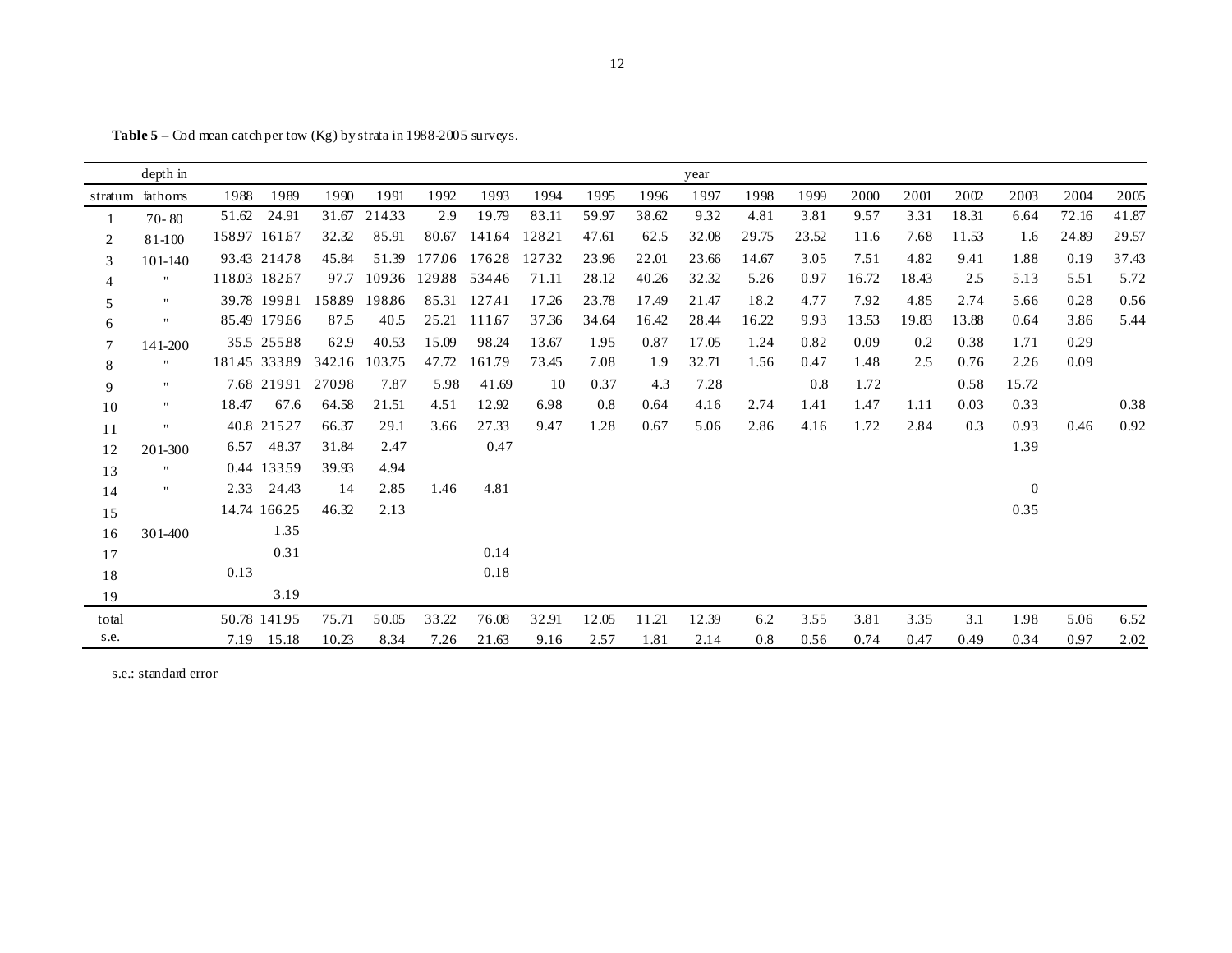| length    |      | length |      | length |      | length     |      |
|-----------|------|--------|------|--------|------|------------|------|
| $6 - 8$   |      | 36-38  |      | 63-65  | 0.12 | 90-92      | 0.02 |
| $12 - 14$ |      | 3941   | 0.01 | 66-68  | 0.28 | 93-95      | 0.01 |
| $15-17$   | 0.55 | 42-44  | 0.01 | 69-71  | 0.27 | 96-98      |      |
| 18-20     | 2.71 | 4547   | 0.02 | 72-74  | 0.18 | $99 - 101$ | 0.01 |
| 21-23     | 4.15 | 48-50  | 0.25 | 75-77  | 0.10 | 102-104    |      |
| 24-26     | 2.32 | 51-53  | 0.51 | 78-80  | 0.04 | 105-107    | 0.01 |
| 27-29     | 0.30 | 54-56  | 0.44 | 81-83  | 0.04 |            |      |
| 30-32     |      | 57-59  | 0.16 | 84-86  | 0.06 |            |      |
| 33-35     |      | 60-62  | 0.10 | 87-89  | 0.01 |            |      |

**Table 6** – Cod mean length frequency ('000) per tow in the 2005 survey.

**Table 7** – Cod age-length key in 2005.

| Length      |              |            |                |                |                  |                             |        |              | $_{\rm age}$ |              |        |        |    |    |    |       | total                   |
|-------------|--------------|------------|----------------|----------------|------------------|-----------------------------|--------|--------------|--------------|--------------|--------|--------|----|----|----|-------|-------------------------|
| $\rm cm$    | $\mathbf{1}$ | $\sqrt{2}$ | $\mathfrak{Z}$ | $\overline{4}$ | $\mathfrak{S}$   | 6                           | $\tau$ | $\,8\,$      | 9            | $10\,$       | $11\,$ | $12\,$ | 13 | 14 | 15 | $16+$ |                         |
| $15 - 17$   | $10\,$       |            |                |                |                  |                             |        |              |              |              |        |        |    |    |    |       | $10\,$                  |
| $18 - 20$   | 64           |            |                |                |                  |                             |        |              |              |              |        |        |    |    |    |       | 64                      |
| $21 - 23$   | 144          |            |                |                |                  |                             |        |              |              |              |        |        |    |    |    |       | 144                     |
| $24 - 26$   | 122          |            |                |                |                  |                             |        |              |              |              |        |        |    |    |    |       | 122                     |
| $27 - 29$   | $28\,$       |            |                |                |                  |                             |        |              |              |              |        |        |    |    |    |       | $28\,$                  |
| $30 - 32$   |              |            |                |                |                  |                             |        |              |              |              |        |        |    |    |    |       |                         |
| $33 - 35$   |              |            |                |                |                  |                             |        |              |              |              |        |        |    |    |    |       |                         |
| 36-38       |              |            |                |                |                  |                             |        |              |              |              |        |        |    |    |    |       |                         |
| $39 - 41$   |              | $\,1$      |                |                |                  |                             |        |              |              |              |        |        |    |    |    |       | $\mathbf{1}$            |
| $42 - 44$   |              | $\,1\,$    |                |                |                  |                             |        |              |              |              |        |        |    |    |    |       | $\mathbf{1}$            |
| $45 - 47$   |              |            | $\sqrt{2}$     |                |                  |                             |        |              |              |              |        |        |    |    |    |       | $\sqrt{2}$              |
| $48 - 50$   |              |            | $26\,$         |                |                  |                             |        |              |              |              |        |        |    |    |    |       | $26\,$                  |
| $51 - 53$   |              |            | 52             |                |                  |                             |        |              |              |              |        |        |    |    |    |       | 52                      |
| $54 - 56$   |              |            | 46             |                |                  |                             |        |              |              |              |        |        |    |    |    |       | $46\,$                  |
| 57-59       |              |            | 14             | $\mathbf{1}$   | $\sqrt{2}$       |                             |        |              |              |              |        |        |    |    |    |       | 17                      |
| $60 - 62$   |              |            | $\overline{4}$ | $\mathbf{2}$   | $\sqrt{4}$       |                             |        |              |              |              |        |        |    |    |    |       | $10\,$                  |
| $63 - 65$   |              |            | $\mathbf{1}$   | $\overline{4}$ | $\boldsymbol{7}$ |                             |        |              |              |              |        |        |    |    |    |       | $12\,$                  |
| 66-68       |              |            |                | $\mathbf{1}$   | $23\,$           | $\ensuremath{\mathfrak{Z}}$ |        |              |              |              |        |        |    |    |    |       | $27\,$                  |
| 69-71       |              |            |                | $\sqrt{2}$     | 24               | $\,1\,$                     |        |              |              |              |        |        |    |    |    |       | $27\,$                  |
| $72 - 74$   |              |            |                |                | 17               | $\mathbf{1}$                |        |              |              |              |        |        |    |    |    |       | 18                      |
| $75 - 77$   |              |            |                |                | $\,$ 8 $\,$      | $\sqrt{2}$                  |        |              |              |              |        |        |    |    |    |       | $10\,$                  |
| 78-80       |              |            |                |                | $\sqrt{2}$       | $\sqrt{2}$                  |        |              |              |              |        |        |    |    |    |       | $\sqrt{4}$              |
| $81 - 83$   |              |            |                |                | $\,1\,$          | $\ensuremath{\mathfrak{Z}}$ |        |              |              |              |        |        |    |    |    |       | $\overline{\mathbf{4}}$ |
| $84 - 86$   |              |            |                |                | $\,1$            | $\ensuremath{\mathfrak{Z}}$ |        | $\mathbf{1}$ |              |              |        |        |    |    |    |       | $\mathfrak s$           |
| 87-89       |              |            |                |                |                  | $\mathbf{1}$                |        |              |              |              |        |        |    |    |    |       | $\mathbf{1}$            |
| $90 - 92$   |              |            |                |                |                  | $\mathbf{1}$                |        | $\mathbf{1}$ |              |              |        |        |    |    |    |       | $\sqrt{2}$              |
| 93-95       |              |            |                |                |                  |                             |        |              | $\mathbf{1}$ |              |        |        |    |    |    |       | $\,1$                   |
| 96-98       |              |            |                |                |                  |                             |        |              |              |              |        |        |    |    |    |       |                         |
| 99-101      |              |            |                |                |                  |                             |        |              |              |              |        |        |    |    |    |       |                         |
| $102 - 104$ |              |            |                |                |                  |                             |        |              |              |              |        |        |    |    |    |       |                         |
| $105 - 107$ |              |            |                |                |                  |                             |        |              |              | $\mathbf{1}$ |        |        |    |    |    |       | $\mathbf{1}$            |
| total       | 368          | $\sqrt{2}$ | 145            | 10             | 89               | 17                          |        | $\sqrt{2}$   | $\mathbf{1}$ | $\,1$        |        |        |    |    |    |       | 635                     |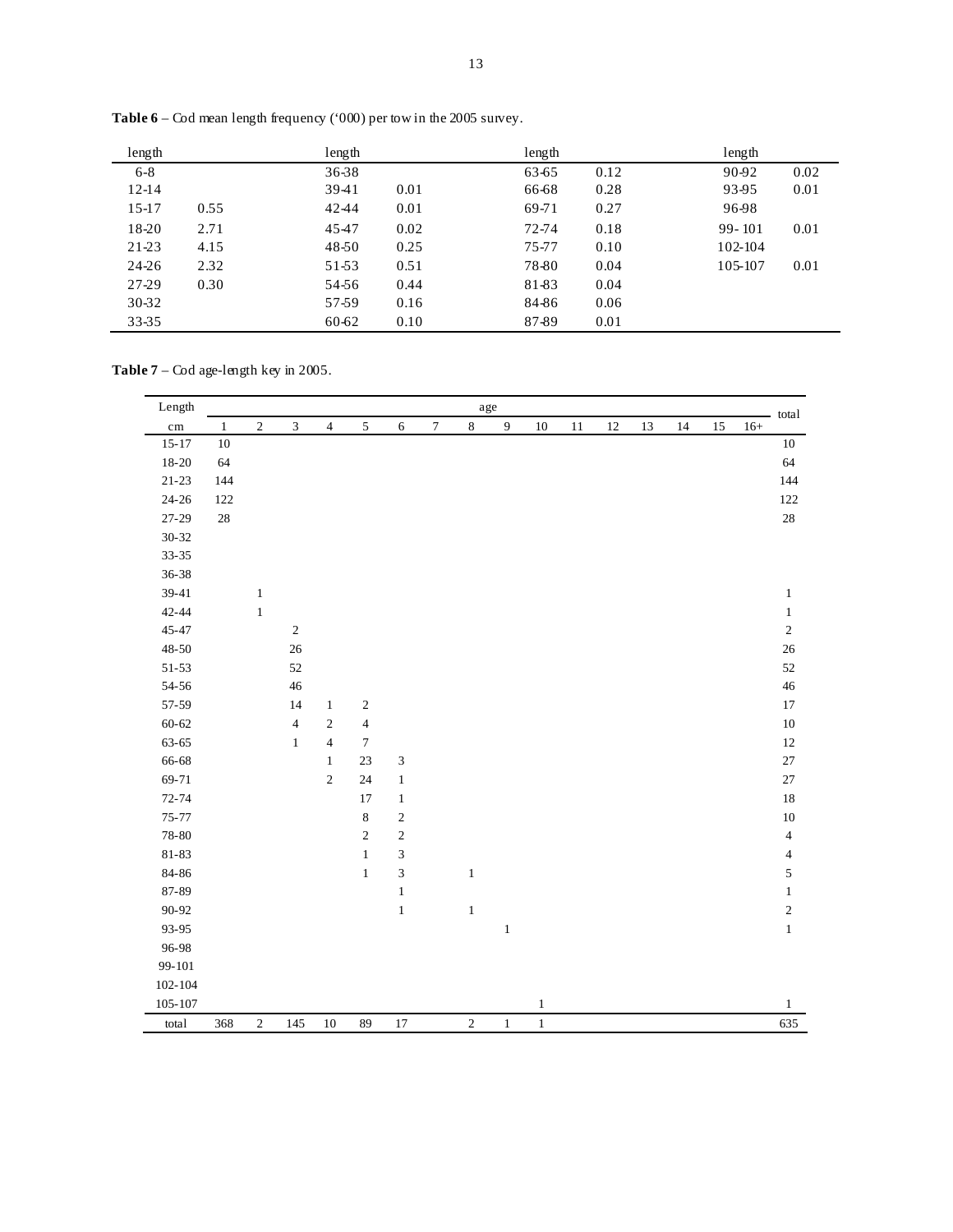|                | area      | tow              |       | catch pertow (Kg) |
|----------------|-----------|------------------|-------|-------------------|
| stratum        | sq. miles | number           | mean  | st. error         |
| $\mathbf{1}$   | 342       | $\overline{4}$   | 39.83 | 47.59             |
| $\overline{c}$ | 838       | 10               | 12.47 | 11.81             |
| 3              | 628       | $\boldsymbol{7}$ | 2.11  | 3.26              |
| $\overline{4}$ | 348       | $\overline{4}$   | 13.55 | 7.48              |
| 5              | 703       | $\,8\,$          | 0.85  | 0.84              |
| 6              | 496       | $\sqrt{6}$       | 1.88  | 2.77              |
| $\overline{7}$ | 822       | 9                | 0.49  | 1.03              |
| 8              | 646       | $\overline{7}$   | 3.56  | 5.19              |
| 9              | 314       | $\mathfrak{Z}$   | 0.74  | 1.29              |
| 10             | 951       | 11               | 1.20  | 1.56              |
| 11             | 806       | $\boldsymbol{9}$ | 0.57  | 0.83              |
| $12\,$         | 670       | $\,$ 8 $\,$      |       |                   |
| 13             | 249       | 3                |       |                   |
| 14             | 602       | $\overline{7}$   |       |                   |
| 15             | 666       | 5                | 0.09  | 0.19              |
| 16             | 634       | $\boldsymbol{7}$ |       |                   |
| $17$           | 216       | $\sqrt{2}$       |       |                   |
| 18             | 210       | $\sqrt{2}$       |       |                   |
| 19             | 414       | $\sqrt{5}$       |       |                   |
| total          | 10555     | 117              | 3.43  |                   |
| s.error        |           |                  | 0.85  |                   |

**Table 8** – American plaice mean catch per tow by strata and its standard error in the 2005 survey.

**Table 9** – American plaice mean frequency at age per tow in the 2005 survey.

| age   |      |      |      |      |      |      | stratum |      |      |      |      |      | total | mean mean<br>weight length |    |
|-------|------|------|------|------|------|------|---------|------|------|------|------|------|-------|----------------------------|----|
|       |      | 2    | 3    | 4    | 5    | 6    | 7       | 8    | 9    | 10   | 11   | 15   |       | g                          | cm |
| 1     |      |      |      |      |      |      |         |      |      |      |      |      |       |                            |    |
| 2     |      | 0.12 | 0.22 |      | 0.20 |      |         |      |      |      | 0.05 |      | 0.04  | 88                         | 21 |
| 3     | 0.21 | 0.33 | 0.30 | 0.74 | 0.36 | 0.04 | 0.04    |      |      | 0.24 | 0.15 |      | 0.14  | 170                        | 26 |
| 4     | 1.32 | 0.98 | 0.19 | 2.10 | 0.59 | 0.35 | 0.25    | 0.08 |      | 0.56 | 0.25 | 0.12 | 0.36  | 280                        | 31 |
| 5     | 0.74 | 0.46 | 0.10 | 0.71 | 0.18 | 0.04 | 0.06    | 0.04 |      | 0.14 | 0.06 | 0.06 | 0.13  | 378                        | 34 |
| 6     | 1.78 | 0.39 | 0.05 | 0.17 | 0.10 | 0.12 | 0.03    | 0.09 |      | 0.06 | 0.08 | 0.06 | 0.13  | 505                        | 37 |
| 7     | 2.16 | 0.50 | 0.07 | 0.26 | 0.10 | 0.18 | 0.02    | 0.10 |      | 0.07 | 0.07 | 0.03 | 0.16  | 621                        | 39 |
| 8     | 2.34 | 0.35 | 0.04 | 0.13 | 0.02 | 0.05 | 0.02    |      |      | 0.10 | 0.02 |      | 0.13  | 596                        | 39 |
| 9     | 5.16 | 0.90 | 0.05 | 0.43 | 0.07 | 0.15 | 0.01    | 0.07 |      | 0.05 | 0.04 |      | 0.28  | 721                        | 41 |
| 10    | 4.51 | 0.87 | 0.05 | 0.33 | 0.05 | 0.14 | 0.01    | 0.07 |      | 0.04 | 0.03 |      | 0.25  | 752                        | 42 |
| 11    | 5.11 | 0.98 | 0.06 | 0.40 | 0.06 | 0.14 | 0.01    | 0.06 | 0.01 | 0.04 | 0.03 |      | 0.28  | 767                        | 42 |
| 12    | 5.93 | 1.02 | 0.09 | 0.57 | 0.02 | 0.08 | 0.02    | 0.08 | 0.03 | 0.04 | 0.02 |      | 0.31  | 798                        | 43 |
| 13    | 7.46 | 1.52 | 0.16 | 1.10 | 0.04 | 0.17 | 0.03    | 0.17 | 0.05 | 0.08 | 0.02 |      | 0.44  | 856                        | 44 |
| 14    | 8.51 | 1.57 | 0.17 | 1.21 | 0.06 | 0.12 | 0.08    | 0.26 | 0.08 | 0.07 | 0.05 |      | 0.49  | 885                        | 44 |
| 15    | 4.28 | 1.11 | 0.19 | 1.21 | 0.04 | 0.13 | 0.01    | 0.31 | 0.05 | 0.07 | 0.02 |      | 0.32  | 1014                       | 45 |
| $16+$ | 5.08 | 2.78 | 0.71 | 3.73 | 0.07 | 0.28 | 0.08    | 1.13 | 0.20 | 0.24 | 0.07 |      | 0.68  | 1368                       | 51 |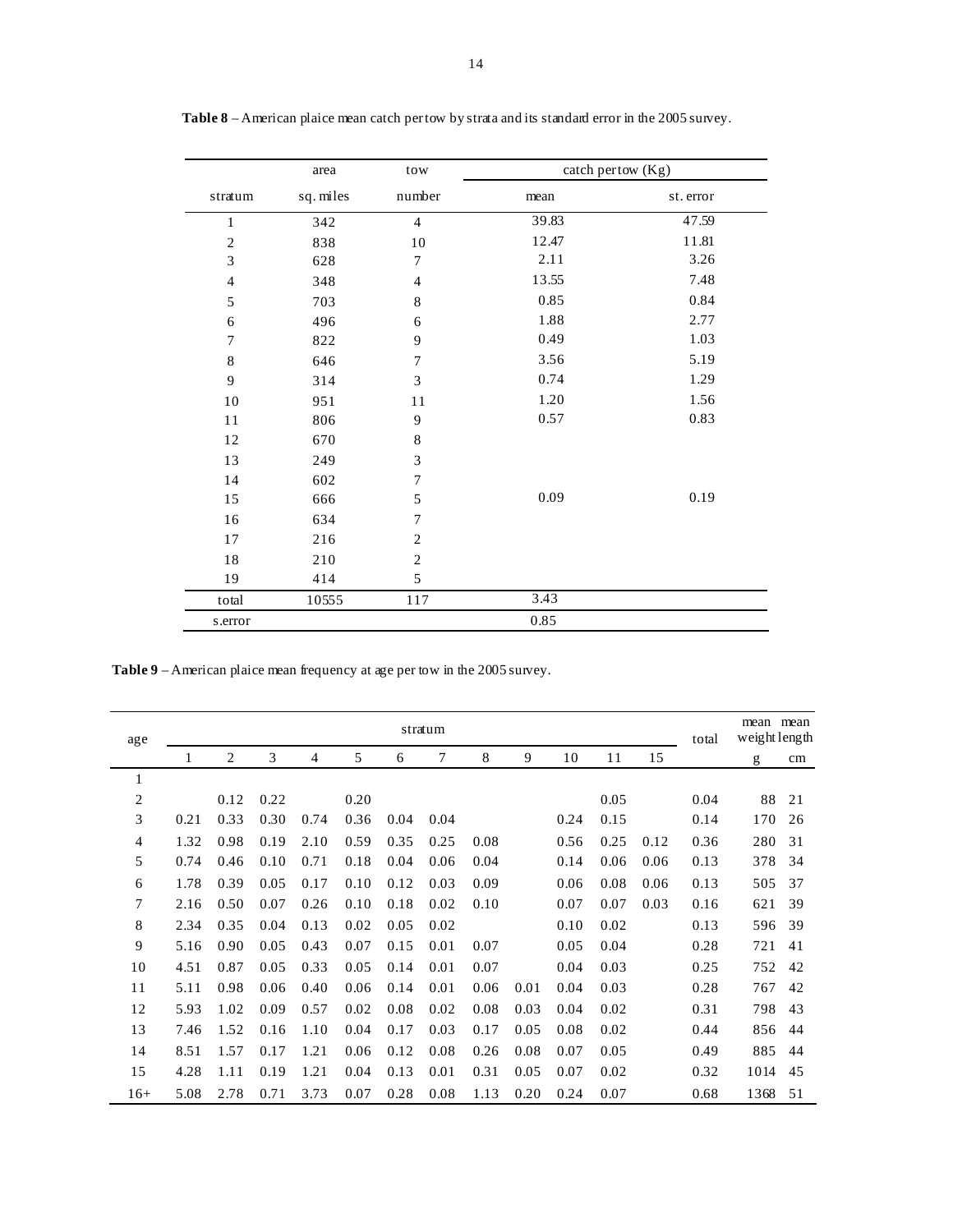|         | depth in           |       |       |       |       |       |       |       |       |       | year  |       |       |       |       |       |       |       |       |
|---------|--------------------|-------|-------|-------|-------|-------|-------|-------|-------|-------|-------|-------|-------|-------|-------|-------|-------|-------|-------|
| stratum | fathoms            | 1988  | 1989  | 1990  | 1991  | 1992  | 1993  | 1984  | 1995  | 1996  | 1997  | 1998  | 1999  | 2000  | 2001  | 2002  | 2003  | 2004  | 2005  |
|         | $70 - 80$          | 50.09 | 38.38 | 19.4  | 41.37 | 27.24 | 41.42 | 25.4  | 85.58 | 56.1  | 14.64 | 5.99  | 14.3  | 13.24 | 40.02 | 5.41  | 49.58 | 52.62 | 39.83 |
| 2       | $81 - 100$         | 44.54 | 56.42 | 21.52 | 41.71 | 26.84 | 19.84 | 18.76 | 20.91 | 14.78 | 11.6  | 24.86 | 28.34 | 15.3  | 13.07 | 19.76 | 11.36 | 11.52 | 12.47 |
| 3       | 101-140            | 28.57 | 23.35 | 34.86 | 26.06 | 13.18 | 9.27  | 6.8   | 5.27  | 3.52  | 10.34 | 5.95  | 2.04  | 0.44  | 1.93  | 1.55  | 0.36  | 8.9   | 2.11  |
| 4       | $\pmb{\mathsf{H}}$ | 82.92 | 17.43 | 30.81 | 12.07 | 21    | 21.56 | 32.19 | 18.46 | 10.12 | 7.65  | 12.92 | 2.03  | 3.77  | 3.24  | 4.85  |       | 13.21 | 13.55 |
| 5       | $^{\prime\prime}$  | 48.53 | 57.74 | 34.15 | 26.26 | 15.64 | 24.1  | 22.95 | 10.26 | 9.32  | 11.55 | 13.88 | 1.37  | 1.05  | 2.08  | 3.55  | 1.53  | 1.27  | 0.85  |
| 6       | $^{\prime\prime}$  | 12.68 | 29.9  | 25.22 | 13.28 | 15.91 | 8.07  | 21.39 | 3.24  | 0.84  | 0.36  | 0.93  | 1.05  | 0.65  | 0.97  | 1.65  | 0.77  | 0.61  | 1.88  |
| 7       | 141-200            | 18.74 | 8.47  | 13.38 | 6.21  | 10.2  | 5.09  | 5.04  | 3.97  | 1.15  | 1.32  | 0.75  | 0.29  | 0.23  | 0.45  | 0.84  | 0.48  | 1.24  | 0.49  |
| 8       | $^{\prime\prime}$  | 8.49  | 3.33  | 5.35  | 5.08  | 14.78 | 9.9   | 3.47  | 2.67  | 1.15  | 2.49  | 3.35  | 0.04  |       | 0.93  | 0.87  | 0.28  | 1.08  | 3.56  |
| 9       | $\pmb{\mathsf{H}}$ | 4.29  | 6.83  | 14.34 |       | 15.59 | 8.57  | 0.81  | 20.91 | 2.31  | 1.48  |       |       |       |       | 0.05  | 0.38  | 2.99  | 0.74  |
| 10      | ,,                 | 32.07 | 20.56 | 27.62 | 18.06 | 19.4  | 20.14 | 30.86 | 9.78  | 5.72  | 3.96  | 0.49  |       | 0.61  | 1.31  | 0.49  | 0.75  | 0.58  | 1.20  |
| 11      | $\pmb{\mathsf{H}}$ | 19.3  | 19.02 | 21.44 | 6.53  | 6.07  | 4.75  | 4.93  | 1.79  | 1.09  | 0.52  | 0.48  | 0.61  | 0.36  | 0.44  | 0.95  | 0.47  | 1.03  | 0.57  |
| 12      | 201-300            | 0.17  | 0.36  | 0.88  | 0.33  | 0.21  | 0.29  | 0.65  | 0.23  | 0.63  | 0.13  |       |       |       | 0.08  |       | 0.22  |       |       |
| 13      | $\pmb{\mathsf{H}}$ | 0.11  |       | 1.08  |       |       |       |       | 0.13  |       |       |       |       |       |       |       |       |       |       |
| 14      | $\pmb{\mathsf{H}}$ | 0.16  | 0.19  | 0.13  | 8.49  | 0.63  | 0.12  | 0.52  | 0.31  | 0.09  |       | 0.09  | 0.21  |       |       |       |       |       |       |
| 15      | $\pmb{\mathsf{H}}$ | 0.44  | 1.95  | 0.05  | 1.91  | 0.75  | 2.16  | 0.79  | 1.35  | 0.44  | 0.13  | 0.13  |       |       |       |       | 0.12  |       | 0.09  |
| 16      | 301-400            | 0.12  |       |       | 0.07  | 0.19  | 0.27  | 0.12  |       |       |       |       |       |       |       |       |       |       |       |
| 17      | ,,                 |       |       |       |       |       |       |       |       |       |       |       |       |       |       |       |       |       |       |
| 18      | $^{\prime\prime}$  |       |       |       |       |       |       |       |       |       |       |       |       |       |       |       |       |       |       |
| 19      | $\pmb{\mathsf{H}}$ |       |       |       | 0.47  | 0.11  | 0.17  | 0.08  | 0.32  |       |       |       |       |       |       |       |       |       |       |
| total   |                    | 19.95 | 17.47 | 14.9  | 12.55 | 10.76 | 9.79  | 10.23 | 8.44  | 5.09  | 3.76  | 4.27  | 3.21  | 2     | 2.99  | 2.55  | 2.86  | 4.38  | 3.43  |
| s.e.    |                    | 2.29  | 2.55  | 1.59  | 1.47  | 1.19  | 1.29  | 1.71  | 1.35  | 1.13  | 0.88  | 0.93  | 1.08  | 0.41  | 0.53  | 0.91  | 0.93  | 0.92  | 0.85  |

**Table 10** – American plaice mean catch per tow (Kg) by strata in 1988-2005 surveys.

**Table 11** – American plaice mean length frequency per tow in the 2005 survey.

| length    | male | female | length    | male | fe male | length | male | fe male | length | male | fe male |
|-----------|------|--------|-----------|------|---------|--------|------|---------|--------|------|---------|
| $12 - 13$ |      | 0.01   | 24-25     |      | 0.03    | 36-37  | 0.30 | 0.01    | 4849   | 0.04 | 0.18    |
| $14-15$   | 0.01 |        | 26-27     | 0.02 | 0.03    | 38-39  | 0.50 | 0.02    | 50-51  |      | 0.25    |
| 16-17     | 0.01 | 0.04   | 28-29     | 0.06 |         | 4041   | 0.50 | 0.02    | 52-53  |      | 0.32    |
| 18-19     |      | 0.01   | $30 - 31$ | 0.14 | 0.04    | 4243   | 0.39 | 0.07    | 54-55  |      | 0.14    |
| $20 - 21$ | 0.01 |        | 32-33     | 0.12 | 0.10    | 4445   | 0.19 | 0.10    | 56-57  |      | 0.13    |
| 22-23     | 0.01 | 0.04   | 34-35     | 0.13 | 0.04    | 4647   | 0.03 | 0.14    | 58-59  |      | 0.02    |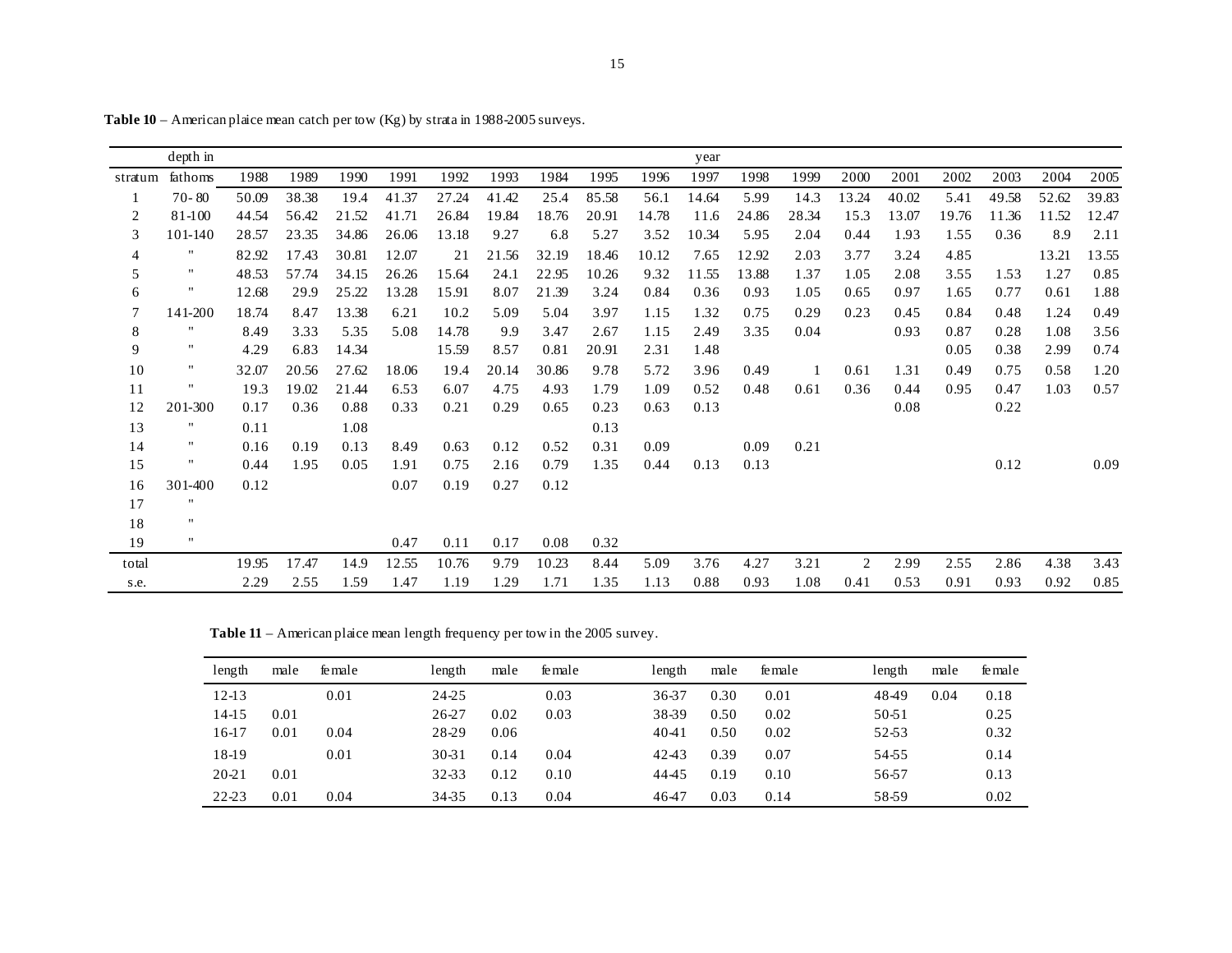| Table 12 – American plaice age-length key in 2005. |  |
|----------------------------------------------------|--|
|----------------------------------------------------|--|

| Length    |                |                |                |                |                |                |   | age            |                |                |                |                |                |                |                |                |
|-----------|----------------|----------------|----------------|----------------|----------------|----------------|---|----------------|----------------|----------------|----------------|----------------|----------------|----------------|----------------|----------------|
| cm        | $\overline{2}$ | 3              | $\overline{4}$ | 5              | 6              | 7              | 8 | 9              | 10             | 11             | 12             | 13             | 14             | 15             |                | $16+$ total    |
| 18-19     |                |                |                |                |                |                |   |                |                |                |                |                |                |                |                |                |
| $20 - 21$ | $\mathbf{1}$   |                |                |                |                |                |   |                |                |                |                |                |                |                |                | $\mathbf{1}$   |
| 22-23     | $\mathbf{1}$   |                |                |                |                |                |   |                |                |                |                |                |                |                |                | 1              |
| 24-25     |                |                |                |                |                |                |   |                |                |                |                |                |                |                |                | $\theta$       |
| 26-27     |                | $\overline{2}$ |                |                |                |                |   |                |                |                |                |                |                |                |                | $\overline{2}$ |
| 28-29     |                | $\mathfrak{2}$ | 3              |                |                |                |   |                |                |                |                |                |                |                |                | $\sqrt{5}$     |
| 30-31     |                | $\mathbf{1}$   | $\,$ 8 $\,$    |                |                |                |   |                |                |                |                |                |                |                |                | 9              |
| 32-33     |                |                | $\overline{4}$ | $\overline{2}$ | $\overline{2}$ | $\mathbf{1}$   |   |                |                |                |                |                |                |                |                | 9              |
| 34-35     |                |                |                | $\overline{c}$ | $\sqrt{2}$     | $\mathfrak{2}$ |   | $\mathbf{1}$   |                | $\mathbf{1}$   |                | $\mathbf{1}$   |                | 1              |                | 10             |
| 36-37     |                |                |                |                | $\sqrt{2}$     | $\overline{2}$ | 3 | 3              | $\overline{2}$ | $\mathbf{1}$   | $\mathbf{1}$   | $\mathbf{1}$   | $\overline{4}$ | 1              |                | 20             |
| 38-39     |                |                |                |                | $\mathbf{1}$   | $\mathbf{1}$   | 3 | $\overline{c}$ | $\overline{c}$ | $\overline{3}$ | $\overline{4}$ | 3              | 5              | 3              | $\overline{2}$ | 29             |
| 4041      |                |                |                |                |                |                |   | 3              | $\overline{4}$ | $\mathbf{1}$   | 3              | $\overline{7}$ | 7              | $\overline{4}$ | 2              | 31             |
| 4243      |                |                |                |                |                |                |   | $\overline{c}$ | $\overline{3}$ | 5              | $\overline{7}$ | 8              | $\overline{4}$ | 1              | 2              | 32             |
| 4445      |                |                |                |                |                |                |   | $\overline{c}$ |                | $\overline{c}$ | $\mathbf{1}$   |                | $\mathbf{1}$   |                | 1              | 7              |
| 4647      |                |                |                |                |                |                |   |                | 1              | $\mathbf{1}$   |                |                |                |                | 1              | $\mathfrak{Z}$ |
| 4849      |                |                |                |                |                |                |   |                | $\mathbf{1}$   |                |                | 1              |                |                | 1              | 3              |
| 50-51     |                |                |                |                |                |                |   |                |                |                |                |                |                |                |                |                |
| 52-53     |                |                |                |                |                |                |   |                |                |                |                |                |                |                |                |                |
| 54-55     |                |                |                |                |                |                |   |                |                |                |                |                |                |                |                |                |
| 56-57     |                |                |                |                |                |                |   |                |                |                |                |                |                |                |                |                |
| 58-59     |                |                |                |                |                |                |   |                |                |                |                |                |                |                |                |                |
| total     | $\mathfrak{2}$ | 5              | 15             | $\overline{4}$ | 7              | 6              | 6 | 13             | 13             | 14             | 16             | 21             | 21             | 10             | 9              | 162            |

## **FEMALE**

| Length    |                |                |                |                |                |                |                | age          |                |                |                |                |    |                |                |                |
|-----------|----------------|----------------|----------------|----------------|----------------|----------------|----------------|--------------|----------------|----------------|----------------|----------------|----|----------------|----------------|----------------|
| cm        | $\overline{2}$ | 3              | $\overline{4}$ | 5              | 6              | $\tau$         | $8\,$          | 9            | 10             | 11             | 12             | 13             | 14 | 15             |                | $16+$ total    |
| 18-19     | $\mathbf{1}$   |                |                |                |                |                |                |              |                |                |                |                |    |                |                | 1              |
| $20 - 21$ |                |                |                |                |                |                |                |              |                |                |                |                |    |                |                |                |
| 22-23     |                | $\overline{4}$ |                |                |                |                |                |              |                |                |                |                |    |                |                | 4              |
| 24-25     | $\mathbf{1}$   | $\overline{2}$ |                |                |                |                |                |              |                |                |                |                |    |                |                | 3              |
| 26-27     |                | $\mathbf{1}$   | $\overline{c}$ |                |                |                |                |              |                |                |                |                |    |                |                | 3              |
| 28-29     |                |                |                |                |                |                |                |              |                |                |                |                |    |                |                |                |
| 30-31     |                |                | 3              | 1              |                |                |                |              |                |                |                |                |    |                |                | $\overline{4}$ |
| 32-33     |                | $\mathbf{1}$   | 6              | 3              |                |                |                |              |                |                |                |                |    |                |                | 10             |
| 34-35     |                |                | $\overline{2}$ | $\overline{2}$ |                |                |                |              |                |                |                |                |    |                |                | $\overline{4}$ |
| 36-37     |                |                | $\mathbf{1}$   |                |                |                |                |              |                |                |                |                |    |                |                | 1              |
| 38-39     |                |                |                | $\mathbf{1}$   |                | $\mathbf{1}$   |                |              |                |                |                |                |    |                |                | $\mathfrak{2}$ |
| 4041      |                |                |                | 1              |                |                | 1              |              |                |                |                |                |    |                |                | $\mathfrak{2}$ |
| 4243      |                |                |                |                | $\overline{2}$ | $\overline{2}$ |                | 1            | 1              | 1              |                |                |    |                |                | $\tau$         |
| 4445      |                |                |                |                | $\mathbf{1}$   | $\overline{c}$ |                | 2            | $\overline{c}$ | $\mathfrak{2}$ |                |                |    |                |                | 10             |
| 4647      |                |                |                |                |                | $\mathbf{1}$   | $\overline{c}$ | $\mathbf{1}$ | $\mathbf{1}$   | $\mathbf{1}$   | 2              | 3              | 1  | 1              | $\overline{2}$ | 15             |
| 4849      |                |                |                |                |                | $\mathbf{1}$   |                | 1            | 1              | $\mathbf{1}$   | $\mathbf{1}$   | $\overline{c}$ | 3  | 2              | 6              | 18             |
| 50-51     |                |                |                |                |                |                |                | $\mathbf{1}$ | $\mathbf{1}$   |                | 2              | 5              | 3  | 5              | 9              | 26             |
| 52-53     |                |                |                |                |                |                |                |              |                | $\mathbf{1}$   | $\overline{2}$ | $\overline{4}$ | 6  | $\overline{4}$ | 16             | 33             |
| 54-55     |                |                |                |                |                |                |                |              |                |                |                |                | 1  | $\mathfrak{2}$ | 11             | 14             |
| 56-57     |                |                |                |                |                |                |                |              |                |                |                |                | 1  | $\overline{c}$ | 9              | 13             |
| 58-59     |                |                |                |                |                |                |                |              |                |                |                |                | 1  |                | $\mathbf{1}$   | $\sqrt{2}$     |
| Total     | $\sqrt{2}$     | $\,$ 8 $\,$    | 14             | 8              | 3              | 7              | 3              | 6            | 6              | 6              | $\tau$         | 14             | 16 | 16             | 54             | 172            |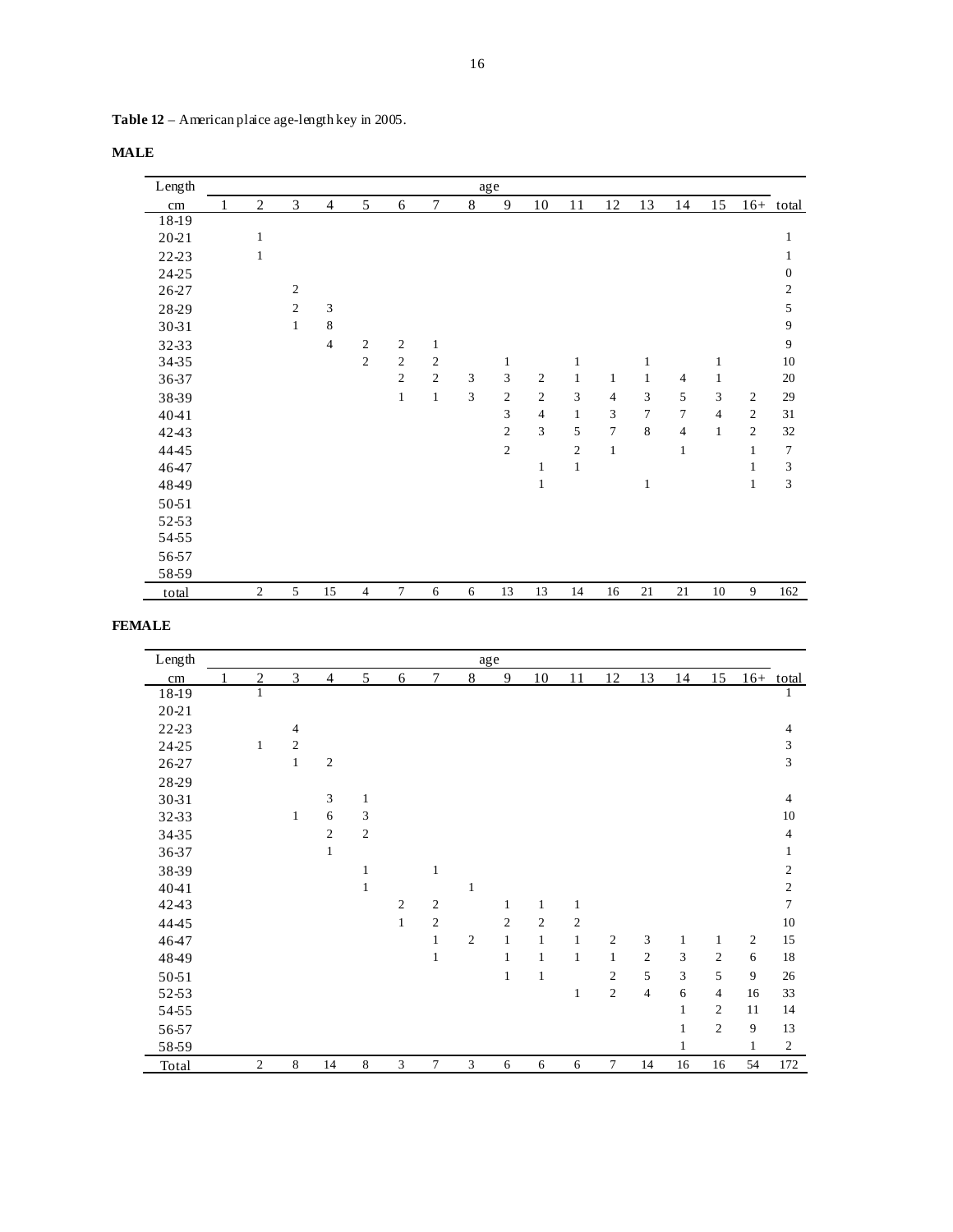|                         | area      | tow            | catch pertow $(Kg)$ |           |
|-------------------------|-----------|----------------|---------------------|-----------|
| stratum                 | sq. miles | number         | mean                | st. error |
| 1                       | 342       | $\overline{4}$ | 12.11               | 10.41     |
| $\mathbf{2}$            | 838       | 10             | 92.32               | 236.19    |
| 3                       | 628       | $\overline{7}$ | 219.13              | 154.89    |
| $\overline{\mathbf{4}}$ | 348       | $\overline{4}$ | 28.20               | 25.20     |
| 5                       | 703       | 8              | 1725.19             | 3358.75   |
| 6                       | 496       | 6              | 173.12              | 331.81    |
| 7                       | 822       | 9              | 92.62               | 92.02     |
| $\,8\,$                 | 646       | 7              | 40.36               | 71.52     |
| 9                       | 314       | 3              | 84.61               | 108.71    |
| 10                      | 951       | 11             | 237.02              | 621.20    |
| 11                      | 806       | 9              | 63.16               | 54.86     |
| 12                      | 670       | 8              | 1.66                | 2.56      |
| 13                      | 249       | 3              | 3.87                | 5.51      |
| 14                      | 602       | 7              | 3.98                | 3.46      |
| 15                      | 666       | 5              | 1.47                | 0.78      |
| 16                      | 634       | 7              | 0.03                | $0.08\,$  |
| 17                      | 216       | $\overline{2}$ |                     |           |
| 18                      | 210       | $\overline{2}$ |                     |           |
| 19                      | 414       | 5              | 0.54                | 1.22      |
| total                   | 10555     | 117            | 183.65              |           |
| s.error                 |           |                | 81.50               |           |

 **Table 13** – Redfish (*Sebastes marinus*) mean catch per tow by strata and its standard error in the 2005 survey.

**Table 14** – Redfish (*Sebastes marinus*) mean length frequency per tow ('000) in the 2005 survey.

| length | male  | fe male | length | male | female |
|--------|-------|---------|--------|------|--------|
| 11     | 0.00  | 0.00    | 27     | 7.35 | 8.31   |
| 12     | 0.04  | 0.00    | 28     | 1.87 | 5.09   |
| 13     | 0.30  | 0.19    | 29     | 2.03 | 1.72   |
| 14     | 0.80  | 0.20    | 30     | 1.44 | 0.88   |
| 15     | 3.23  | 1.02    | 31     | 1.31 | 0.39   |
| 16     | 6.63  | 6.04    | 32     | 2.06 | 0.40   |
| 17     | 13.62 | 11.91   | 33     | 2.04 | 0.63   |
| 18     | 17.58 | 16.63   | 34     | 1.36 | 0.35   |
| 19     | 21.08 | 22.43   | 35     | 0.76 | 1.18   |
| 20     | 42.28 | 28.05   | 36     | 0.87 | 0.86   |
| 21     | 52.59 | 50.56   | 37     | 0.44 | 1.21   |
| 22     | 68.75 | 71.99   | 38     | 0.39 | 0.01   |
| 23     | 94.52 | 99.80   | 39     | 0.05 | 1.18   |
| 24     | 81.73 | 68.22   | 40     | 0.00 | 0.24   |
| 25     | 47.35 | 51.51   | 41     | 0.00 | 0.34   |
| 26     | 19.90 | 16.09   | 42     | 0.00 | 1.18   |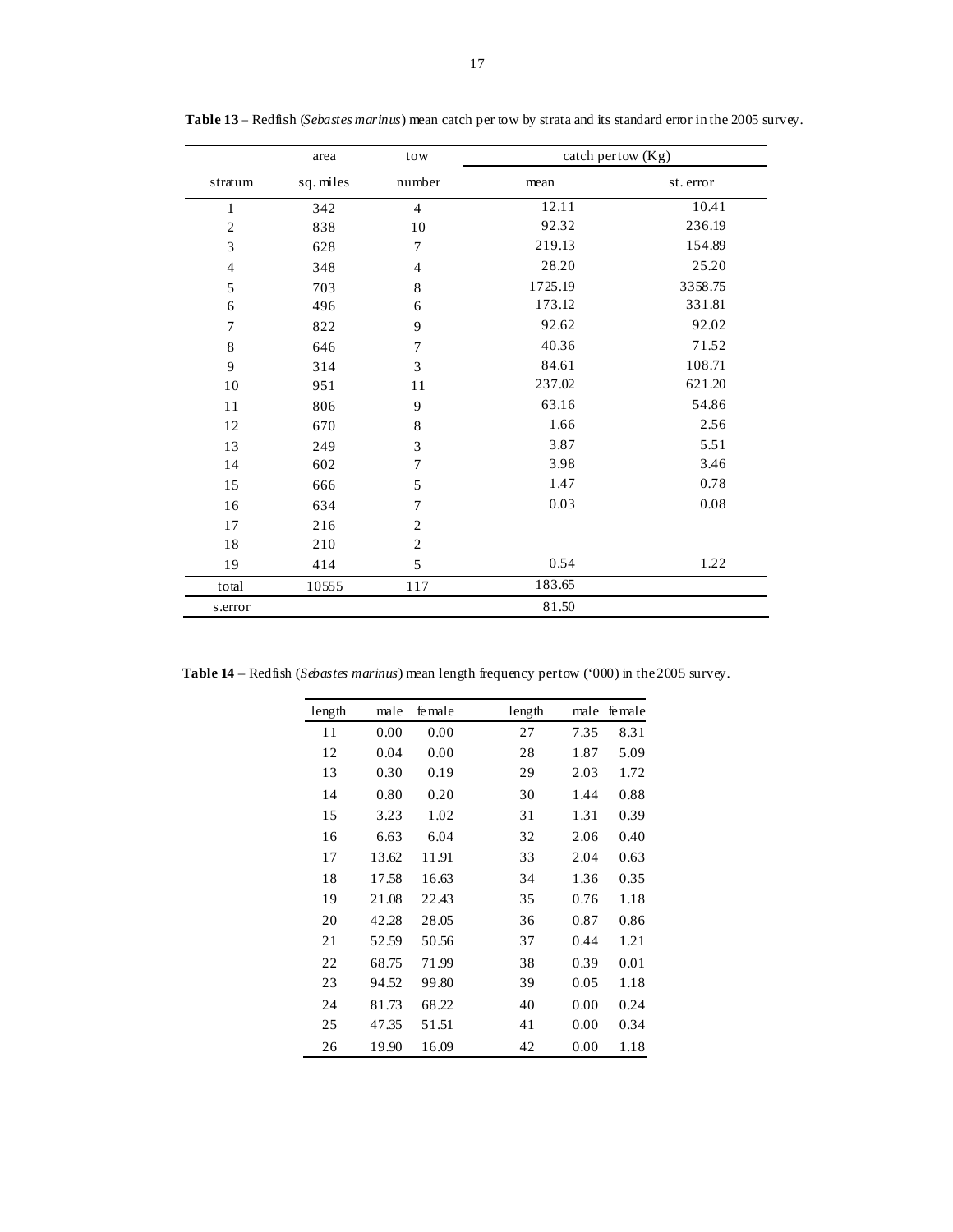|                             | area      | tow            | catch pertow $(Kg)$ |           |
|-----------------------------|-----------|----------------|---------------------|-----------|
| stratum                     | sq. miles | number         | mean                | st. error |
| 1                           | 342       | $\overline{4}$ |                     |           |
| $\sqrt{2}$                  | 838       | 10             | 0.02                | 0.05      |
| $\ensuremath{\mathfrak{Z}}$ | 628       | 7              | 3.99                | 4.11      |
| $\overline{4}$              | 348       | $\overline{4}$ | 22.22               | 36.15     |
| 5                           | 703       | $\,8\,$        | 52.22               | 92.52     |
| 6                           | 496       | 6              | 6.63                | 7.04      |
| 7                           | 822       | 9              | 74.35               | 42.91     |
| 8                           | 646       | 7              | 132.12              | 235.39    |
| 9                           | 314       | 3              | 2193.29             | 2063.52   |
| 10                          | 951       | 11             | 191.20              | 122.48    |
| 11                          | 806       | 9              | 121.30              | 75.42     |
| 12                          | 670       | 8              | 38.89               | 37.44     |
| 13                          | 249       | 3              | 76.94               | 53.71     |
| 14                          | 602       | 7              | 241.58              | 116.95    |
| 15                          | 666       | 5              | 26.50               | 14.93     |
| 16                          | 634       | 7              | 2.65                | 1.81      |
| 17                          | 216       | $\sqrt{2}$     | 2.79                | 1.16      |
| 18                          | 210       | $\sqrt{2}$     | 17.53               | 21.09     |
| 19                          | 414       | 5              | 3.65                | 4.50      |
| total                       | 10555     | 117            | 130.82              |           |
| s.error                     |           |                | 36.26               |           |

 **Table 15** – Redfish (*Sebastes mentella*) mean catch per tow and its standard error by in the 2005 survey.

**Table 16** – Redfish (*Sebastes mentella*) mean length frequency per tow ('000) in the 2005 survey.

| length | male  | fe male | length | male  | fe male | length | male | female |
|--------|-------|---------|--------|-------|---------|--------|------|--------|
| 13     | 0.10  | 0.29    | 24     | 33.74 | 31.39   | 35     | 0.14 | 0.26   |
| 14     | 1.55  | 0.70    | 25     | 12.39 | 16.63   | 36     | 0.12 | 0.10   |
| 15     | 4.31  | 2.42    | 26     | 10.66 | 13.16   | 37     | 0.04 |        |
| 16     | 20.08 | 13.33   | 27     | 7.88  | 5.52    | 38     | 0.01 | 0.02   |
| 17     | 26.40 | 19.90   | 28     | 8.23  | 1.42    | 39     | 0.02 |        |
| 18     | 43.51 | 31.29   | 29     | 5.66  | 1.27    | 40     |      |        |
| 19     | 44.32 | 38.21   | 30     | 3.92  | 2.88    | 41     |      |        |
| 20     | 38.24 | 45.92   | 31     | 1.03  | 1.60    | 42     |      |        |
| 21     | 59.63 | 45.79   | 32     | 0.31  | 2.44    | 43     |      |        |
| 22     | 89.21 | 55.20   | 33     | 0.09  | 1.21    | 44     |      |        |
| 23     | 60.20 | 58.92   | 34     | 0.06  | 0.75    | 45     |      |        |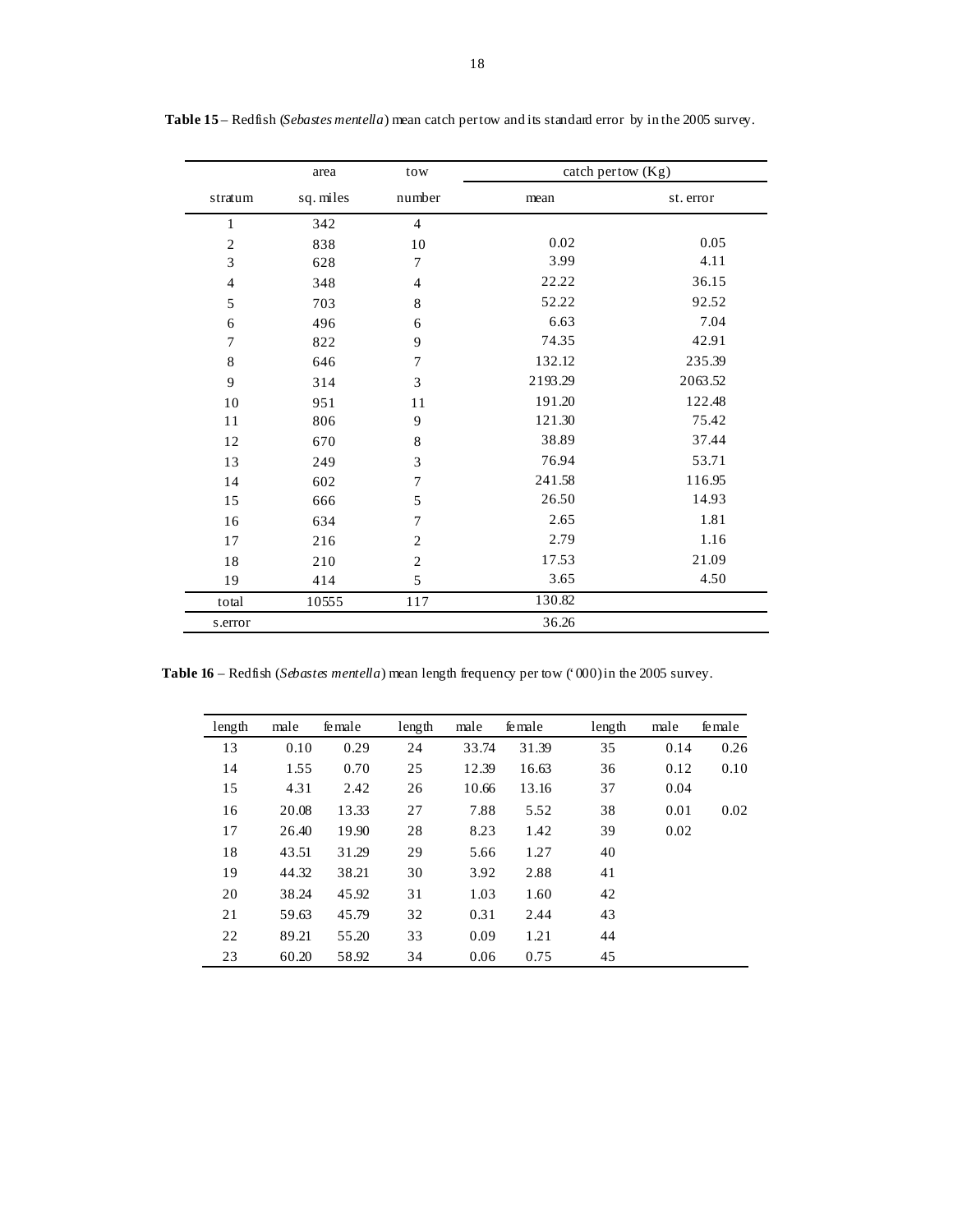| Age    |   |              |                |                |    |                |     |            | Strata |                |                |                |                |     |                |                |    |              | Total<br>$(1-19)$ | Mean<br>length | Mean<br>weight |
|--------|---|--------------|----------------|----------------|----|----------------|-----|------------|--------|----------------|----------------|----------------|----------------|-----|----------------|----------------|----|--------------|-------------------|----------------|----------------|
|        | 2 | 3            | $\overline{4}$ | 5              | 6  | $\overline{7}$ | 8   | 9          | 10     | 11             | 12             | 13             | 14             | 15  | 16             | 17             | 19 | 20           |                   | cm.            | g.             |
| 2      |   |              | 38             |                | 18 | $\overline{2}$ | 19  |            | $18\,$ | 16             |                |                |                |     |                |                |    |              |                   | $6 \t15$       | 44             |
| 3      |   | 2            | 62             | 124            | 19 | 41             | 175 | 139        | 257    | 128            |                |                |                |     |                |                |    |              | 62                | 17             | 66             |
|        |   | 8            | 47             | 209            | 17 | 115            | 269 | 1073       | 457    | 235            | 4              | 6              | 6              | 10  |                |                |    | 5            | 135               | 19             | 92             |
| 5      |   | 5            | 33             | 127            | 7  | 131            | 223 | 1766       | 397    | 227            | 10             | 15             | 25             | 27  | 1              |                | 1  | 7            | 144               | 20             | 114            |
| 6      |   | 8            | 32             | 71             | 14 | 240            | 333 | 6558       | 540    | 395            | 55             | 91             | 206            | 94  | $\overline{c}$ |                |    | 9            | 344               | 22             | 154            |
|        |   |              | $\sqrt{5}$     | $\overline{4}$ | 2  | 34             | 52  | 2276       | 75     | 53             | 29             | 62             | 125            | 22  | 1              |                |    |              | 97                | 24             | 191            |
| 8      |   | $\mathbf{1}$ | $\mathbf{1}$   |                |    | 3              | 4   | 815        | 5      | $\overline{c}$ | 21             | 51             | 143            | 5   |                |                |    |              | 37                | 26             | 243            |
| 9      |   |              |                |                |    | 2              |     | 116        |        | 3              | 16             | 31             | 134            | 2   |                |                | 4  | $\mathbf{1}$ | 14                | 28             | 303            |
| $10\,$ |   |              |                |                |    |                |     | 45         |        | $\mathbf{1}$   | 10             | 19             | 105            |     |                |                | 4  |              | 9                 | 29             | 337            |
| 11     |   |              |                |                |    |                |     | 23         |        |                | 5              | $\,8\,$        | 38             |     |                |                | 5  |              | 4                 | 31             | 406            |
| 12     |   |              |                |                |    |                |     | 17         |        |                | $\overline{4}$ | 9              | 46             |     |                |                | 4  |              | 4                 | 31             | 435            |
| 13     |   |              |                |                |    |                |     |            |        |                | 2              | 4              | 29             |     |                |                | 2  |              | 2                 | 31             | 418            |
| 14     |   |              |                |                |    |                |     |            |        |                |                | 3              | $\overline{7}$ |     |                |                | 4  |              |                   | 34             | 552            |
| 15     |   |              |                |                |    |                |     |            |        |                | $\overline{4}$ | $\overline{7}$ | 38             |     |                | $\overline{c}$ | 8  |              | 3                 | 31             | 436            |
| 16     |   |              |                |                |    |                |     |            |        |                |                |                |                |     |                |                |    |              |                   | 35             | 625            |
| 17     |   |              |                |                |    |                |     |            |        |                |                |                |                |     |                |                |    |              |                   | 35             | 628            |
| $1\,8$ |   |              |                |                |    |                |     |            |        |                |                |                |                |     |                |                |    |              |                   |                |                |
| 19     |   |              |                |                |    |                |     |            |        |                |                |                |                |     |                |                |    |              |                   |                |                |
| $20\,$ |   |              |                |                |    |                |     |            |        |                |                |                |                |     |                |                |    |              |                   |                |                |
| 21     |   |              |                |                |    |                |     |            |        |                |                |                |                |     |                |                |    |              |                   |                |                |
| 22     |   |              |                |                |    |                |     |            |        |                |                |                |                |     |                |                |    |              |                   |                |                |
| $25+$  |   |              |                |                |    |                |     |            |        |                |                |                |                |     |                |                |    |              |                   |                |                |
| Total  |   | 26           | 219            | 536            | 77 | 571            |     | 1076 12827 | 1750   | 1059           | 162            | 311            | 903            | 166 | 9              | $\overline{4}$ | 35 | 26           |                   | 860 21.3       | 147            |

**Table 17** – Redfish (*Sebastes mentella*) mean frequency ('000) at age per tow in the 2005 survey.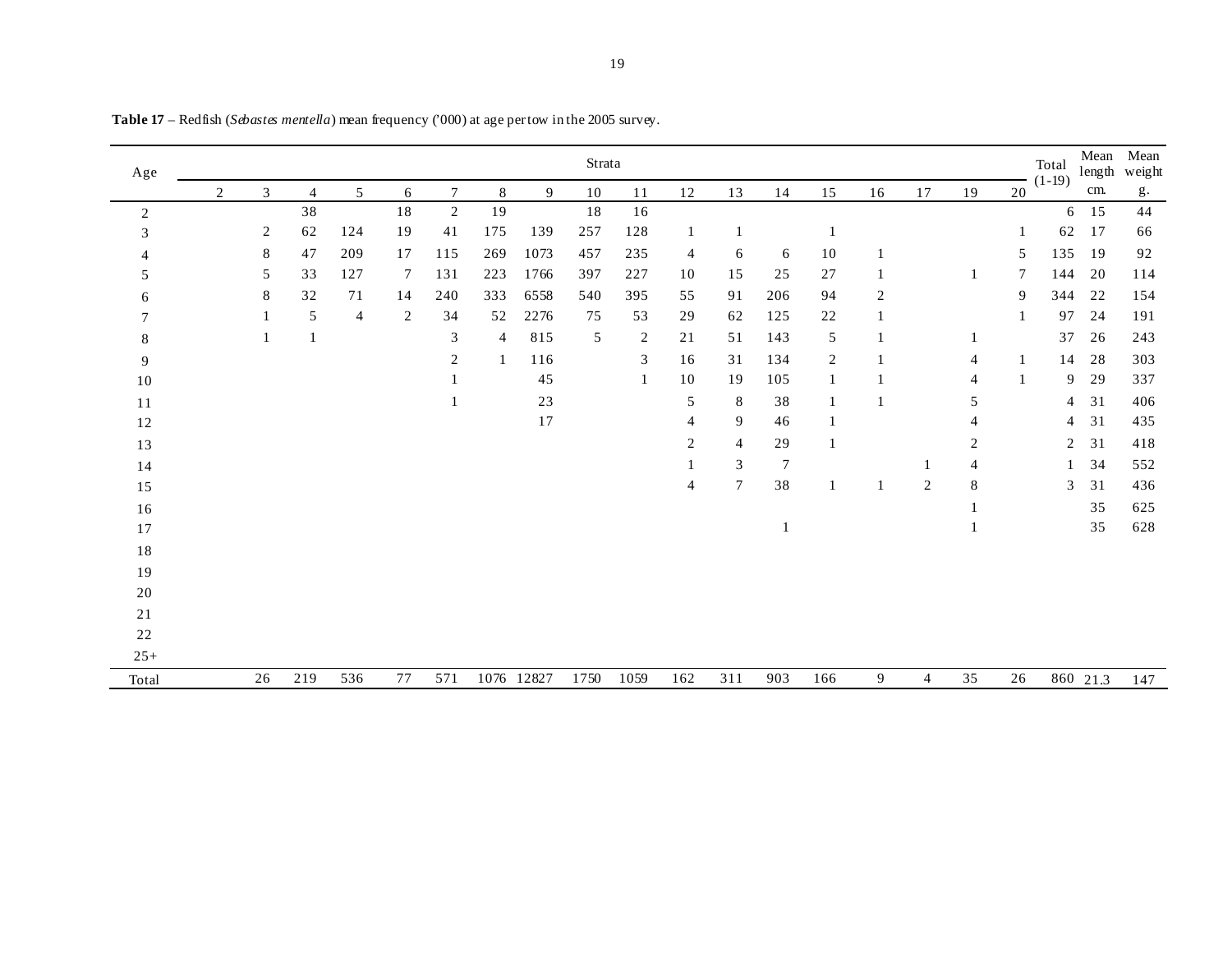| length      |                  |                |                |                |                  |                  |                |                |                          | ages                     |                |         |                  |                  |            |            |                |              |              | - Total                |
|-------------|------------------|----------------|----------------|----------------|------------------|------------------|----------------|----------------|--------------------------|--------------------------|----------------|---------|------------------|------------------|------------|------------|----------------|--------------|--------------|------------------------|
| cm          | $\overline{c}$   | $\mathfrak{Z}$ | $\overline{4}$ | 5              | 6                | $\boldsymbol{7}$ | $\,$ 8 $\,$    | 9              | 10                       | 11 12                    |                | 13      | 14               | 15               |            | 16 17      | 18             |              | 19 20        | 21                     |
| 12          | $\,1$            |                |                |                |                  |                  |                |                |                          |                          |                |         |                  |                  |            |            |                |              |              | $\,1$                  |
| 13          | 5                |                |                |                |                  |                  |                |                |                          |                          |                |         |                  |                  |            |            |                |              |              | 5                      |
| 14          | $\sqrt{ }$       | $\,1\,$        |                |                |                  |                  |                |                |                          |                          |                |         |                  |                  |            |            |                |              |              | 8                      |
| 15          | $\boldsymbol{7}$ | 5              |                |                |                  |                  |                |                |                          |                          |                |         |                  |                  |            |            |                |              |              | 12                     |
| $16$        |                  | 8              | $\overline{c}$ |                |                  |                  |                |                |                          |                          |                |         |                  |                  |            |            |                |              |              | $10\,$                 |
| $17\,$      |                  | $\sqrt{6}$     | $\tau$         | $\,1$          |                  |                  |                |                |                          |                          |                |         |                  |                  |            |            |                |              |              | 14                     |
| $1\,8$      |                  | $\sqrt{2}$     | $\mathbf{9}$   | $\overline{4}$ | $\,1$            |                  |                |                |                          |                          |                |         |                  |                  |            |            |                |              |              | 16                     |
| 19          |                  |                | 6              | $\sqrt{5}$     | $\,1$            |                  |                |                |                          |                          |                |         |                  |                  |            |            |                |              |              | 12                     |
| $20\,$      |                  |                | 3              | 6              | $\overline{4}$   |                  |                |                |                          |                          |                |         |                  |                  |            |            |                |              |              | 13                     |
| $2\sqrt{1}$ |                  |                | $\,1$          | 6              | 9                |                  |                |                |                          |                          |                |         |                  |                  |            |            |                |              |              | 16                     |
| $2\sqrt{2}$ |                  |                |                | $\,1$          | 12               | $\sqrt{2}$       |                |                |                          |                          |                |         |                  |                  |            |            |                |              |              | 15                     |
| 23          |                  |                |                |                | 9                | $\mathfrak{Z}$   |                |                |                          |                          |                |         |                  |                  |            |            |                |              |              | 12                     |
| 24          |                  |                |                |                | $\boldsymbol{7}$ | $\overline{4}$   | $\,1\,$        |                |                          |                          |                |         |                  |                  |            |            |                |              |              | 12                     |
| 25          |                  |                |                |                | $\,1$            | 5                | $\sqrt{2}$     |                |                          |                          |                |         |                  |                  |            |            |                |              |              | $\,$ 8 $\,$            |
| 26          |                  |                |                |                |                  | $\overline{3}$   | 5              | $\mathbf{1}$   |                          |                          |                |         |                  |                  |            |            |                |              |              | $\overline{9}$         |
| $27\,$      |                  |                |                |                |                  | $\,1$            | $\overline{4}$ | $\sqrt{2}$     | $\,1\,$                  |                          |                |         |                  |                  |            |            |                |              |              | $\,8$                  |
| $2\sqrt{8}$ |                  |                |                |                |                  |                  | $\sqrt{2}$     | $\epsilon$     | $\,1\,$                  |                          |                |         |                  |                  |            |            |                |              |              | 9                      |
| 29          |                  |                |                |                |                  |                  |                | 3              | 6                        | $\mathbf{1}$             |                | $\,1\,$ |                  | $\,1\,$          |            |            |                |              |              | 12                     |
| 30          |                  |                |                |                |                  |                  |                | $\overline{3}$ | $\overline{\mathcal{L}}$ | $\overline{4}$           | $\sqrt{3}$     |         |                  |                  |            |            |                |              |              | 14                     |
| $3\sqrt{1}$ |                  |                |                |                |                  |                  |                |                | $\,1\,$                  | $\,1$                    | $\sqrt{2}$     | $\,1$   |                  | $\boldsymbol{2}$ |            |            |                |              |              | $\boldsymbol{7}$       |
| 32          |                  |                |                |                |                  |                  |                |                |                          | $\overline{\mathcal{L}}$ | $\sqrt{2}$     | $\,1\,$ | $\mathbf{1}$     | 3                |            |            |                |              |              | $1\,1$                 |
| 33          |                  |                |                |                |                  |                  |                |                |                          | 3                        | $\overline{4}$ |         | $\mathbf{1}$     |                  |            |            |                |              |              | $\,$ 8 $\,$            |
| 34          |                  |                |                |                |                  |                  |                |                |                          |                          | $\mathbf{1}$   | $\,1$   | $\,1\,$          | $\sqrt{2}$       |            |            |                |              |              | 5                      |
| 35          |                  |                |                |                |                  |                  |                |                |                          |                          |                | $\,1$   | $\,1$            | $\overline{4}$   | $\,1\,$    | $\,1\,$    |                |              |              | $\,8$                  |
| 36          |                  |                |                |                |                  |                  |                |                |                          |                          |                |         | $\overline{c}$   | $\overline{4}$   | $\,1\,$    |            |                |              |              | $\sqrt{ }$             |
| 37          |                  |                |                |                |                  |                  |                |                |                          |                          |                |         |                  | $\overline{c}$   |            |            |                | $\mathbf{1}$ |              | 3                      |
| 38          |                  |                |                |                |                  |                  |                |                |                          |                          |                |         | $\,1$            |                  |            |            | $\,1\,$        |              |              | $\overline{c}$         |
| 39          |                  |                |                |                |                  |                  |                |                |                          |                          |                |         |                  |                  |            | $\,1$      | $\,1$          |              |              | $\mathfrak 3$<br>$\,1$ |
| Total       | $20\,$           | 22             | $2\sqrt{8}$    |                | 23 44            | 18               | 14 15 13       |                |                          | 13                       | 12             | 5       | $\boldsymbol{7}$ | 18               | $\sqrt{2}$ | $\sqrt{2}$ | $\overline{c}$ | $\,1$        | $\mathbf{1}$ | 20 260                 |

**Table 18** – Redfish (*Sebastes mentella*) age-length key applied to length data in 2005 survey.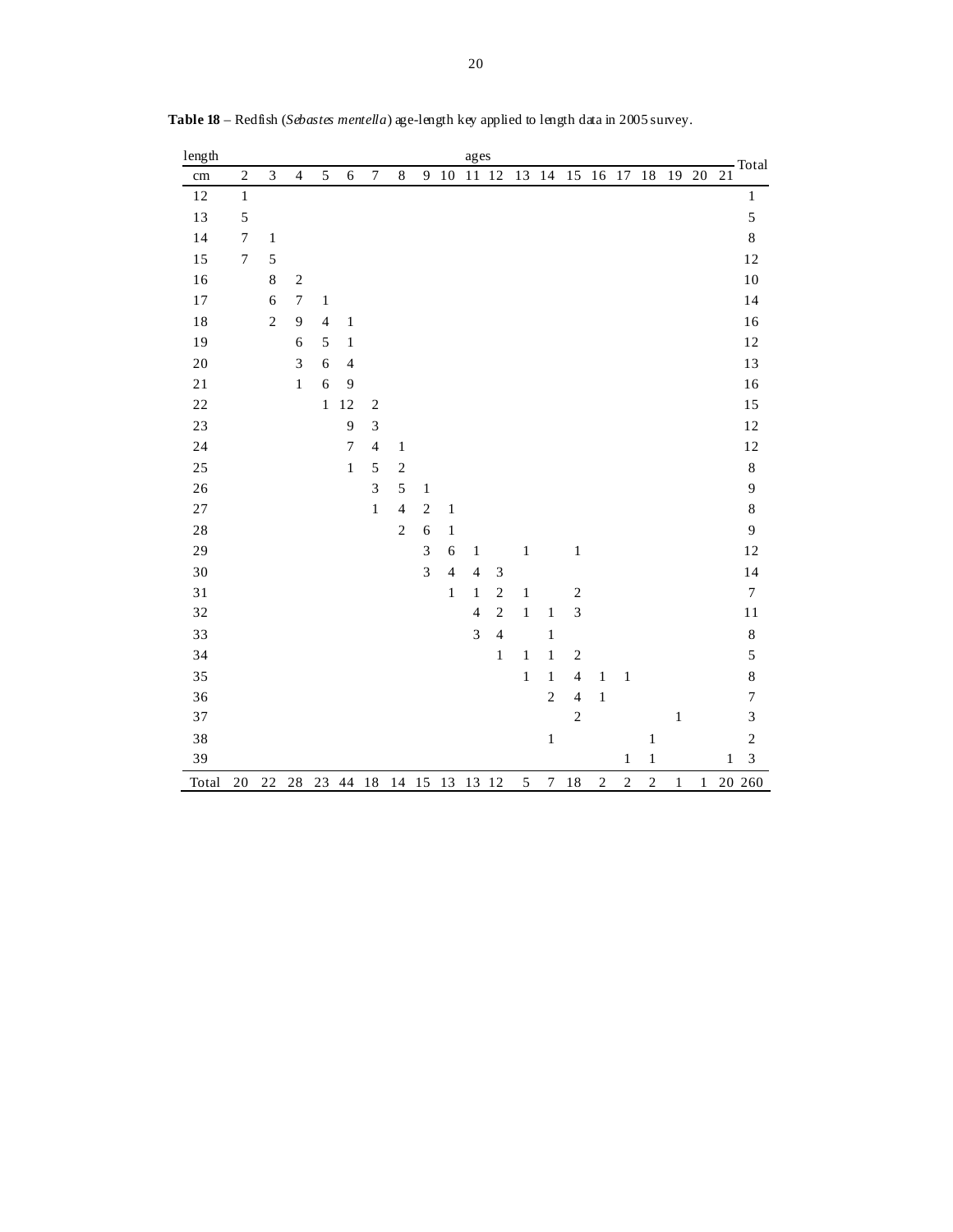|                | area      | tow              | catch pertow (Kg) |           |
|----------------|-----------|------------------|-------------------|-----------|
| stratum        | sq. miles | number           | mean              | st. error |
| 1              | 342       | $\overline{4}$   | 0.46              | 0.57      |
| $\mathfrak{2}$ | 838       | 10               | 99.72             | 283.10    |
| 3              | 628       | 7                | 117.72            | 66.53     |
| $\overline{4}$ | 348       | $\overline{4}$   | 79.25             | 74.93     |
| 5              | 703       | $\,8\,$          | 583.42            | 426.51    |
| 6              | 496       | 6                | 17020             | 279.53    |
| $\overline{7}$ | 822       | 9                | 15684             | 79.73     |
| $\,$ 8 $\,$    | 646       | $\sqrt{ }$       | 11831             | 63.32     |
| 9              | 314       | 3                | 18685             | 202.72    |
| 10             | 951       | 11               | 50199             | 1067.23   |
| 11             | 806       | 9                | 18052             | 163.23    |
| 12             | 670       | $\,8$            | 24.31             | 35.75     |
| 13             | 249       | 3                | 24.35             | 16.28     |
| 14             | 602       | $\boldsymbol{7}$ | 21.57             | 10.74     |
| 15             | 666       | 5                | 24.82             | 16.28     |
| 16             | 634       | $\overline{7}$   | 0.63              | 0.47      |
| 17             | 216       | $\overline{2}$   |                   |           |
| 18             | 210       | $\overline{c}$   | 1.10              | 0.25      |
| 19             | 414       | 5                | 2.57              | 1.76      |
| total          | 10555     | 117              | 15351             |           |
| s.error        |           |                  | 32.58             |           |

**Table 19** – Redfish (*Sebastes fasciatus*) mean catch per tow by strata in the 2005 survey.

**Table 20** – Redfish (*Sebastes fasciatus*) mean length frequency per tow ('000) in the 2005 survey.

| length |        | male female | length      | male female    | length |      | male female | length     | male female |
|--------|--------|-------------|-------------|----------------|--------|------|-------------|------------|-------------|
| 13     | 0.40   | 0.91        | 20<br>66.68 | 67.04          | 27     | 0.45 | 9.89        | 34<br>0.00 | 0.14        |
| 14     | 9.77   | 7.39        | 55.93<br>21 | 48.26          | 28     | 0.19 | 6.32        | 35         |             |
| 15     | 51.73  | 50.88       | 22          | 35.13<br>50.65 | 29     | 0.05 | 4.40        | 36         |             |
| 16     | 118.11 | 90.76       | 23          | 30.22<br>21.34 | 30     | 0.04 | 3.27        | 37         |             |
| 17     | 105.15 | 98.45       | 15.33<br>24 | 24.67          | 31     | 0.00 | 1.58        | 38         |             |
| 18     | 90.49  | 89.31       | 25          | 20.17<br>4.17  | 32     | 0.00 | 1.04        | 39         |             |
| 19     | 79.98  | 71.77       | 26          | 1.96 15.64     | 33     | 0.02 | 0.07        | 40         |             |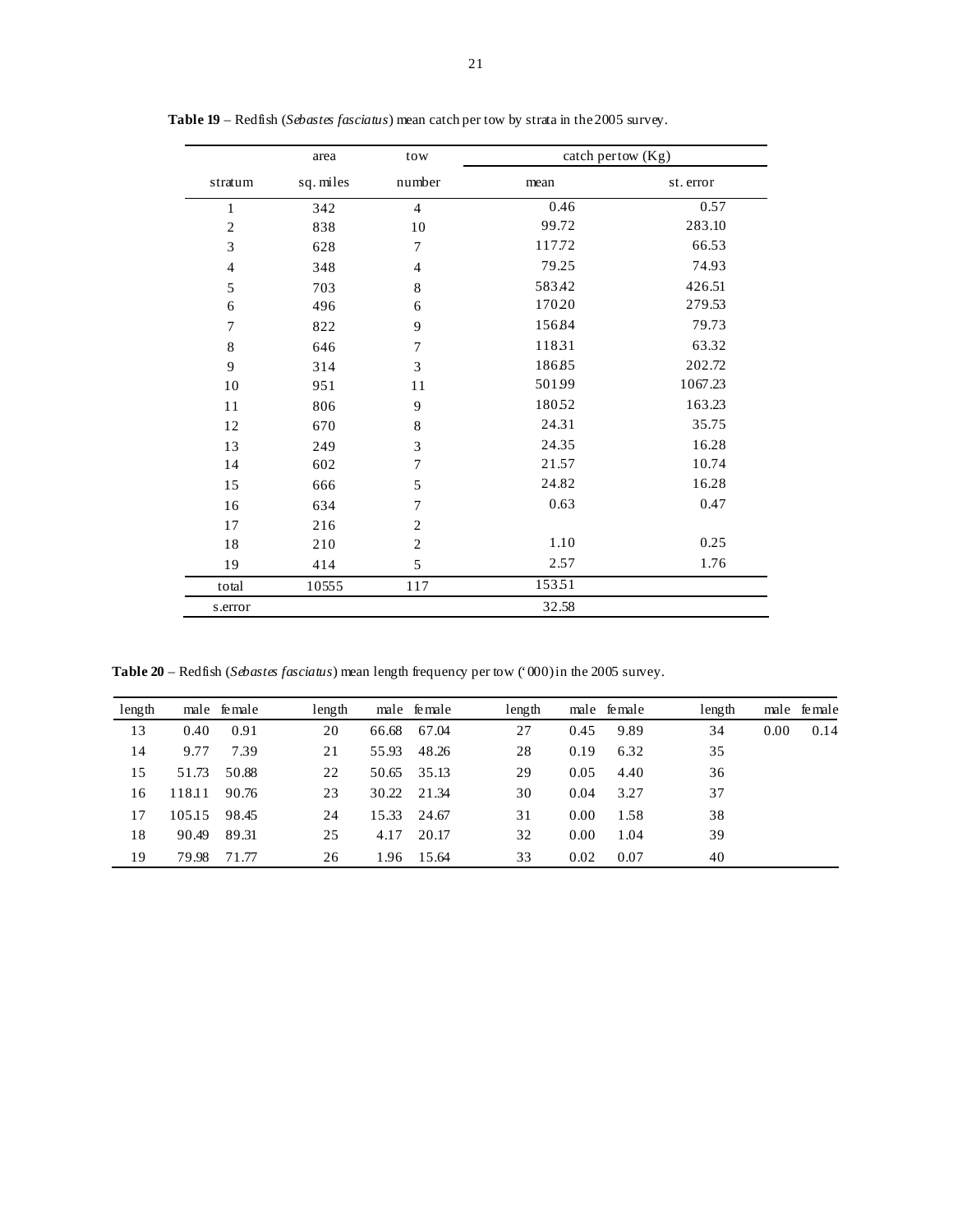|                             | area      | tow              | catch pertow $(Kg)$ |           |
|-----------------------------|-----------|------------------|---------------------|-----------|
| stratum                     | sq. miles | number           | mean                | st. error |
| $\mathbf{1}$                | 342       | $\overline{4}$   | 5.47                | 6.15      |
| $\mathfrak{2}$              | 838       | 10               | 92.35               | 237.31    |
| $\ensuremath{\mathfrak{Z}}$ | 628       | 7                | 26487               | 484.61    |
| $\overline{4}$              | 348       | $\overline{4}$   | 82.07               | 110.52    |
| 5                           | 703       | $\,$ 8 $\,$      | 832.75              | 1722.67   |
| 6                           | 496       | 6                | 13324               | 162.93    |
| $\overline{7}$              | 822       | 9                | 13.51               | 11.07     |
| $\,8\,$                     | 646       | $\sqrt{ }$       | 9.42                | 15.11     |
| 9                           | 314       | $\mathfrak{Z}$   | 25.61               | 20.32     |
| 10                          | 951       | 11               | 36.42               | 39.02     |
| 11                          | 806       | 9                | 26.14               | 25.33     |
| 12                          | 670       | 8                |                     |           |
| 13                          | 249       | 3                |                     |           |
| 14                          | 602       | $\boldsymbol{7}$ | $0.08\,$            | 0.22      |
| 15                          | 666       | 5                |                     |           |
| 16                          | 634       | 7                |                     |           |
| 17                          | 216       | $\mathfrak{2}$   |                     |           |
| 18                          | 210       | $\sqrt{2}$       |                     |           |
| 19                          | 414       | 5                |                     |           |
| total                       | 10555     | 117              | 95.37               |           |
| s.error                     |           |                  | 42.60               |           |

**Table 21** – Juvenile redfish (*Sebastes sp*.) mean catch per tow by strata and its standard error in the 2005 survey.

**Table 22**– Juvenile redfish (*Sebastes sp*.) mean length frequency per tow ('000) in the 2005 survey.

| length |        | length |        |
|--------|--------|--------|--------|
| 7      | 0.62   | 13     | 38561  |
| 8      | 7.09   | 14     | 689.14 |
| 9      | 10.94  | 15     | 51853  |
| 10     | 14.18  | 16     | 16688  |
| 11     | 58.44  | 17     | 27.73  |
| 12     | 138.77 | 18     | 1.37   |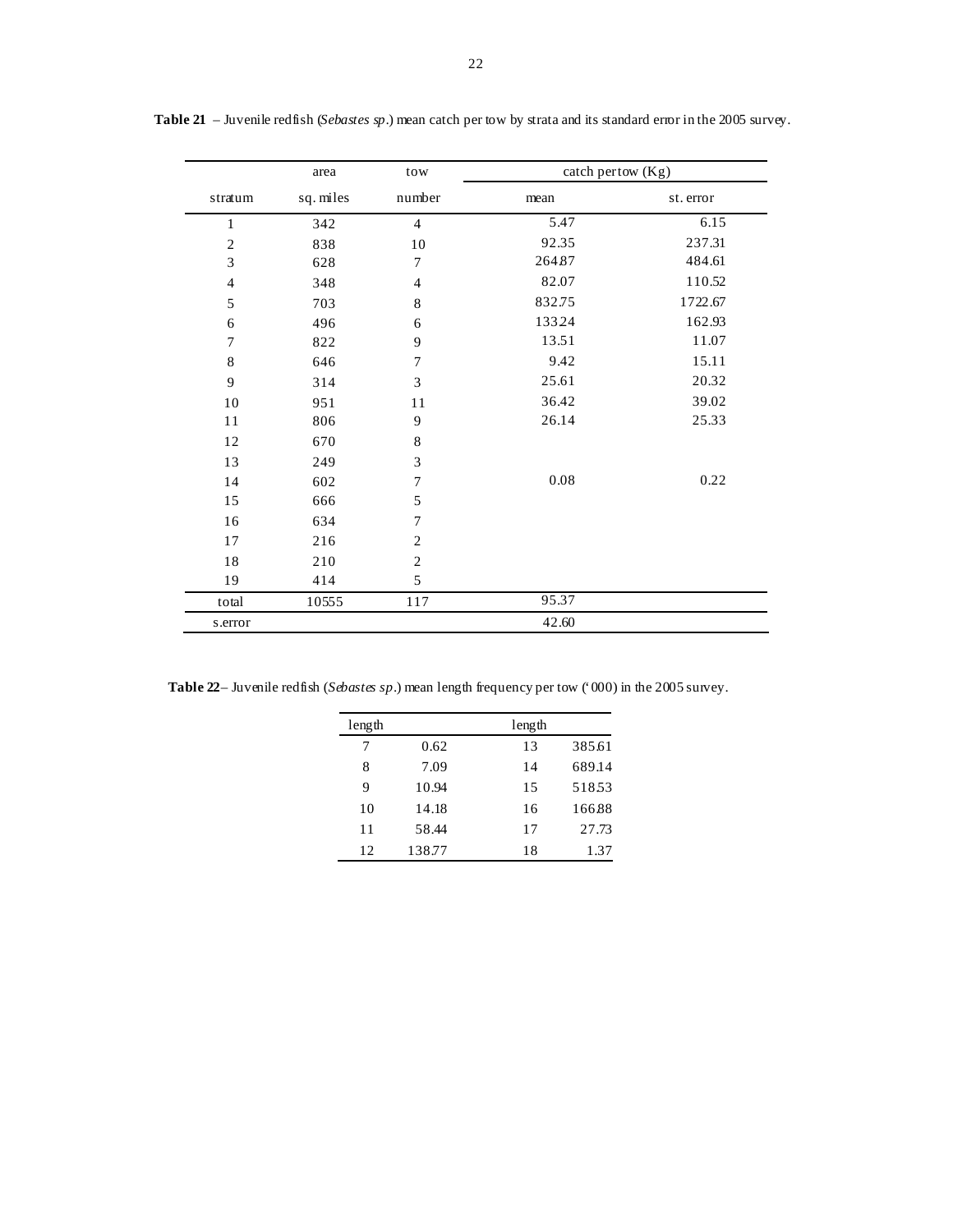|                  | Area      | tow            |       | catch pertow (Kg) |
|------------------|-----------|----------------|-------|-------------------|
| stratum          | sq. miles | number         | mean  | st. error         |
| $\mathbf{1}$     | 342       | $\overline{4}$ |       |                   |
| $\sqrt{2}$       | 838       | $10\,$         | 0.11  | 0.36              |
| $\mathfrak{Z}$   | 628       | $\overline{7}$ | 8.69  | 8.77              |
| $\overline{4}$   | 348       | $\overline{4}$ | 3.42  | 2.46              |
| $\sqrt{5}$       | 703       | $\,8\,$        | 5.22  | 6.15              |
| 6                | 496       | 6              | 8.79  | 7.94              |
| $\boldsymbol{7}$ | 822       | 9              | 9.52  | 2.29              |
| $\,8\,$          | 646       | 7              | 18.97 | 9.94              |
| 9                | 314       | 3              | 3.81  | 1.94              |
| $10\,$           | 951       | 11             | 14.61 | 5.85              |
| 11               | 806       | 9              | 17.31 | 5.85              |
| 12               | 670       | 8              | 19.99 | 8.79              |
| 13               | 249       | 3              | 16.37 | 1.70              |
| 14               | 602       | $\overline{7}$ | 13.48 | 4.10              |
| 15               | 666       | $\sqrt{5}$     | 34.43 | 15.66             |
| 16               | 634       | $\tau$         | 28.09 | 11.40             |
| $17\,$           | 216       | $\mathbf{2}$   | 26.05 | 0.52              |
| $18\,$           | 210       | $\overline{2}$ | 27.11 | 12.38             |
| 19               | 414       | 5              | 29.00 | 16.60             |
| total            | 10555     | 117            | 14.55 |                   |
| s. error         |           |                | 0.78  |                   |

**Table 23** – Greenland halibut (*Reinhardtius hippoglossoides*) mean catch per tow by strata and its standard error in the 2005 survey.

**Table 24** – Greenland halibut (*Reinhardtius hippoglossoides*) mean length frequency ('000) per tow in the 2005 survey.

|         |      | length male female |       |      | length male female |         |      | length male female | length | male female |
|---------|------|--------------------|-------|------|--------------------|---------|------|--------------------|--------|-------------|
| $10-11$ |      |                    | 30-31 | 0.38 | 0.70               | $50-51$ | 0.27 | 0.77               | 70-71  |             |
| $12-13$ |      |                    | 32-33 | 0.29 | 0.35               | 52-53   | 0.14 | 0.43               | 72-73  |             |
| 14-15   | 0.05 | 0.02               | 34-35 | 0.69 | 0.49               | 54-55   | 0.09 | 0.23               | 74-75  |             |
| $16-17$ | 0.17 | 0.25               | 36-37 | 0.90 | 0.92               | 56-57   | 0.03 | 0.15               | 76-77  |             |
| 18-19   | 0.08 | 0.28               | 38-39 | 0.97 | 1.29               | 58-59   | 0.04 | 0.13               | 78-79  |             |
| 20-21   |      | 0.03               | 40-41 | 1.07 | 1.59               | 60-61   | 0.02 | 0.04               | 80-81  |             |
| 22-23   | 0.02 | 0.04               | 4243  | 1.06 | 2.01               | 62-63   | 0.02 | 0.02               | 82-83  |             |
| 24-25   | 0.12 | 0.11               | 4445  | 0.87 | 1.66               | 64-65   |      | 0.06               | 84-85  |             |
| 26-27   | 0.54 | 0.44               | 4647  | 0.71 | 1.55               | 66-67   |      |                    |        |             |
| 28-29   | 0.92 | 0.97               | 4849  | 0.42 | 0.94               | 68-69   |      | 0.03               |        |             |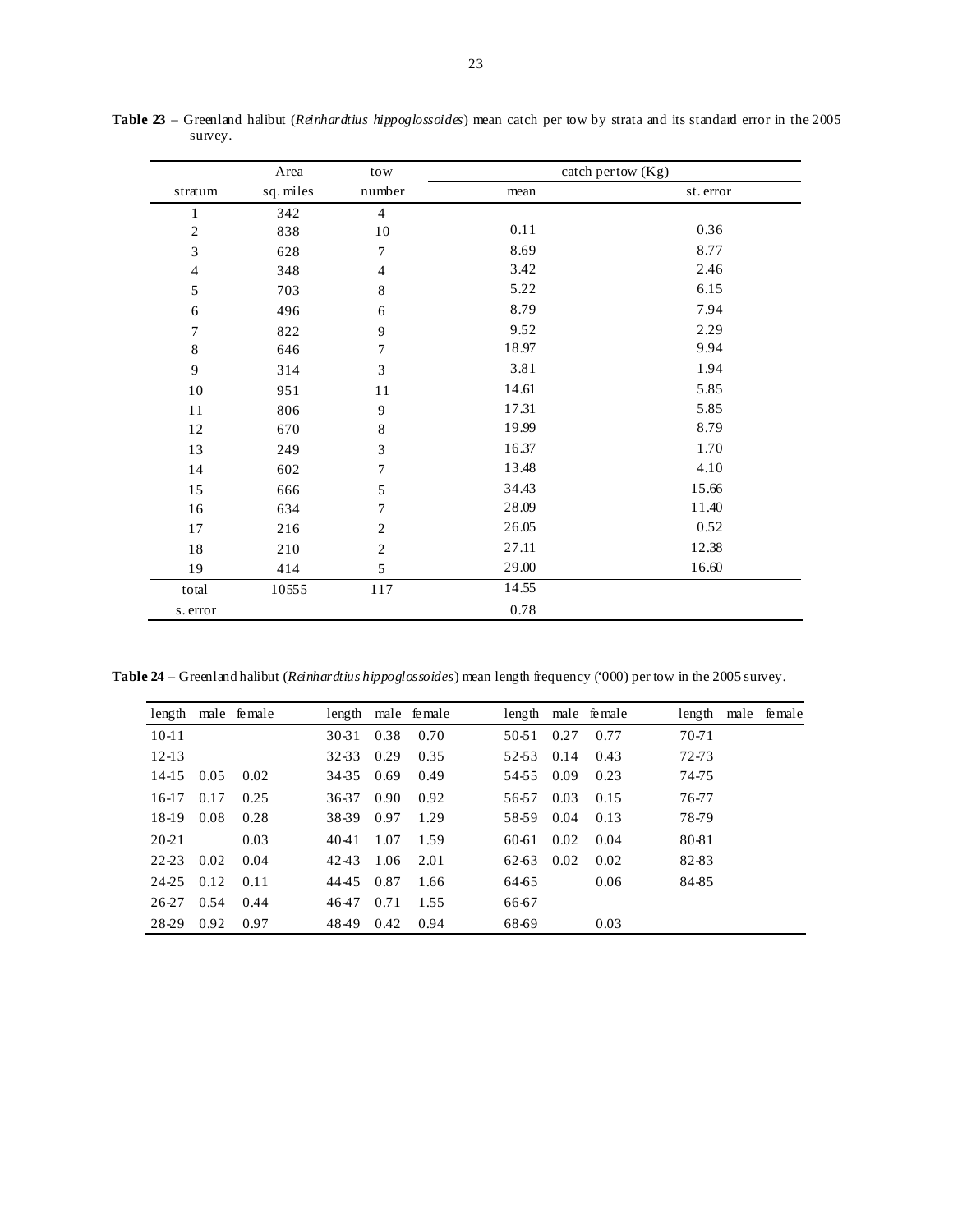|       |      |      |                |      |      |      |       |      |      | strata |       |      |      |       |             |       |       |       |       | mean<br>weight length | mean |
|-------|------|------|----------------|------|------|------|-------|------|------|--------|-------|------|------|-------|-------------|-------|-------|-------|-------|-----------------------|------|
| age   | 2    | 3    | $\overline{4}$ | 5    | 6    | 7    | 8     | 9    | 10   | 11     | 12    | 13   | 14   | 15    | 16          | 17    | 18    | 19    | total | g                     | cm   |
|       |      | 0.32 |                | 0.32 | 0.49 | 1.17 | 0.77  | 0.14 | 1.66 | 2.21   | 0.12  |      |      | 0.21  |             |       |       |       | 0.54  | 36                    | 17   |
| 2     |      | 1.38 | 0.72           | 0.44 | 1.41 | 1.48 | 1.17  | 0.28 | 1.67 | 2.95   | 0.05  | 0.06 |      | 0.49  |             |       | 0.14  |       | 0.81  | 110                   | 23   |
| 3     |      | 8.25 | 0.74           | 2.16 | 8.40 | 4.72 | 4.90  | 0.23 | 4.02 | 10.60  | 0.31  | 0.34 | 0.01 | 3.56  | 0.08        |       | 0.89  | 0.03  | 3.18  | 178                   | 28   |
| 4     |      | 4.99 | 0.78           | 1.40 | 4.92 | 2.74 | 5.20  | 0.59 | 2.67 | 5.47   | 1.56  | 0.80 | 0.92 | 4.24  | 2.08        | 0.43  | 1.02  | 1.23  | 2.50  | 337                   | 34   |
| 5     |      | 6.99 | 2.13           | 3.71 | 7.01 | 5.83 | 11.44 | 1.83 | 7.29 | 9.90   | 7.00  | 3.40 | 6.09 |       | 15.62 13.13 | 3.59  | 5.98  | 9.25  | 6.89  | 509                   | 39   |
| 6     | 0.06 | 2.71 | 1.62           | 3.28 | 2.72 | 4.33 | 9.39  | 1.93 | 7.02 | 7.66   | 10.04 | 6.32 | 7.74 | 19.49 | 20.95       | 9.85  | 10.86 | 17.97 | 7.59  | 719                   | 44   |
| 7     | 0.06 | 0.33 | 0.31           | 0.31 | 0.35 | 1.06 | 2.24  | 0.50 | 2.40 | 2.28   | 4.21  | 2.83 | 2.81 | 7.13  | 11.39       | 10.12 | 5.87  | 6.83  | 2.92  | 1027                  | 49   |
| 8     |      |      | 0.09           | 0.04 | 0.02 | 0.08 | 0.32  | 0.25 | 0.69 | 0.39   | 0.94  | 1.06 | 0.71 | 1.44  | 2.15        | 2.59  | 1.53  | 1.27  | 0.61  | 1339                  | 54   |
| 9     |      |      |                | 0.07 |      |      | 0.01  | 0.06 | 0.22 | 0.07   | 0.30  | 0.39 | 0.14 | 0.07  | 0.20        | 0.90  | 0.28  | 0.08  | 0.11  | 1718                  | 58   |
| 10    |      |      |                | 0.02 |      |      |       |      | 0.16 | 0.08   | 0.21  | 0.85 | 0.10 |       | 0.42        | 0.81  | 0.38  | 0.26  | 0.12  | 2057                  | 62   |
| 11    |      |      |                |      |      |      |       |      | 0.03 | 0.07   | 0.16  | 0.56 | 0.10 |       | 0.08        |       | 0.68  |       | 0.06  | 2396                  | 65   |
| 12    |      |      |                |      |      |      |       |      |      | 0.01   | 0.02  | 0.05 | 0.01 |       |             |       | 0.81  |       | 0.02  | 2793                  | 68   |
| 13    |      |      |                |      |      |      |       |      |      |        |       |      |      |       |             |       |       |       |       |                       |      |
| 14    |      |      |                |      |      |      |       |      |      |        |       |      |      |       |             |       |       |       |       |                       |      |
| 15    |      |      |                |      |      |      |       |      |      |        |       |      |      |       |             |       |       |       |       |                       |      |
| $16+$ |      |      |                |      |      |      |       |      |      |        |       |      |      |       |             |       |       |       |       |                       |      |

**Table 25** – Greenland halibut (*Reinhardtius hippoglossoides*) mean frequency ('000) at age per tow and strata in the 2005 survey.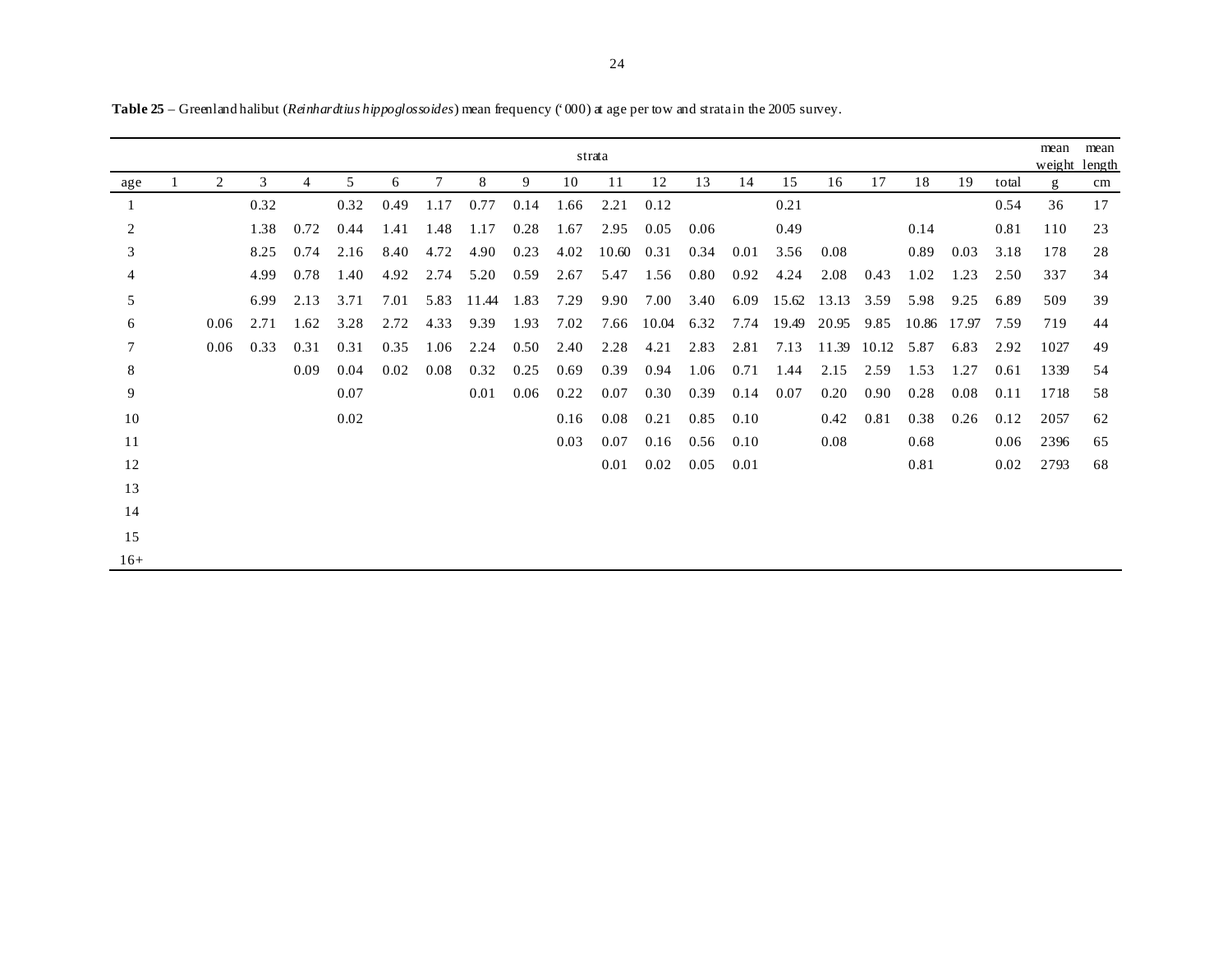| Table 26 - Greenland halibut (Reinhardtius hippoglossoides) age-length key in the 2005 survey. |  |  |  |
|------------------------------------------------------------------------------------------------|--|--|--|
|------------------------------------------------------------------------------------------------|--|--|--|

**MALE** 

| Length    |              |                |                |                |        |                |                             |                | age                         |                |              |    |    |    |    |                |
|-----------|--------------|----------------|----------------|----------------|--------|----------------|-----------------------------|----------------|-----------------------------|----------------|--------------|----|----|----|----|----------------|
| $\rm cm$  | $\mathbf{1}$ | $\overline{2}$ | $\overline{3}$ | $\overline{4}$ | 5      | 6              | $\boldsymbol{7}$            | $\,8\,$        | $\overline{9}$              | $10\,$         | 11           | 12 | 13 | 14 | 15 | $16+$ total    |
| $12-13$   |              |                |                |                |        |                |                             |                |                             |                |              |    |    |    |    |                |
| $14-15$   |              | $\sqrt{2}$     |                |                |        |                |                             |                |                             |                |              |    |    |    |    | $\sqrt{2}$     |
| $16-17$   | 9            | $\sqrt{2}$     |                |                |        |                |                             |                |                             |                |              |    |    |    |    | 11             |
| 18-19     | $\mathbf{1}$ | $\sqrt{2}$     |                |                |        |                |                             |                |                             |                |              |    |    |    |    | $\overline{3}$ |
| $20 - 21$ |              |                |                |                |        |                |                             |                |                             |                |              |    |    |    |    |                |
| 22-23     |              |                | $\mathbf 1$    |                |        |                |                             |                |                             |                |              |    |    |    |    | $\mathbf{1}$   |
| 24-25     |              | $\overline{2}$ | $\sqrt{5}$     | $\mathbf{1}$   |        |                |                             |                |                             |                |              |    |    |    |    | $\,8\,$        |
| 26-27     |              | $\overline{4}$ | 23             | $\sqrt{2}$     |        |                |                             |                |                             |                |              |    |    |    |    | 29             |
| 28-29     |              | 6              | 23             | $\mathbf{1}$   |        |                |                             |                |                             |                |              |    |    |    |    | 30             |
| 30-31     |              |                | 9              | 8              |        |                |                             |                |                             |                |              |    |    |    |    | 17             |
| 32-33     |              |                |                | 12             | 6      |                |                             |                |                             |                |              |    |    |    |    | 18             |
| 34-35     |              |                | $\mathbf{1}$   | 15             | 13     | $\mathbf{1}$   |                             |                |                             |                |              |    |    |    |    | $30\,$         |
| 36-37     |              |                |                | $\overline{4}$ | 23     | $\mathfrak{Z}$ |                             |                |                             |                |              |    |    |    |    | 30             |
| 38-39     |              |                |                | 5              | 23     | $\overline{4}$ |                             |                |                             |                |              |    |    |    |    | 32             |
| 4041      |              |                |                |                | 17     | 12             |                             |                |                             |                |              |    |    |    |    | 29             |
| 4243      |              |                |                |                | $1\,1$ | 19             |                             |                |                             |                |              |    |    |    |    | 30             |
| 4445      |              |                |                |                | 9      | 17             | $\ensuremath{\mathfrak{Z}}$ |                |                             |                |              |    |    |    |    | 29             |
| 4647      |              |                |                |                | 3      | 22             | $\tau$                      |                |                             |                |              |    |    |    |    | 32             |
| 4849      |              |                |                |                |        | 16             | 14                          |                |                             |                |              |    |    |    |    | 30             |
| 50-51     |              |                |                |                |        | $\overline{4}$ | 22                          | $\sqrt{5}$     |                             |                |              |    |    |    |    | 31             |
| 52-53     |              |                |                |                |        |                | $1\,8$                      | $\overline{4}$ |                             |                |              |    |    |    |    | $2\sqrt{2}$    |
| 54-55     |              |                |                |                |        |                | $10\,$                      | $\,8$          |                             |                |              |    |    |    |    | $18\,$         |
| 56-57     |              |                |                |                |        |                | 5                           | $\,8\,$        |                             |                |              |    |    |    |    | 13             |
| 58-59     |              |                |                |                |        |                |                             | 5              | $\ensuremath{\mathfrak{Z}}$ | $\mathfrak{Z}$ |              |    |    |    |    | 11             |
| 60-61     |              |                |                |                |        |                |                             |                | 3                           | 5              |              |    |    |    |    | $\,8\,$        |
| 62-63     |              |                |                |                |        |                |                             |                |                             | $\overline{c}$ |              |    |    |    |    | $\sqrt{2}$     |
| 64-65     |              |                |                |                |        |                |                             |                |                             |                | $\mathbf{1}$ |    |    |    |    | $\mathbf{1}$   |
| 66-67     |              |                |                |                |        |                |                             |                |                             |                | $\,1$        |    |    |    |    | $\mathbf{1}$   |
| total     | 10           | 18             | 62             | 48             | 105    | 98             | 79                          | 30             | 6                           | 10             | $\sqrt{2}$   |    |    |    |    | 468            |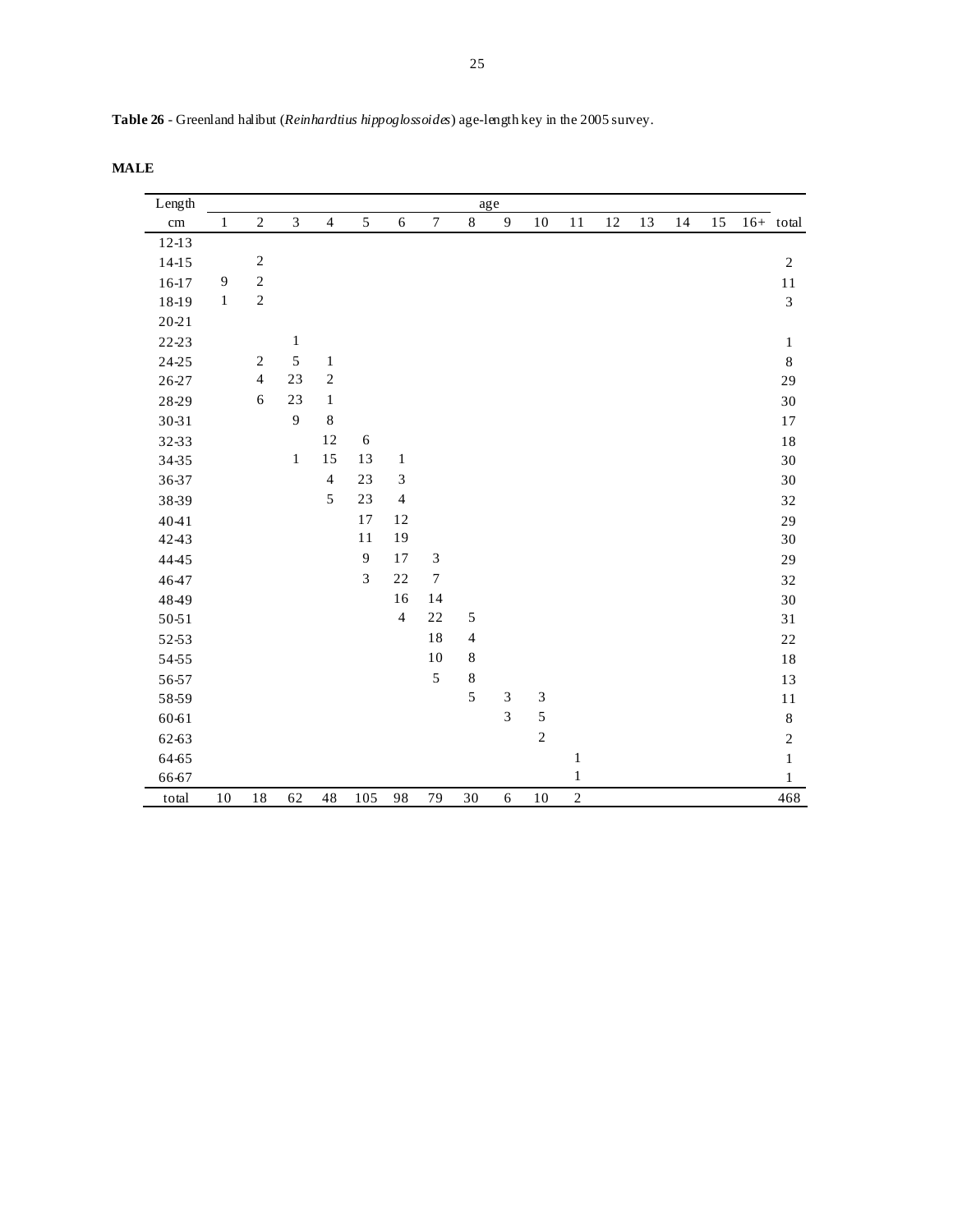| <b>FEMALE</b> |
|---------------|
|---------------|

| length    |            |                             |                         |                             |              |                             |                  |                | $_{\rm age}$     |                |                |                  |                |                |              |              |                             |
|-----------|------------|-----------------------------|-------------------------|-----------------------------|--------------|-----------------------------|------------------|----------------|------------------|----------------|----------------|------------------|----------------|----------------|--------------|--------------|-----------------------------|
| $\rm cm$  | $\,1\,$    | $\sqrt{2}$                  | $\mathfrak{Z}$          | $\overline{4}$              | $\sqrt{5}$   | $\boldsymbol{6}$            | $\boldsymbol{7}$ | $\,8\,$        | $\boldsymbol{9}$ | $10\,$         | 11             | 12               | 13             | 14             | 15           |              | $16+$ total                 |
| $12-13$   |            |                             |                         |                             |              |                             |                  |                |                  |                |                |                  |                |                |              |              |                             |
| $14-15$   | $\sqrt{2}$ |                             |                         |                             |              |                             |                  |                |                  |                |                |                  |                |                |              |              | $\sqrt{2}$                  |
| $16-17$   | $12\,$     | $\ensuremath{\mathfrak{Z}}$ |                         |                             |              |                             |                  |                |                  |                |                |                  |                |                |              |              | 15                          |
| 18-19     | $11$       | $10\,$                      |                         |                             |              |                             |                  |                |                  |                |                |                  |                |                |              |              | $2\sqrt{1}$                 |
| $20 - 21$ |            | $\ensuremath{\mathfrak{Z}}$ |                         |                             |              |                             |                  |                |                  |                |                |                  |                |                |              |              | $\ensuremath{\mathfrak{Z}}$ |
| 22-23     |            | $\,1\,$                     | $\sqrt{2}$              |                             |              |                             |                  |                |                  |                |                |                  |                |                |              |              | $\overline{3}$              |
| 24-25     |            | $\mathbf{1}$                | $\sqrt{6}$              |                             |              |                             |                  |                |                  |                |                |                  |                |                |              |              | $\boldsymbol{7}$            |
| 26-27     |            | $\mathfrak{Z}$              | $21\,$                  | $\mathbf{1}$                |              |                             |                  |                |                  |                |                |                  |                |                |              |              | $25\,$                      |
| 28-29     |            | $\mathfrak{Z}$              | 25                      | $\ensuremath{\mathfrak{Z}}$ |              |                             |                  |                |                  |                |                |                  |                |                |              |              | $3\sqrt{1}$                 |
| 30-31     |            |                             | 16                      | 13                          |              |                             |                  |                |                  |                |                |                  |                |                |              |              | 29                          |
| 32-33     |            |                             | $\overline{\mathbf{4}}$ | $12\,$                      | $\sqrt{6}$   |                             |                  |                |                  |                |                |                  |                |                |              |              | 22                          |
| 34-35     |            |                             |                         | $\,8\,$                     | 17           |                             |                  |                |                  |                |                |                  |                |                |              |              | 25                          |
| 36-37     |            |                             |                         | 5                           | 23           | $\,1\,$                     |                  |                |                  |                |                |                  |                |                |              |              | 29                          |
| 38-39     |            |                             |                         | 9                           | 18           | $\ensuremath{\mathfrak{Z}}$ |                  |                |                  |                |                |                  |                |                |              |              | $30\,$                      |
| 4041      |            |                             |                         | $\mathbf 1$                 | 15           | 12                          | $\,1\,$          |                |                  |                |                |                  |                |                |              |              | 29                          |
| 4243      |            |                             |                         | $\mathbf{1}$                | 12           | $23\,$                      | $\mathbf{1}$     |                |                  |                |                |                  |                |                |              |              | 37                          |
| 4445      |            |                             |                         |                             | $\sqrt{6}$   | 33                          | $\sqrt{2}$       |                |                  |                |                |                  |                |                |              |              | 41                          |
| 4647      |            |                             |                         |                             | $\,1\,$      | $21\,$                      | $\boldsymbol{9}$ |                |                  |                |                |                  |                |                |              |              | 31                          |
| 4849      |            |                             |                         |                             | $\mathbf{1}$ | 15                          | 15               | $\mathbf{1}$   |                  |                |                |                  |                |                |              |              | 32                          |
| 50-51     |            |                             |                         |                             | $\mathbf{1}$ | $\overline{4}$              | $2\sqrt{2}$      | $\sqrt{3}$     |                  |                |                |                  |                |                |              |              | $30\,$                      |
| 52-53     |            |                             |                         |                             |              |                             | $2\sqrt{2}$      | $\overline{9}$ |                  |                |                |                  |                |                |              |              | 31                          |
| 54-55     |            |                             |                         |                             |              |                             | 14               | 15             | $\mathbf{1}$     |                |                |                  |                |                |              |              | $30\,$                      |
| 56-57     |            |                             |                         |                             |              |                             | $\,$ 8 $\,$      | 18             | $\overline{4}$   |                |                |                  |                |                |              |              | 30                          |
| 58-59     |            |                             |                         |                             |              |                             | $\overline{4}$   | $\,8\,$        | 14               | $\overline{4}$ |                |                  |                |                |              |              | $30\,$                      |
| 60-61     |            |                             |                         |                             |              |                             |                  |                | $\sqrt{6}$       | 14             | $\sqrt{5}$     |                  |                |                |              |              | 25                          |
| 62-63     |            |                             |                         |                             |              |                             |                  |                |                  | $1\,8$         | $\sqrt{6}$     |                  |                |                |              |              | 24                          |
| 64-65     |            |                             |                         |                             |              |                             |                  |                |                  | $\,8\,$        | 10             | $\mathbf{1}$     |                |                |              |              | 19                          |
| 66-67     |            |                             |                         |                             |              |                             |                  |                |                  |                | $\tau$         | $\sqrt{2}$       | $\,1$          |                |              |              | 10                          |
| 68-69     |            |                             |                         |                             |              |                             |                  |                |                  |                | $\overline{4}$ | $\sqrt{6}$       |                |                |              |              | 10                          |
| $70 - 71$ |            |                             |                         |                             |              |                             |                  |                |                  |                |                | $\mathfrak{Z}$   | $\,1$          |                |              |              | $\overline{4}$              |
| 72-73     |            |                             |                         |                             |              |                             |                  |                |                  |                | $\,1\,$        | $\boldsymbol{7}$ | 3              |                |              |              | $1\,1$                      |
| 74-75     |            |                             |                         |                             |              |                             |                  |                |                  |                |                | $\overline{c}$   | $\overline{3}$ | $\,1$          |              |              | $\sqrt{6}$                  |
| 76-77     |            |                             |                         |                             |              |                             |                  |                |                  |                |                | $\mathbf 1$      | $\,1\,$        |                |              |              | $\overline{c}$              |
| 78-79     |            |                             |                         |                             |              |                             |                  |                |                  |                |                | $\mathbf{1}$     | $\overline{c}$ | $\mathbf{1}$   |              |              | 4                           |
| 80-81     |            |                             |                         |                             |              |                             |                  |                |                  |                |                | $\mathbf{1}$     |                | $\mathbf{1}$   |              |              | $\overline{\mathbf{c}}$     |
| 82-83     |            |                             |                         |                             |              |                             |                  |                |                  |                |                |                  |                | $\sqrt{2}$     |              |              | 2                           |
| 80-81     |            |                             |                         |                             |              |                             |                  |                |                  |                |                |                  |                | $\mathbf{1}$   | $\mathbf{1}$ |              | $\sqrt{2}$                  |
| 82-83     |            |                             |                         |                             |              |                             |                  |                |                  |                |                |                  |                | $\overline{c}$ |              |              | $\mathfrak{2}$              |
| 84-85     |            |                             |                         |                             |              |                             |                  |                |                  |                |                |                  |                |                | $\mathbf 1$  |              | $\mathbf{1}$                |
| 86-87     |            |                             |                         |                             |              |                             |                  |                |                  |                |                |                  |                |                |              | $\mathbf{1}$ | $\mathbf{1}$                |
| 88-89     |            |                             |                         |                             |              |                             |                  |                |                  |                |                |                  |                |                |              |              |                             |
| 90-91     |            |                             |                         |                             |              |                             |                  |                |                  |                |                |                  |                |                |              | $\mathbf{1}$ | 1                           |
| total     | $25\,$     | 24                          | 74                      | 53                          | $100\,$      | 112                         | 98               | 54             | 25               | 44             | 33             | 24               | 11             | $\,8\,$        | $\sqrt{2}$   | $\sqrt{2}$   | 689                         |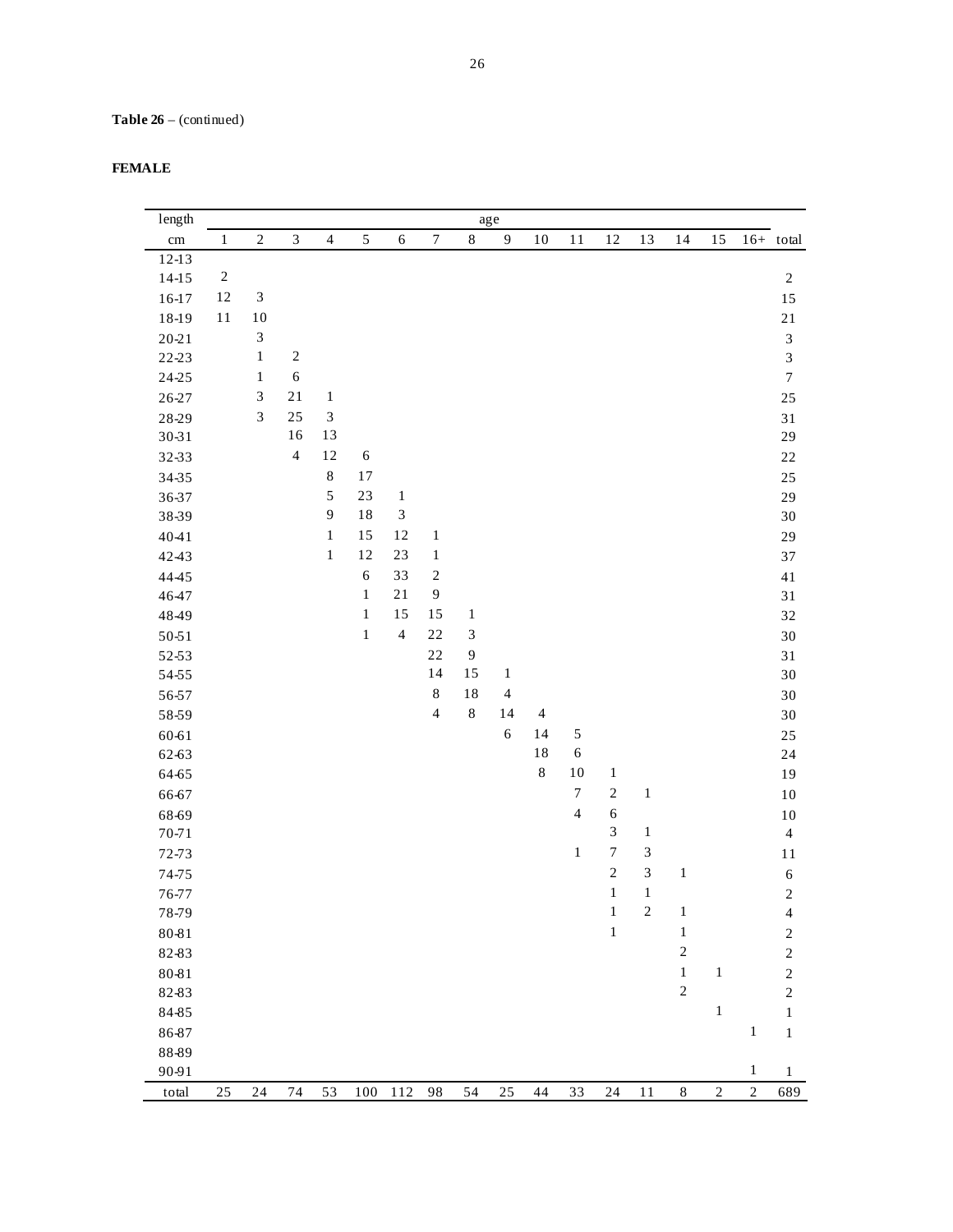|                | depth in           |       |       |       |       |       |       |       |       | year  |       |       |       |       |       |       |          |       |       |
|----------------|--------------------|-------|-------|-------|-------|-------|-------|-------|-------|-------|-------|-------|-------|-------|-------|-------|----------|-------|-------|
| strata         | fathoms            | 1988  | 1989  | 1990  | 1991  | 1992  | 1993  | 1994  | 1995  | 1996  | 1997  | 1998  | 1999  | 2000  | 2001  | 2002  | 2003     | 2004  | 2005  |
|                | $70 - 80$          |       |       |       |       |       |       |       |       |       |       |       |       |       |       |       | $\Omega$ | 0.08  |       |
| $\overline{c}$ | 81-100             |       | 0.04  | 0.1   |       |       |       |       | 1.89  |       | 0.04  | 0.09  | 0.05  |       | 0.24  | 0.16  | $\Omega$ | 0.16  | 0.11  |
| 3              | 101-140            | 0.55  | 0.66  | 0.16  | 0.17  | 0.38  | 0.06  |       | 0.46  | 2.25  | 1.9   | 7.67  | 7.27  | 5.09  | 8.03  | 2.93  | 1.15     | 17.58 | 8.69  |
| 4              | н.                 | 5.45  | 0.76  |       | 0.57  | 1.04  | 0.39  |       | 0.2   | 0.02  | 0.87  | 1.55  | 7.46  | 7.81  | 5.92  | 2.19  | 3.96     | 11.91 | 3.42  |
| 5              | 11                 | 1.39  | 1.81  |       | 0.53  | 0.77  | 0.01  | 0.03  | 0.4   | 0.67  | 1.82  | 3.22  | 7.65  | 5.72  | 5.01  | 1.24  | 1.72     | 4.19  | 5.22  |
| 6              | н.                 | 0.84  | 0.48  | 0.4   | 0.34  | 0.22  | 0.42  |       | 0.84  | 2.8   | 6.02  | 9.54  | 7.94  | 4.69  | 7.02  | 2.74  | 0.56     | 11.58 | 8.79  |
| $\tau$         | 141-200            | 1.36  | 1.01  | 0.92  | 3.01  | 3.92  | 1.5   | 3.42  | 14.44 | 18.33 | 22.74 | 41.63 | 37.61 | 25.06 | 15.68 | 6.85  | 6.61     | 15.46 | 9.52  |
| 8              | $\pmb{\mathsf{H}}$ | 3.07  | 4.51  | 1.25  | 3.65  | 7.7   | 2.84  | 0.92  | 6.77  | 7.28  | 21.64 | 20.09 | 40.51 | 26.74 | 22.84 | 17.83 | 10.3     | 15.69 | 18.97 |
| 9              | 11                 | 7.53  | 6.86  | 2.21  | 3.17  | 13.48 | 1.29  | 1.8   | 7.45  | 6.66  | 10.63 | 19.72 | 14.79 | 10.22 | 14.84 | 5.8   | 5.85     | 18.07 | 3.81  |
| 10             | 11                 | 1.48  | 1.14  | 0.8   | 2.37  | 4.99  | 0.44  | 3.23  | 7.25  | 9.89  | 11.89 | 18.9  | 21.08 | 22.11 | 24.06 | 10.26 | 3.95     | 9.1   | 14.61 |
| 11             | н.                 | 0.73  | 0.99  | 0.37  | 1.72  | 3.72  | 3.81  | 3.84  | 8.01  | 10.91 | 10.21 | 19.99 | 21.5  | 17.73 | 16.63 | 5.52  | 4.51     | 9.33  | 17.31 |
| 12             | 201-300            | 7.94  | 12.68 | 5.64  | 14.9  | 12.12 | 18.27 | 23.88 | 22.46 | 41.6  | 44.04 | 60.3  | 71.74 | 42.59 | 31    | 21.27 | 13.18    | 14.73 | 19.99 |
| 13             | $\pmb{\mathsf{H}}$ | 3.38  | 6.51  | 11.49 | 2.29  | 1.26  | 7.53  | 8.06  | 6.7   | 15.69 | 25.47 | 29.21 | 51.59 | 20.15 | 15.29 | 27.47 | 3.22     | 18.2  | 16.37 |
| 14             | $\mathbf{H}$       | 8.01  | 6.58  | 6.2   | 17.16 | 18.48 | 7.12  | 13.51 | 8.95  | 19.67 | 34.64 | 31.86 | 23.54 | 10.7  | 19.11 | 23.57 | 19.3     | 29.46 | 13.48 |
| 15             | $\pmb{\mathsf{H}}$ | 8.57  | 3.32  | 10.35 | 19.18 | 12.67 | 27.15 | 29.41 | 34.84 | 28.52 | 53    | 79.91 | 58.86 | 52.95 | 31.86 | 24.31 | 11.96    | 19.57 | 34.43 |
| 16             | 301-400            | 28.43 | 28.22 | 52.65 | 52.31 | 37.8  | 45.03 | 31.55 | 38.53 | 43.43 | 36.65 | 69.46 | 23.65 | 41.72 | 27.48 | 45.17 | 13.1     | 19.09 | 28.09 |
| 17             | $\mathbf{H}$       | 16.18 | 7.26  | 7.71  | 25.16 | 2.44  | 12.01 | 45.1  | 45.07 | 15.66 | 31.93 | 44.75 | 36.7  | 30.28 | 10.29 | 12.42 | 8.99     | 11.8  | 26.05 |
| 18             | $\pmb{\mathsf{H}}$ | 6.58  | 3.08  | 31.63 | 22.08 | 3.65  | 8.15  | 24.13 | 59.86 | 11.95 | 34.78 | 48.43 | 58.21 | 11.21 | 35.9  | 43.36 | 66.38    | 34.4  | 27.11 |
| 19             | $\mathbf{H}$       | 97.13 | 29.6  | 32.52 | 48.26 | 96.24 | 42.54 | 35.69 | 38.99 | 30.78 | 49.58 | 82.51 | 32.19 | 56.24 | 35.48 | 69.55 | 7.86     | 16.27 | 29.00 |
| total          |                    | 8.62  | 5.56  | 7.21  | 10.16 | 10.85 | 8.93  | 10    | 13.52 | 14.42 | 20.01 | 30.13 | 26.37 | 21.08 | 17.25 | 15.05 | 7.73     | 15.28 | 14.55 |
| s.e.           |                    | 0.95  | 0.49  | 1.01  | 1.02  | 1.73  | 1.19  | 0.84  | 1.52  | 1.1   | 1.41  | 1.68  | 1.89  | 1.15  | 0.97  | 0.82  | 0.76     | 0.99  | 0.78  |

**Table 27** – Greenland halibut (*Reinhardtius hippoglossoides*) mean catch per tow (Kg) by strata in 1988-2005 surveys.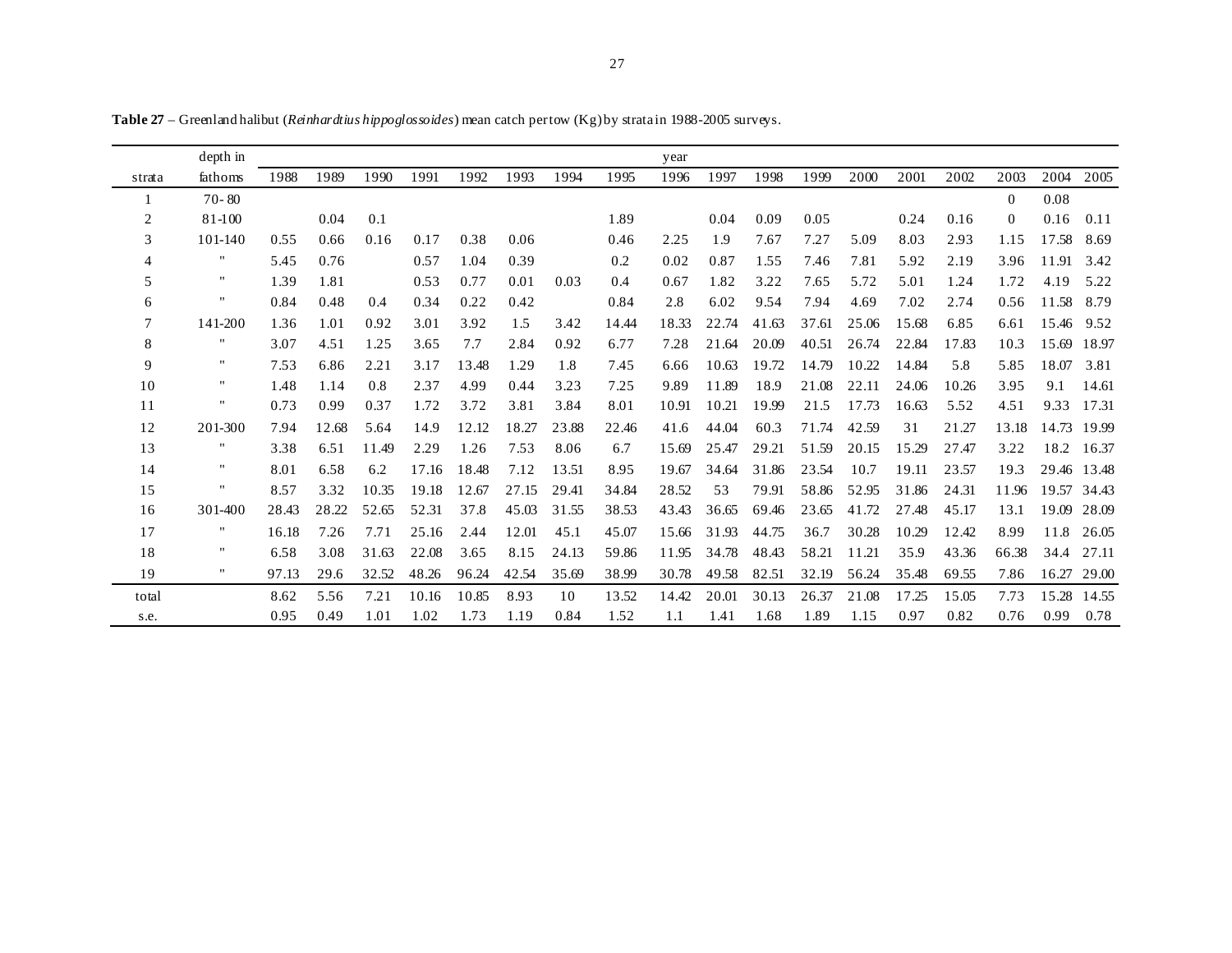| AGE                 | 1991     | 1992     | 1993     | 1994     | 1995         | 1996     | 1997     | 1998     | 1999                                                                                      | 2000     | 2001           | 2002           | 2003           | 2004 | 2005 |
|---------------------|----------|----------|----------|----------|--------------|----------|----------|----------|-------------------------------------------------------------------------------------------|----------|----------------|----------------|----------------|------|------|
| 1                   | 1302     | 1677     | 1423     | 1429     | 9978         | 4699     | 2674     | 2200     | 852                                                                                       | 3014     | 6459           | 3282           | 1768           | 1762 | 437  |
| 2                   | 207      | 1260     | 1245     | 996      | 2045         | 6408     | 3036     | 1716     | 563                                                                                       | 235      | 1153           | 2364           | 804            | 2644 | 652  |
| 3                   | 348      | 447      | 777      | 1365     | 1793         | 1942     | 4822     | 6180     | 2419                                                                                      | 479      | 1456           | 2248           | 489            | 3517 | 2554 |
| 4                   | 10.54    | 1023     | 692      | 1435     | 1535         | 2442     | 5225     | 8843     | 8419                                                                                      | 1741     | 799            | 1342           | 1217           | 1585 | 2007 |
| 5                   | 2307     | 1852     | 1021     | 1545     | 2136         | 3380     | 5714     | 9919     | 10787 5703                                                                                |          | 2242           | 3045           | 1991           | 5601 | 5537 |
| 6                   | 1291     | 2249     | 1545     | 2385     | 4099         | 4680     | 6800     |          | 9085 10119 11336 6262                                                                     |          |                | 4498           | 2362           | 6271 | 6105 |
| 7                   | 2212     | 1947     | 1627     | 2139     | 3029         | 2001     | 4014     | 6304     | 4467                                                                                      | 4346     | 5328           | 4610           | 1552           | 2040 | 2345 |
| 8                   | 534      | 10.54    | 1266     | 1180     | 1706         | 1299     | 1731     | 2108     | 1466                                                                                      | 1865     | 2584           | 1025           | 375            | 518  | 491  |
| 9                   | 462      | 468      | 776      | 631      | 1052         | 341      | 528      | 600      | 280                                                                                       | 361      | 147            | 104            | 105            | 233  | 89   |
| 10                  | 352      | 273      | 213      | 219      | 209          | 70       | 177      | 157      | 82                                                                                        | 92       | 36             | 48             | 79             | 107  | 97   |
| 11                  | 141      | 138      | 104      | 90       | 53           | 21       | 23       | 27       | 6                                                                                         | 44       | 5              | 16             | 15             | 63   | 44   |
| 12                  | 12       | 67       | 38       | 47       | 18           | 31       | 17       | 6        | 3                                                                                         | $\Omega$ | $\overline{0}$ | 6              | $\overline{4}$ | 38   | 15   |
| 13                  | $\Omega$ | 25       | 2.1      | 18       | $\Omega$     | $\Omega$ | 17       | 16       | 3                                                                                         | $\Omega$ | $\overline{0}$ | $\overline{0}$ | $\overline{0}$ | 5    | 3    |
| 14                  | $\Omega$ | 12       | 9        | $\Omega$ | 5            | 4        | $\Omega$ | $\Omega$ | 5                                                                                         | $\Omega$ | $\Omega$       | $\overline{0}$ | $\Omega$       | 3    | 3    |
| 15                  | 15       | $\Omega$ | $\Omega$ | $\Omega$ | $\Omega$     | 5        | 6        | $\Omega$ | $\Omega$                                                                                  | $\Omega$ | $\Omega$       | $\Omega$       | $\Omega$       | 3    | 3    |
| $16+$               | 8        | $\Omega$ | $\Omega$ | $\Omega$ | $\mathbf{0}$ | $\Omega$ | 9        | $\Omega$ | $\overline{0}$                                                                            | $\Omega$ | $\Omega$       | $\overline{0}$ | $\overline{0}$ | 3    | 3    |
| <b>TOTAL</b> ('000) |          |          |          |          |              |          |          |          | 10245 12490 10757 13479 27659 27323 34792 47160 39470 29216 26471 22587 10762 24390 20374 |          |                |                |                |      |      |
| $N5+(7000)$         | 7334     | 8084     | 6620     |          |              |          |          |          | 8254 12307 11832 19035 28221 27217 23747 16605 13352 6483 14884 14734                     |          |                |                |                |      |      |

**Table 28** – Greenland halibut (*Reinhardtius hippoglossoides*) abundance ('000) by age in 1991-2005 surveys.

**Table 29** – Greenland halibut (*Reinhardtius hippoglossoides*) biomass (ton.) by age in 1991-2005 surveys.

| AGE                       | 1991     | 1992         | 1993     | 1994           | 1995     | 1996         | 1997           | 1998         | 1999           | 2000           | 2001           | 2002                                            | 2003         | 2004           | 2005           |
|---------------------------|----------|--------------|----------|----------------|----------|--------------|----------------|--------------|----------------|----------------|----------------|-------------------------------------------------|--------------|----------------|----------------|
| 1                         | 37       | 65           | 43       | 50             | 376      | 161          | 87             | 91           | 29             | 107            | 270            | 105                                             | 49           | 71             | 16             |
| $\mathbf 2$               | 20       | 170          | 136      | 114            | 249      | 961          | 386            | 246          | 76             | 26             | 176            | 315                                             | 85           | 138            | 72             |
| 3                         | 256      | 134          | 160      | 374            | 386      | 466          | 1200           | 1802         | 596            | 93             | 337            | 404                                             | 116          | 560            | 455            |
| 4                         | 609      | 640          | 204      | 602            | 530      | 1006         | 1821           | 3472         | 3302           | 633            | 326            | 506                                             | 456          | 487            | 676            |
| 5                         | 1619     | 1403         | 510      | 845            | 984      | 1872         | 2653           | 4960         | 5338           | 2709           | 1149           | 1649                                            | 1116         | 2634           | 2818           |
| 6                         | 1231     | 1930         | 1085     | 1631           | 2490     | 3233         | 4057           | 5746         | 6274           | 7162           | 4200           | 3202                                            | 1877         | 4179           | 4390           |
| 7                         | 2502     | 1895         | 1418     | 1782           | 2299     | 1748         | 3101           | 4763         | 3576           | 3539           | 4470           | 4427                                            | 1745         | 2118           | 2408           |
| 8                         | 666      | 1169         | 1344     | 1231           | 1683     | 1415         | 1727           | 2109         | 1481           | 1977           | 2570           | 1222                                            | 511          | 725            | 657            |
| $\boldsymbol{9}$          | 471      | 590          | 979      | 811            | 1341     | 473          | 714            | 726          | 376            | 437            | 222            | 161                                             | 178          | 385            | 153            |
| 10                        | 446      | 358          | 314      | 344            | 348      | 113          | 280            | 214          | 148            | 150            | 66             | 93                                              | 157          | 211            | 199            |
| 11                        | 221      | 202          | 185      | 157            | 104      | 57           | 64             | 36           | 11             | 88             | 13             | 32                                              | 37           | 134            | 106            |
| 12                        | 33       | 108          | 71       | 60             | 41       | 57           | 32             | 9            | 8              | $\Omega$       | $\Omega$       | 15                                              | 11           | 86             | 43             |
| 13                        | $\theta$ | 46           | 48       | 35             | $\theta$ | $\theta$     | 36             | 34           | 8              | $\overline{0}$ | $\Omega$       | $\overline{0}$                                  | $\mathbf{0}$ | 20             | $\overline{0}$ |
| 14                        | $\Omega$ | 16           | 36       | $\theta$       | 15       | 20           | $\overline{0}$ | $\mathbf{0}$ | 14             | $\Omega$       | $\Omega$       | $\mathbf{0}$                                    | 0            | 13             | $\theta$       |
| 15                        | 51       | $\theta$     | $\theta$ | $\theta$       | $\Omega$ | 19           | 13             | $\mathbf{0}$ | $\theta$       | $\Omega$       | $\Omega$       | $\Omega$                                        | $\mathbf{0}$ | $\overline{0}$ | $\theta$       |
| $16+$                     | 34       | $\mathbf{0}$ | $\theta$ | $\overline{0}$ | $\Omega$ | $\mathbf{0}$ | 30             | $\mathbf{0}$ | $\overline{0}$ | $\mathbf{0}$   | $\overline{0}$ | $\Omega$                                        | $\Omega$     | 13             | $\overline{0}$ |
| <b>TOTAL</b> (ton.). 8157 |          | 8722         | 6520     | 8033           |          |              |                |              |                |                |                | 10857 11574 16088 24218 21200 16945 13855 12084 | 6338         | 11719 12021    |                |
| Biomass $5+$              | 7274     | 7716         | 5990     | 6896           | 9307     | 9007         |                |              |                |                |                | 12708 18596 17233 16062 12691 10802             | 5632         |                | 10519 10774    |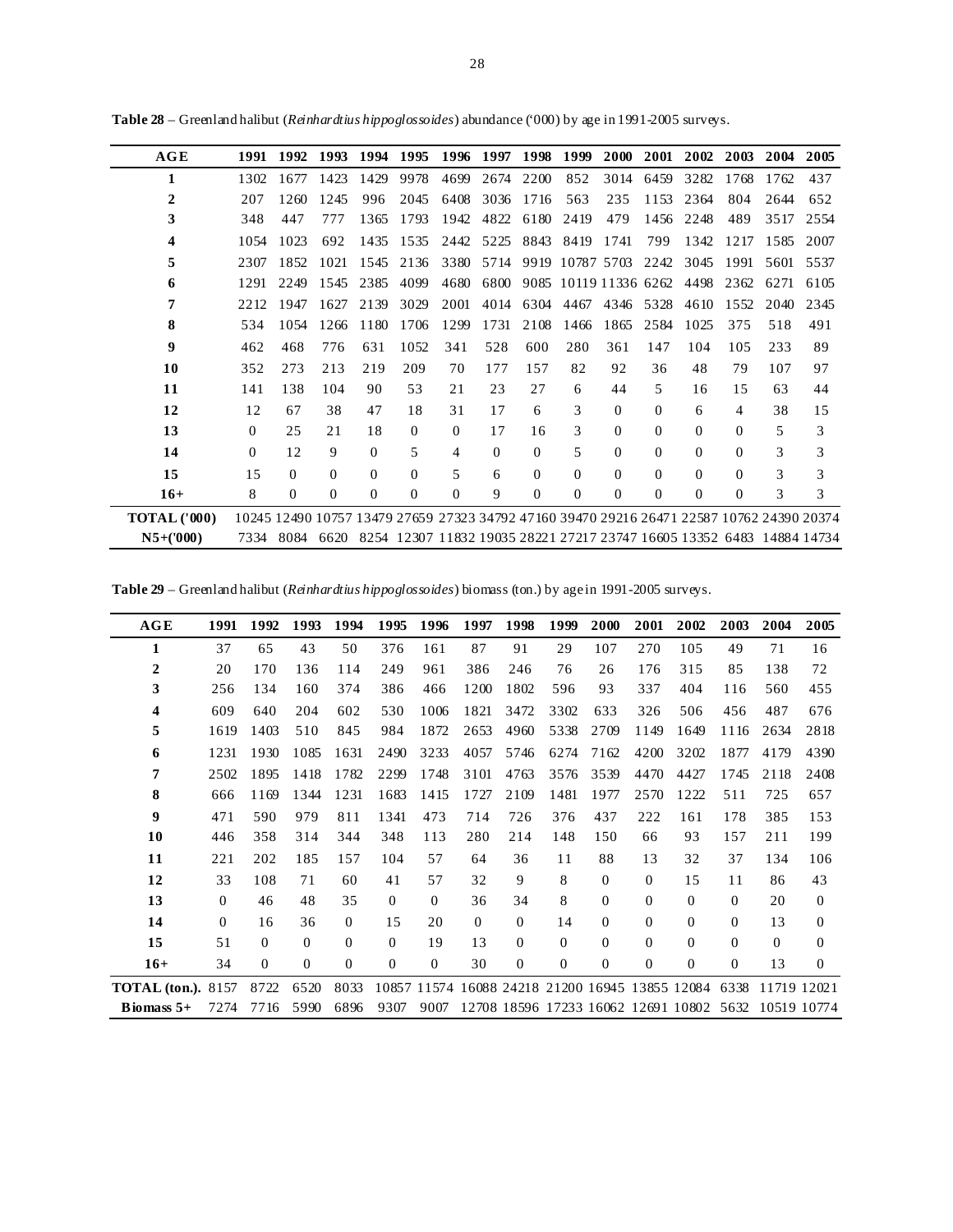|                | Area      | tow              |        | catch pertow (Kg) |
|----------------|-----------|------------------|--------|-------------------|
| stratum        | sq. miles | number           | mean   | st. error         |
| $\mathbf{1}$   | 342       | $\overline{4}$   |        |                   |
| $\overline{c}$ | 838       | 10               | 3.02   | 4.34              |
| 3              | 628       | $\tau$           | 25.22  | 28.45             |
| $\overline{4}$ | 348       | $\overline{4}$   | 10330  | 130.44            |
| 5              | 703       | $\,8\,$          | 15.81  | 17.50             |
| $\sqrt{6}$     | 496       | 6                | 28.58  | 23.56             |
| $\overline{7}$ | 822       | 9                | 51.12  | 16.34             |
| 8              | 646       | $\overline{7}$   | 116.76 | 48.28             |
| 9              | 314       | 3                | 33.78  | 17.75             |
| $10\,$         | 951       | 11               | 40.50  | 21.39             |
| $11\,$         | 806       | 9                | 44.42  | 6.95              |
| 12             | 670       | 8                | 38.79  | 29.54             |
| 13             | 249       | 3                | 47.62  | 15.34             |
| 14             | 602       | $\tau$           | 59.96  | 19.26             |
| 15             | 666       | 5                | 27.07  | 9.83              |
| 16             | 634       | $\overline{7}$   | 32.86  | 44.01             |
| $17$           | 216       | $\overline{2}$   | 0.60   | 0.84              |
| $18\,$         | 210       | $\boldsymbol{2}$ | 3.48   | 1.53              |
| 19             | 414       | 5                | 16.80  | 6.30              |
| total          | 10555     | 117              | 38.14  |                   |
| s. error       |           |                  | 3.01   |                   |

**Table 30** – Shrimp (*Pandalus borealis*) mean catch per tow by strata and its standard error in the 2005 survey.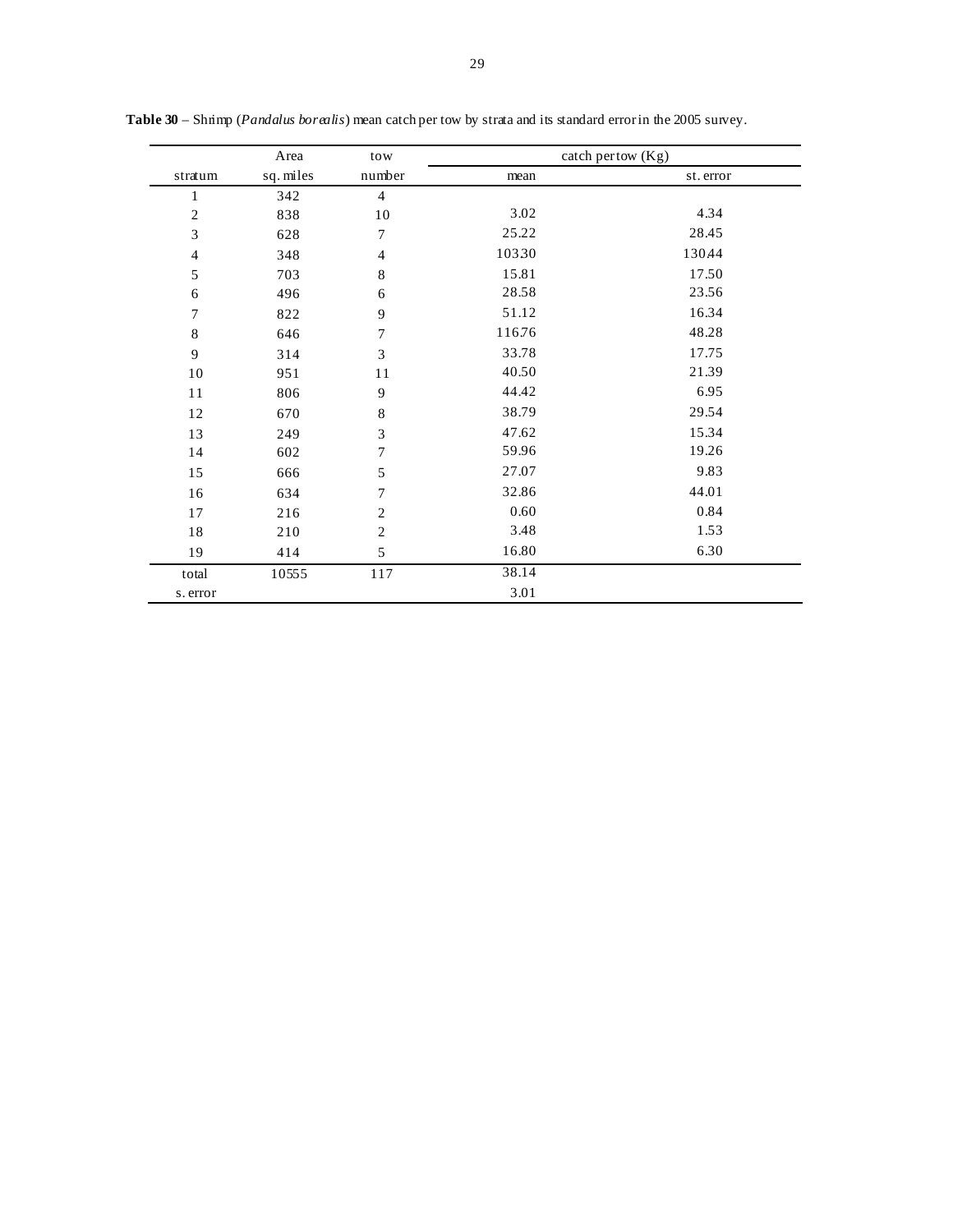| <b>LENGTH</b> | <b>MALES</b> | <b>FEMALES</b>          |       |           |  |  |  |  |  |
|---------------|--------------|-------------------------|-------|-----------|--|--|--|--|--|
| (mmCL)        |              | Primiparous Multiparous |       | Ovigerous |  |  |  |  |  |
| 7.5           | 0.01         |                         |       |           |  |  |  |  |  |
| 8             | 0.03         |                         |       |           |  |  |  |  |  |
| 8.5           | 0.01         |                         |       |           |  |  |  |  |  |
| 9             | 0.03         |                         |       |           |  |  |  |  |  |
| 9.5           | 0.04         |                         |       |           |  |  |  |  |  |
| 10            | 0.01         |                         |       |           |  |  |  |  |  |
| 10.5          | 0.03         |                         |       |           |  |  |  |  |  |
| 11            | 0.10         |                         |       |           |  |  |  |  |  |
| 11.5          | 0.10         |                         |       |           |  |  |  |  |  |
| 12            | 0.29         |                         |       |           |  |  |  |  |  |
| 12.5          | 0.50         |                         |       |           |  |  |  |  |  |
| 13            | 0.85         |                         |       |           |  |  |  |  |  |
| 13.5          | 1.34         |                         |       |           |  |  |  |  |  |
| 14            | 2.27         |                         |       |           |  |  |  |  |  |
| 14.5          | 3.79         |                         |       |           |  |  |  |  |  |
| 15            | 7.13         | 0.03                    |       |           |  |  |  |  |  |
| 15.5          | 11.04        | 0.01                    |       |           |  |  |  |  |  |
| 16            | 15.40        | 0.09                    |       |           |  |  |  |  |  |
| 16.5          | 14.28        | 0.07                    |       |           |  |  |  |  |  |
| 17            | 12.81        | 0.17                    |       |           |  |  |  |  |  |
| 17.5          | 8.08         | 0.35                    |       |           |  |  |  |  |  |
| 18            | 4.70         | 0.41                    |       |           |  |  |  |  |  |
| 18.5          | 2.16         | 0.68                    |       |           |  |  |  |  |  |
| 19            | 1.23         | 0.79                    | 0.05  |           |  |  |  |  |  |
| 19.5          | 0.39         | 1.26                    | 0.10  |           |  |  |  |  |  |
| 20            | 0.35         | 1.41                    | 0.21  |           |  |  |  |  |  |
| 20.5          | 0.29         | 1.48                    | 0.37  |           |  |  |  |  |  |
| 21            | 0.25         | 1.90                    | 0.58  |           |  |  |  |  |  |
| 21.5          | 0.18         | 1.95                    | 0.76  |           |  |  |  |  |  |
| 22            | 0.07         | 1.93                    | 1.06  |           |  |  |  |  |  |
| 22.5          | 0.03         | 1.47                    | 1.01  |           |  |  |  |  |  |
| 23            | 0.01         | 1.21                    | 1.35  |           |  |  |  |  |  |
| 23.5          |              | 0.63                    | 1.28  | 0.01      |  |  |  |  |  |
| 24            |              | 0.45                    | 1.44  | 0.01      |  |  |  |  |  |
| 24.5          |              | 0.29                    | 1.26  |           |  |  |  |  |  |
| 25            |              | 0.20                    | 0.93  |           |  |  |  |  |  |
| 25.5          |              | 0.08                    | 0.79  |           |  |  |  |  |  |
| 26            |              | 0.05                    | 0.50  |           |  |  |  |  |  |
| 26.5          |              | 0.01                    | 0.31  |           |  |  |  |  |  |
| 27            |              |                         | 0.22  |           |  |  |  |  |  |
| 27.5          |              |                         | 0.17  |           |  |  |  |  |  |
| 28            |              |                         | 0.08  |           |  |  |  |  |  |
| 28.5          |              |                         | 0.05  |           |  |  |  |  |  |
| 29            |              |                         | 0.01  |           |  |  |  |  |  |
| 29.5          |              |                         | 0.01  |           |  |  |  |  |  |
| 30            |              |                         |       |           |  |  |  |  |  |
| 30.5          |              |                         | 0.01  |           |  |  |  |  |  |
| 31            |              |                         |       |           |  |  |  |  |  |
| Total         | 87.80        | 16.90                   | 12.56 | 0.03      |  |  |  |  |  |
| Percentage    | 74.86        | 14.41                   | 10.71 | 0.02      |  |  |  |  |  |

Table 31. Shrimp mean length frequencies (x 10<sup>5</sup>) per tow and percentages by sex and maturity stage on Flemish Cap 2005.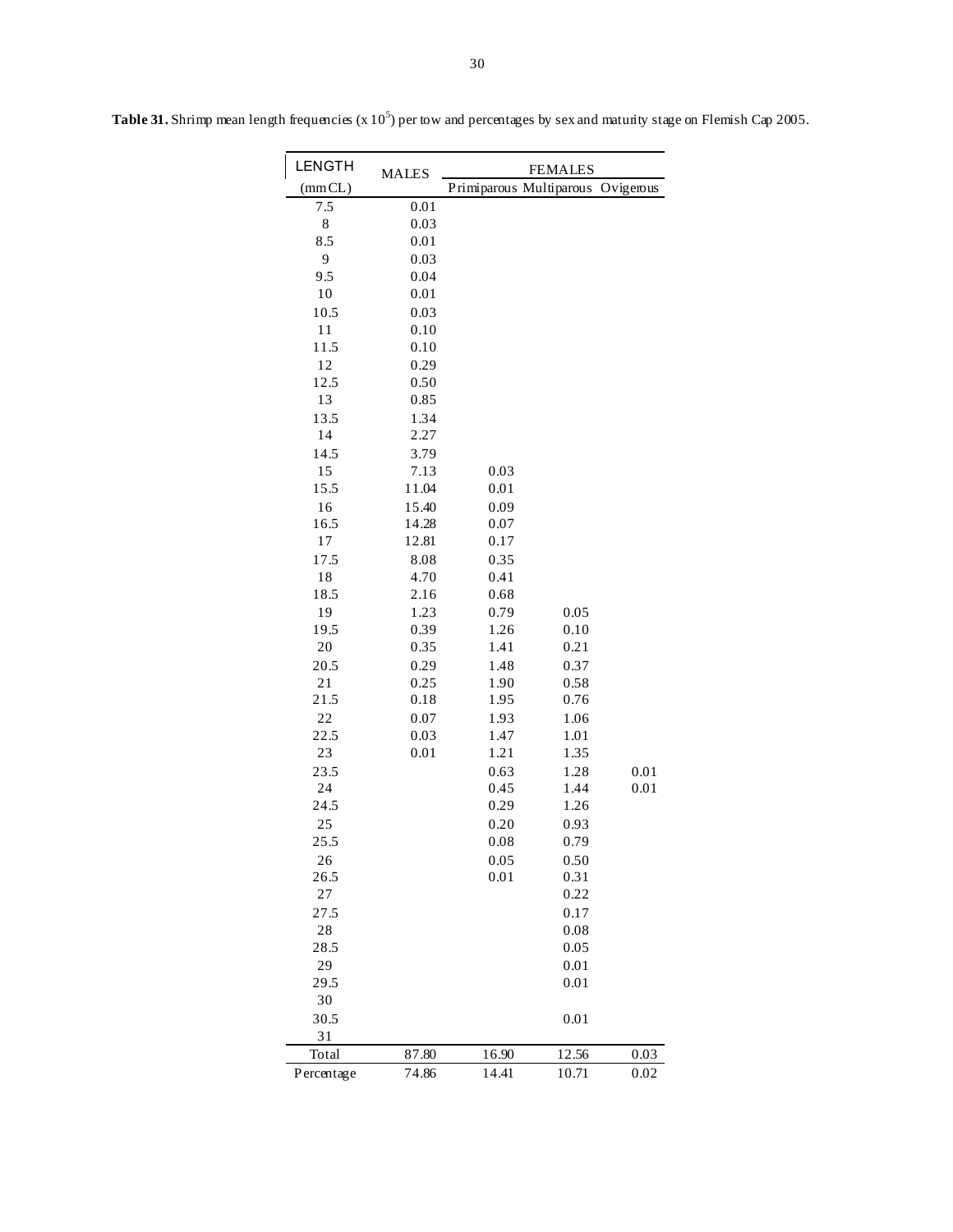| mm         |             | <b>STRATA</b>  |                                                      |   |                      |             |                                                                                     |   |                                                                                         |                  |    |    |          |                  |      |    |    |              |                                                                                                     |
|------------|-------------|----------------|------------------------------------------------------|---|----------------------|-------------|-------------------------------------------------------------------------------------|---|-----------------------------------------------------------------------------------------|------------------|----|----|----------|------------------|------|----|----|--------------|-----------------------------------------------------------------------------------------------------|
| CL)        | $\mathbf 2$ | 3              | 4                                                    | 5 | 6                    | 7           | 8                                                                                   | 9 | 10                                                                                      | 11               | 12 | 13 | 14       | 15               | 16   | 17 | 18 | 19           | - Total                                                                                             |
| 7.5        |             | 0.01           |                                                      |   |                      |             |                                                                                     |   |                                                                                         |                  |    |    |          |                  |      |    |    |              | 0.01                                                                                                |
| $8\,$      |             |                | 0.01 0.01                                            |   |                      |             |                                                                                     |   |                                                                                         |                  |    |    |          |                  |      |    |    |              | 0.03                                                                                                |
| 8.5        |             | 0.01           |                                                      |   |                      |             |                                                                                     |   |                                                                                         |                  |    |    |          |                  |      |    |    |              | 0.01                                                                                                |
| 9          |             |                | 0.02                                                 |   |                      |             |                                                                                     |   |                                                                                         |                  |    |    |          |                  |      |    |    |              | 0.03                                                                                                |
| 9.5        |             | 0.01           |                                                      |   |                      |             | 0.03                                                                                |   |                                                                                         |                  |    |    |          |                  |      |    |    |              | 0.04                                                                                                |
| 10         |             | 0.01           |                                                      |   |                      |             |                                                                                     |   |                                                                                         |                  |    |    |          |                  |      |    |    |              | 0.01                                                                                                |
| 10.5       |             | 0.01 0.01      |                                                      |   |                      |             |                                                                                     |   |                                                                                         |                  |    |    |          |                  |      |    |    |              | 0.03                                                                                                |
| 11         | 0.01        |                | 0.04                                                 |   | 0.01                 |             | 0.04                                                                                |   |                                                                                         |                  |    |    |          |                  |      |    |    |              | 0.11                                                                                                |
| 11.5       |             | 0.03 0.03 0.01 |                                                      |   | 0.01                 |             | 0.01                                                                                |   |                                                                                         |                  |    |    |          |                  |      |    |    |              | 0.09                                                                                                |
| 12         |             |                | 0.05 0.07 0.02 0.01 0.03                             |   |                      |             | 0.05                                                                                |   | 0.03                                                                                    |                  |    |    | 0.01     |                  |      |    |    |              | 0.28                                                                                                |
| 12.5       |             |                | 0.08 0.11 0.02 0.04 0.04                             |   |                      |             | 0.14                                                                                |   |                                                                                         | $0.04$ 0.01 0.01 |    |    | 0.01     |                  |      |    |    |              | 0.51                                                                                                |
| 13         |             |                | 0.23 0.11 0.10 0.01 0.08 0.04                        |   |                      |             |                                                                                     |   | 0.09 0.01 0.09 0.04 0.01                                                                |                  |    |    | 0.04     |                  |      |    |    |              | 0.85                                                                                                |
| 13.5       |             |                | 0.29 0.16 0.21 0.08 0.12 0.04                        |   |                      |             | 0.12                                                                                |   |                                                                                         | 0.14 0.08 0.03   |    |    | $0.06\,$ |                  |      |    |    |              | 1.34                                                                                                |
| 14         |             |                | 0.35 0.22 0.23 0.13 0.17 0.09                        |   |                      |             |                                                                                     |   | 0.51 0.03 0.26 0.09 0.03                                                                |                  |    |    | 0.16     |                  |      |    |    |              | 2.28                                                                                                |
| 14.5       |             |                | 0.20 0.40 0.65 0.35 0.22 0.15                        |   |                      |             | 0.77                                                                                |   | 0.03 0.40 0.18 0.10 0.01 0.29                                                           |                  |    |    |          |                  |      |    |    |              | 3.81                                                                                                |
| 15         |             |                | 0.15 0.76 1.22 0.38 0.38 0.42                        |   |                      |             | 1.69                                                                                |   | 0.10 0.86 0.31 0.25 0.03 0.48 0.03                                                      |                  |    |    |          |                  |      |    |    |              | 7.15                                                                                                |
| 15.5       |             |                | 0.07 0.76 2.22 0.62 0.47 0.71                        |   |                      |             |                                                                                     |   | 2.85 0.09 1.20 0.69 0.60 0.10 0.47 0.03 0.01                                            |                  |    |    |          |                  |      |    |    |              | 11.08                                                                                               |
| 16         |             |                | 0.07 0.97 3.18 0.38 0.53 1.37                        |   |                      |             |                                                                                     |   | 4.57 0.21 1.44 0.94 0.59 0.12 0.73 0.15 0.01                                            |                  |    |    |          |                  |      |    |    |              | 15.52                                                                                               |
| 16.5       |             |                | 0.03 0.85 2.54 0.27 0.39 1.46                        |   |                      |             |                                                                                     |   | 3.95 0.15 1.32 1.11 0.84 0.30 0.64 0.25 0.05                                            |                  |    |    |          |                  |      |    |    |              | 0.01 14.36                                                                                          |
| 17         |             |                | 0.03 0.46 1.92 0.12 0.33 1.90                        |   |                      |             |                                                                                     |   | 3.57 0.13 1.07 1.08 0.67 0.42 0.60 0.47 0.05                                            |                  |    |    |          |                  |      |    |    | 0.03         | 13.00                                                                                               |
| 17.5       |             |                | 0.03 0.18 1.11 0.06 0.17 1.35                        |   |                      |             |                                                                                     |   | 2.10 0.15 0.58 0.81 0.71 0.29 0.32 0.44 0.04                                            |                  |    |    |          |                  |      |    |    | 0.06         | 8.45                                                                                                |
| 18         |             |                | 0.01 0.11 0.25 0.05 0.09 0.80                        |   |                      |             |                                                                                     |   | 1.42 0.13 0.33 0.45 0.50 0.22 0.26 0.39 0.05<br>0.10 0.21 0.25 0.27 0.15 0.16 0.27 0.07 |                  |    |    |          |                  |      |    |    | 0.07         | 5.13                                                                                                |
| 18.5<br>19 |             |                | 0.05 0.27 0.01 0.04 0.48<br>0.03 0.17 0.04 0.04 0.31 |   |                      |             | 0.47                                                                                |   | 0.42 0.04 0.14 0.16 0.14 0.11 0.17 0.21 0.07                                            |                  |    |    |          |                  |      |    |    | 0.06<br>0.06 | 2.85<br>2.10                                                                                        |
| 19.5       |             |                | 0.03 0.06 0.10 0.05 0.23                             |   |                      |             |                                                                                     |   | 0.39 0.07 0.21 0.13 0.14 0.10 0.08 0.12 0.04                                            |                  |    |    |          |                  |      |    |    | 0.03         | 1.77                                                                                                |
| 20         |             |                | 0.08 0.04 0.10 0.07 0.20                             |   |                      |             | 0.31                                                                                |   | 0.16 0.20 0.15 0.14 0.08 0.22 0.12 0.05                                                 |                  |    |    |          |                  |      |    |    | 0.04         | 1.96                                                                                                |
| 20.5       |             |                | 0.08 0.05 0.09 0.09 0.21                             |   |                      |             |                                                                                     |   | 0.33 0.13 0.21 0.16 0.25 0.10 0.17 0.12 0.11                                            |                  |    |    |          |                  |      |    |    | 0.06         | 2.14                                                                                                |
| 21         |             |                | 0.11 0.06 0.09 0.09 0.24                             |   |                      |             |                                                                                     |   | 0.39 0.21 0.40 0.24 0.15 0.21 0.25 0.15 0.15                                            |                  |    |    |          |                  |      |    |    | 0.06         | 2.77                                                                                                |
| 21.5       |             |                | 0.07 0.10 0.10 0.09 0.31                             |   |                      |             |                                                                                     |   | 0.51 0.15 0.24 0.28 0.25 0.15 0.29 0.17 0.14                                            |                  |    |    |          |                  |      |    |    | 0.06         | 2.87                                                                                                |
| 22         |             |                | 0.07 0.06 0.10 0.08 0.28                             |   |                      |             |                                                                                     |   | 0.43 0.22 0.35 0.30 0.21 0.14 0.35 0.27 0.18                                            |                  |    |    |          |                  |      |    |    | 0.04         | 3.06                                                                                                |
| 22.5       |             |                | $0.08$ 0.01 0.08 0.09 0.28                           |   |                      |             |                                                                                     |   | 0.18 0.07 0.26 0.30 0.21 0.14 0.32 0.23 0.19                                            |                  |    |    |          |                  |      |    |    | 0.03         | 2.47                                                                                                |
| 23         |             |                | 0.04 0.07 0.12 0.08 0.24                             |   |                      |             | 0.33                                                                                |   | 0.06 0.25 0.30 0.18 0.08 0.34 0.20 0.22                                                 |                  |    |    |          |                  |      |    |    | 0.07         | 2.57                                                                                                |
| 23.5       |             | 0.03           |                                                      |   | $0.06$ 0.12 0.17     |             |                                                                                     |   | 0.13 0.03 0.26 0.26 0.14 0.07 0.34 0.12 0.12                                            |                  |    |    |          |                  |      |    |    | 0.07         | 1.93                                                                                                |
| 24         |             | 0.05           |                                                      |   | $0.05$ 0.11 0.19     |             |                                                                                     |   | 0.12 0.07 0.24 0.28 0.11 0.05 0.31 0.07 0.18                                            |                  |    |    |          |                  |      |    |    | 0.07         | 1.89                                                                                                |
| 24.5       |             | 0.04           |                                                      |   | $0.01$ $0.07$ $0.16$ |             | 0.12                                                                                |   | 0.03 0.13 0.20 0.11 0.03 0.32 0.11 0.14                                                 |                  |    |    |          |                  |      |    |    | 0.07         | 1.52                                                                                                |
| $25\,$     |             | 0.01           |                                                      |   |                      | $0.03$ 0.08 |                                                                                     |   | 0.07 0.03 0.11 0.14 0.08 0.01 0.25 0.07 0.18                                            |                  |    |    |          |                  |      |    |    | 0.07         | 1.12                                                                                                |
| 25.5       |             |                |                                                      |   | $0.01$ 0.04 0.11     |             |                                                                                     |   | 0.03 0.01 0.05 0.09 0.07                                                                |                  |    |    |          | 0.18 0.01 0.22   |      |    |    | 0.06         | 0.87                                                                                                |
| 26         |             | $0.01\,$       |                                                      |   |                      |             | $0.01$ $0.03$ $0.01$ $0.01$ $0.01$ $0.03$ $0.06$ $0.03$ $0.01$ $0.12$ $0.01$ $0.15$ |   |                                                                                         |                  |    |    |          |                  |      |    |    |              | $0.06$ 0.55                                                                                         |
| 26.5       |             | 0.01           |                                                      |   | $0.01$ $0.01$ $0.01$ |             |                                                                                     |   |                                                                                         | $0.04$ 0.04 0.01 |    |    |          | 0.03 0.01 0.14   |      |    |    | 0.03 0.01    | 0.34                                                                                                |
| 27         |             |                |                                                      |   |                      | $0.03$ 0.01 |                                                                                     |   |                                                                                         | 0.04 0.01        |    |    | 0.01     |                  | 0.10 |    |    | $0.03$ 0.01  | 0.22                                                                                                |
| 27.5       |             |                |                                                      |   |                      | 0.01 0.03   |                                                                                     |   |                                                                                         | $0.01$ $0.01$    |    |    |          | $0.03$ 0.01 0.07 |      |    |    | 0.01         | 0.18                                                                                                |
| 28         |             |                |                                                      |   |                      |             |                                                                                     |   |                                                                                         |                  |    |    | 0.01     |                  | 0.04 |    |    | 0.01         | 0.07                                                                                                |
| 28.5       |             |                |                                                      |   |                      |             |                                                                                     |   |                                                                                         |                  |    |    |          |                  | 0.04 |    |    |              | 0.04                                                                                                |
| 29         |             |                |                                                      |   |                      |             |                                                                                     |   |                                                                                         |                  |    |    |          |                  | 0.01 |    |    |              | 0.01                                                                                                |
| 29.5       |             |                |                                                      |   |                      |             |                                                                                     |   |                                                                                         |                  |    |    |          |                  |      |    |    |              | $0.00\,$                                                                                            |
| 30         |             |                |                                                      |   |                      |             |                                                                                     |   |                                                                                         |                  |    |    |          |                  |      |    |    |              | $0.00\,$                                                                                            |
| 30.5       |             |                |                                                      |   |                      |             |                                                                                     |   |                                                                                         |                  |    |    | 0.01     |                  |      |    |    |              | 0.01                                                                                                |
| Total      |             |                |                                                      |   |                      |             |                                                                                     |   |                                                                                         |                  |    |    |          |                  |      |    |    |              | 1.62 6.08 14.66 3.52 4.21 11.91 26.15 2.47 11.14 9.16 6.88 2.91 8.00 4.02 2.84 0.00 0.07 1.09 11743 |

**Table 32**. Shrimp mean length frequencies  $(x 10^5)$  per taw by strata in 2005 on Flemish Cap survey.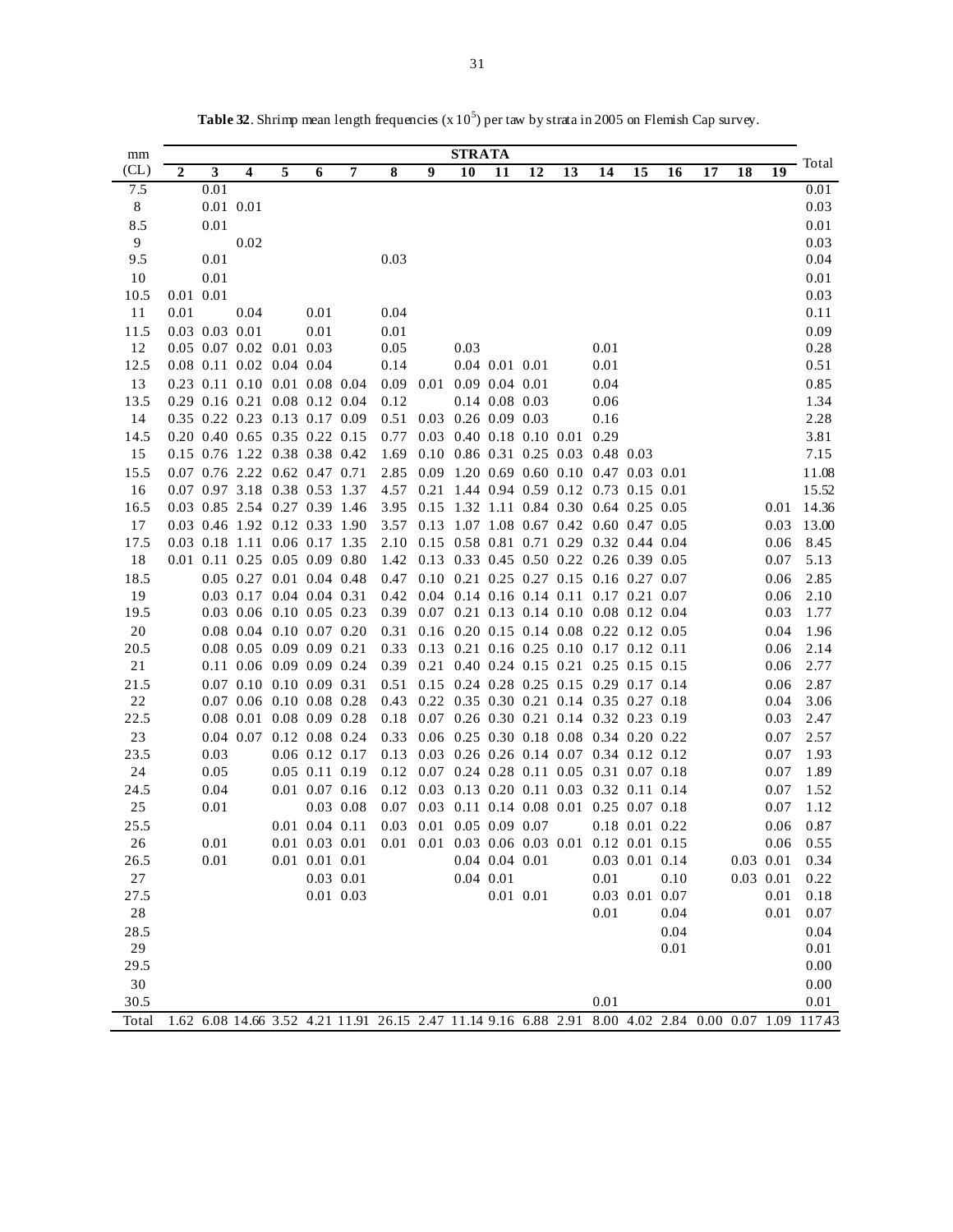| <b>Sex and</b><br>maturity<br>group |         | <b>Males</b> |              | Primimarous<br>females | <b>Multiparous</b><br>females |          |  |  |  |
|-------------------------------------|---------|--------------|--------------|------------------------|-------------------------------|----------|--|--|--|
| Age                                 | Prop.   | St. Dev.     | Prop.        | St. Dev.               | Prop.                         | St. Dev. |  |  |  |
| 1                                   |         |              |              |                        |                               |          |  |  |  |
| $\overline{c}$                      | 0.025   | 0.003        |              |                        |                               |          |  |  |  |
| 3                                   | 0.954   | 0.004        | 0.049        | 0.011                  |                               |          |  |  |  |
| 4                                   | 0.021   | 0.003        | 0.273        | 0.027                  |                               |          |  |  |  |
| 5                                   |         |              | 0.569        | 0.029                  | 0.266                         | 0.033    |  |  |  |
| 6                                   |         |              | 0.109        | 0.027                  | 0.596                         | 0.033    |  |  |  |
| 7                                   |         |              |              |                        | 0.138                         | 0.033    |  |  |  |
| Age                                 | Mean CL | St. Dev.     | Mean CL      | St. Dev.               | Mean CL                       | St. Dev. |  |  |  |
| 1                                   |         |              |              |                        |                               |          |  |  |  |
| $\frac{2}{3}$                       | 12.85   | 0.121        |              |                        |                               |          |  |  |  |
|                                     | 16.54   | 0.017        | 17.52        | 0.200                  |                               |          |  |  |  |
| 4                                   | 20.15   | 0.210        | 19.75        | 0.145                  |                               |          |  |  |  |
| 5                                   |         |              | 21.92        | 0.112                  | 21.78                         | 0.130    |  |  |  |
| 6                                   |         |              | 23.98        | 0.225                  | 24.10                         | 0.132    |  |  |  |
| $\overline{7}$                      |         |              |              |                        | 26.39                         | 0.243    |  |  |  |
| Age                                 | Sigma   | St. Dev.     | <b>Sigma</b> | St. Dev.               | Sigma                         | St. Dev. |  |  |  |
| 1                                   |         |              |              |                        |                               |          |  |  |  |
| $\overline{\mathbf{c}}$             | 0.887   | Cons. CV     |              |                        |                               |          |  |  |  |
| 3                                   | 1.142   | Cons. CV     | 0.788        | Fixed CV               |                               |          |  |  |  |
| 4                                   | 1.391   | Cons. CV     | 0.889        | Fixed CV               |                               |          |  |  |  |
| 5                                   |         |              | 0.986        | Fixed CV               | 0.980                         | Fixed CV |  |  |  |
| 6                                   |         |              | 1.079        | Fixed CV               | 1.085                         | Fixed CV |  |  |  |
| 7                                   |         |              |              |                        | 1.188                         | Fixed CV |  |  |  |

Table 33. Results from the modal analysis (MIX) for each sex/maturity group on EU Flemish Cap survey 2005.

Table 34. Mean catch per tow(kg) at age by years on EU Flemish Cap surveys.

| Year<br>$Age-class$      |             |      |                   |      |  |  | 1988 1989 1990 1991 1992 1993 1994 1995 1996 1997 1998 1999 2000 2001 2002 2003 2004 2005    |  |                                                          |  |  |
|--------------------------|-------------|------|-------------------|------|--|--|----------------------------------------------------------------------------------------------|--|----------------------------------------------------------|--|--|
|                          |             |      |                   | 0.00 |  |  | 0.07                                                                                         |  | $0.00\quad 0.01\quad 0.00\quad 0.14\quad 0.01\quad 0.00$ |  |  |
| 2                        | $0.06$ 0.00 |      | $0.21 \quad 0.00$ |      |  |  | 0.76 0.17 11.24 1.03 0.23 0.71 2.71 3.16 5.79 0.23                                           |  |                                                          |  |  |
| 3                        |             |      |                   |      |  |  | 0.71 0.48 2.55 1.51 0.76 2.67 0.18 0.85 5.66 1.58 20.15 9.71 7.37 6.24 20.78 8.87 4.64 19.62 |  |                                                          |  |  |
| 4                        |             |      |                   |      |  |  | 2.96 0.78 1.10 4.78 0.88 2.59 0.69 2.06 1.33 2.12 5.10 11.21 6.51 12.42 8.00 3.43 4.94 2.62  |  |                                                          |  |  |
| 5                        |             |      |                   |      |  |  | 2.90 1.31 0.54 5.09 4.58 2.27 0.85 1.11 3.36 3.55 7.11 5.95 4.77 10.35 9.65 7.71 7.72 7.09   |  |                                                          |  |  |
| 6                        |             |      |                   |      |  |  | 0.35 0.23 0.03 1.84 16.96 6.15 2.95 2.88 1.03 1.55 5.02 2.66 3.87 3.84 3.35 2.91 1.78 6.88   |  |                                                          |  |  |
|                          |             |      |                   |      |  |  | 0.69 7.21 0.84 0.15 2.15 0.87 0.29 0.26 0.14 0.88 0.27 0.77 0.13 0.32 1.70                   |  |                                                          |  |  |
| 8                        |             |      |                   | 0.00 |  |  |                                                                                              |  |                                                          |  |  |
| total (ton.) $6.98$ 2.80 |             | 4.23 |                   |      |  |  | 14.12 30.39 14.52 4.82 9.05 13.01 9.26 48.95 30.71 23.63 33.83 45.40 26.22 25.18 38.14       |  |                                                          |  |  |

 $1$ Codend mesh-size 40 mm.<br>  $2$ Codend mesh-size 25 mm.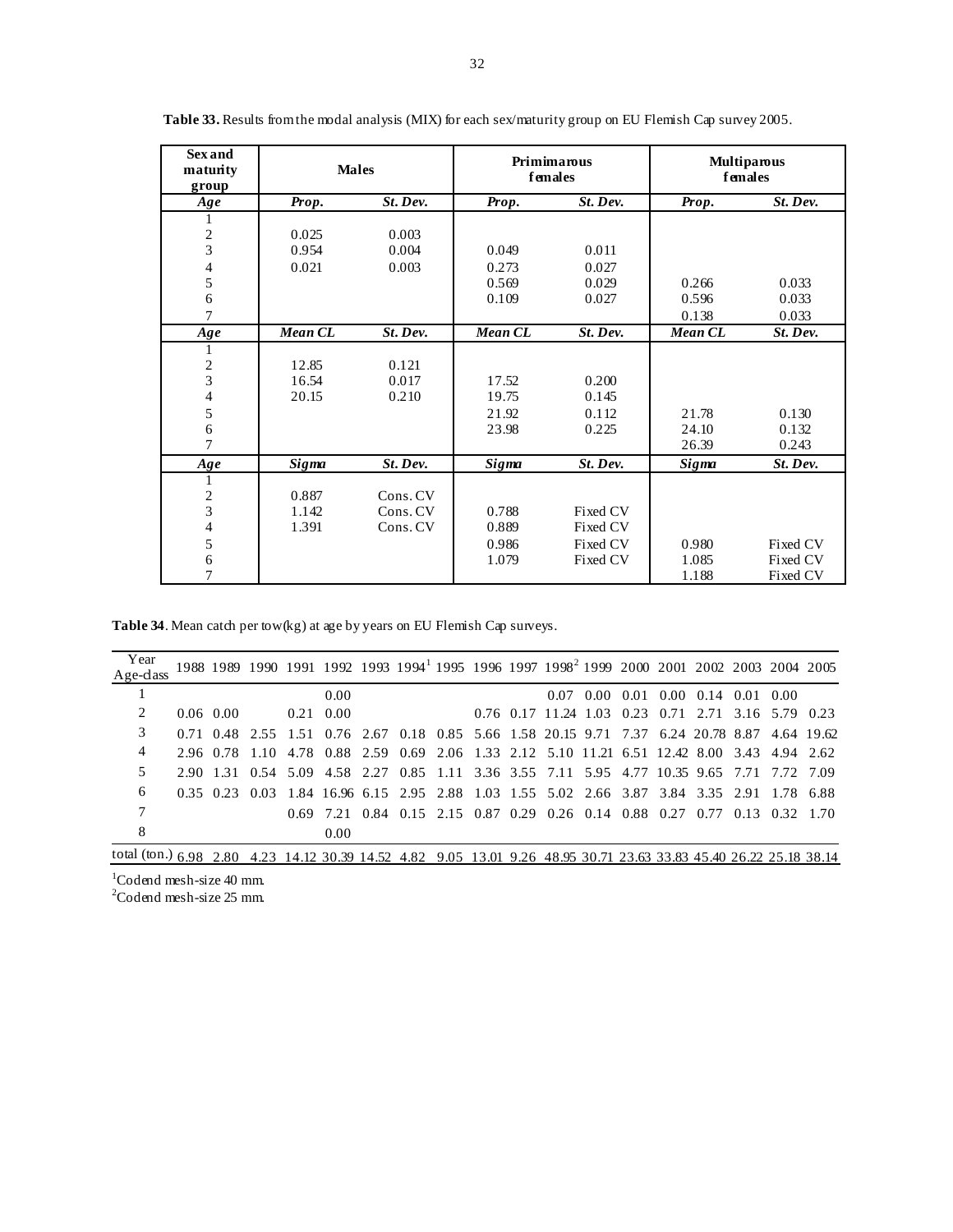

Figure 1 - Haul positions for the Flemish Cap 2005 survey.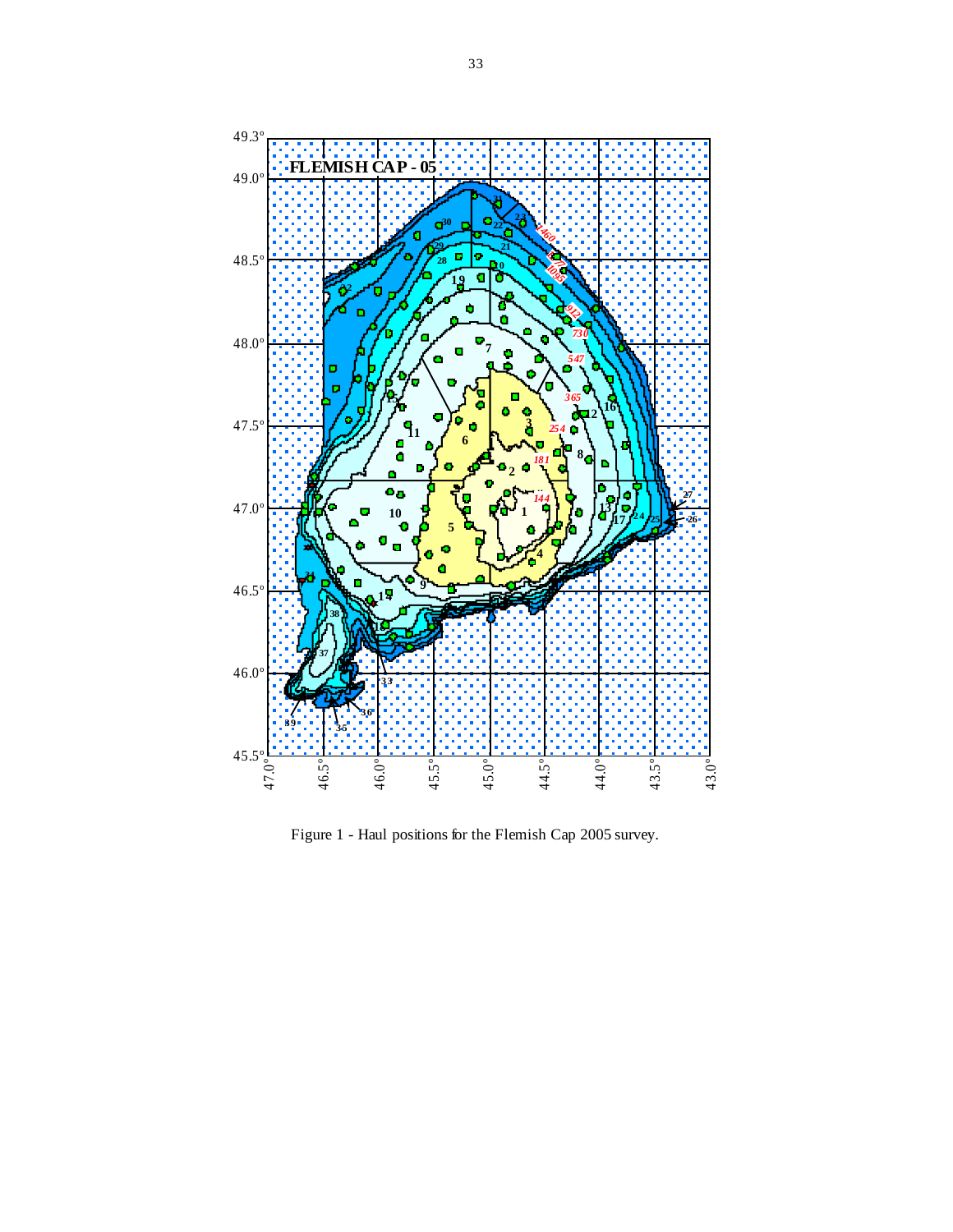

Figure 2 - Cod (*Gadus morhua*) catch distribution in the 2005 survey in Kg/mile.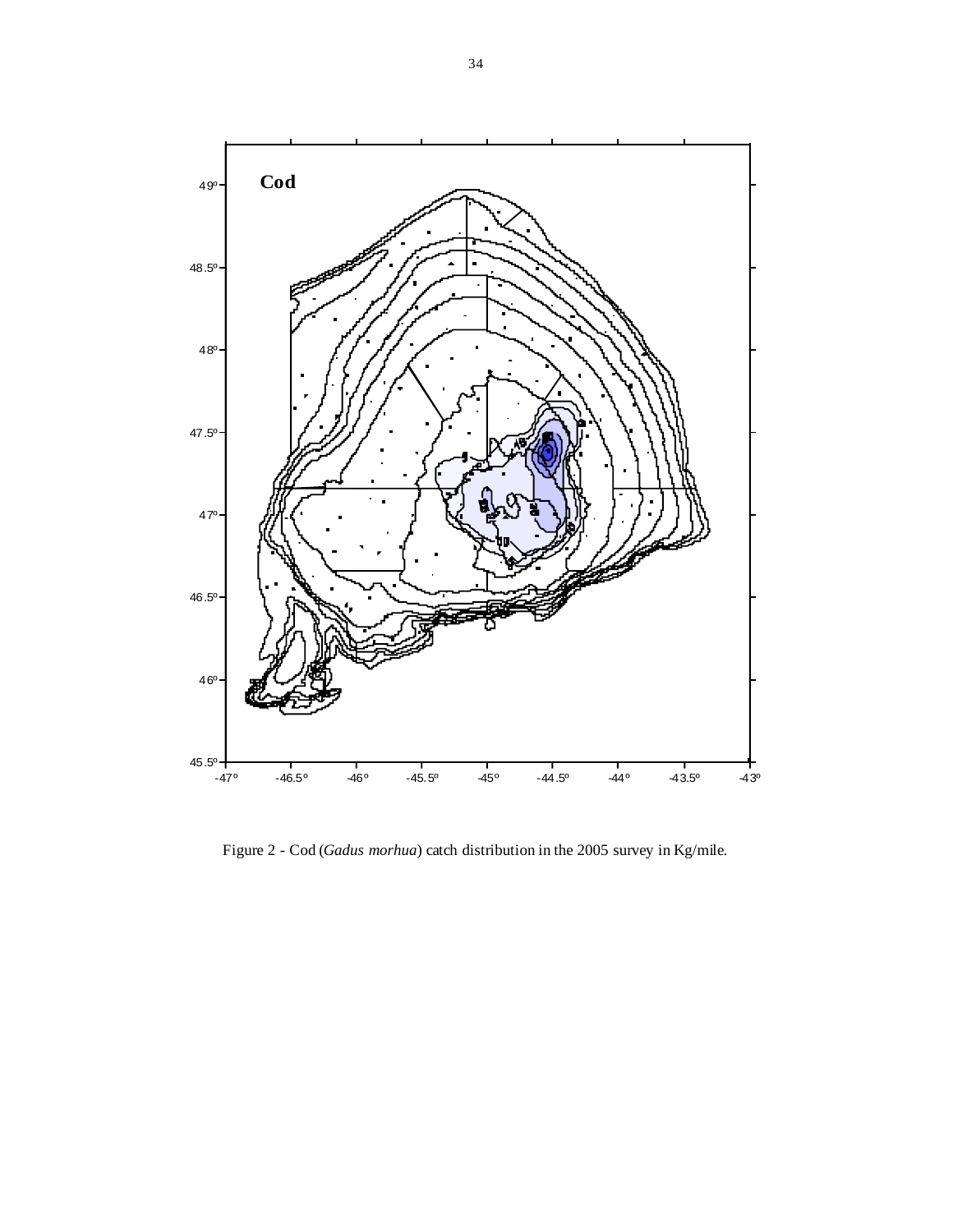

Figure 3 - American plaice (*Hippoglossoide platessoides*) catch distribution in the 2004 survey in Kg/tmile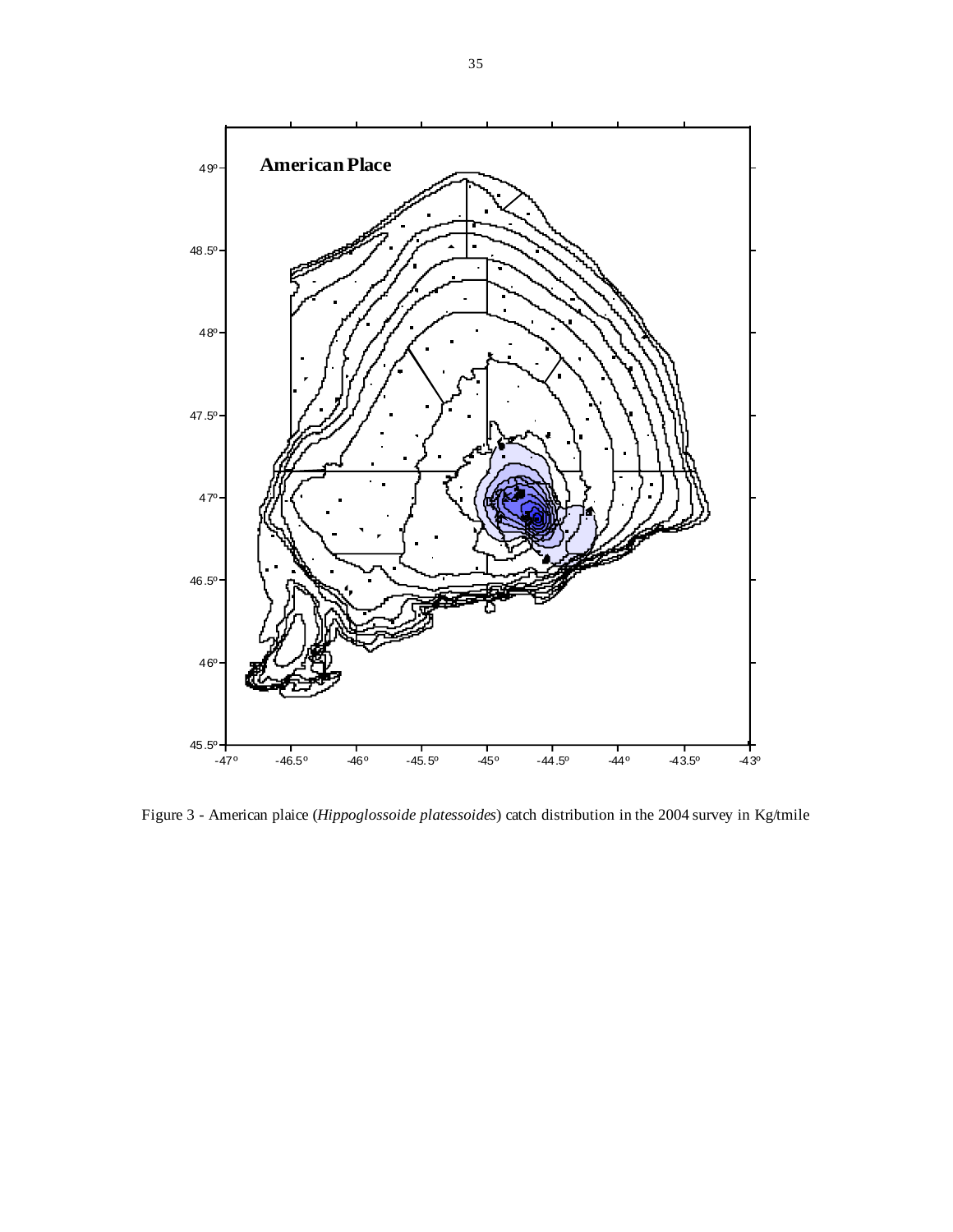

Figure 4 - Redfish (*Sebastes marinus*) catch distribution in the 2005 survey in Kg/mile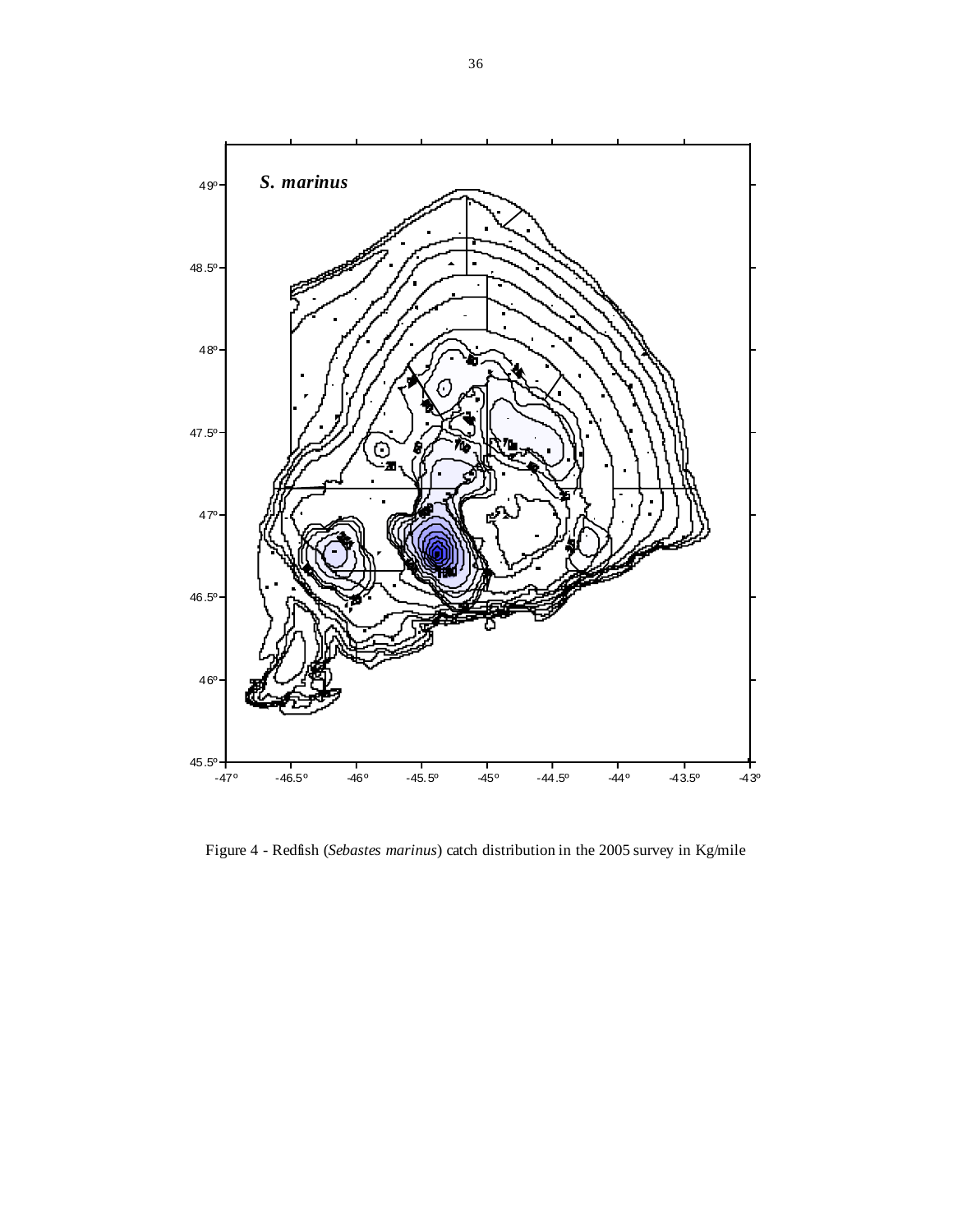

Figure 5 - Redfish (*Sebastes mentella*) catch distribution in the 2005 survey in Kg/mile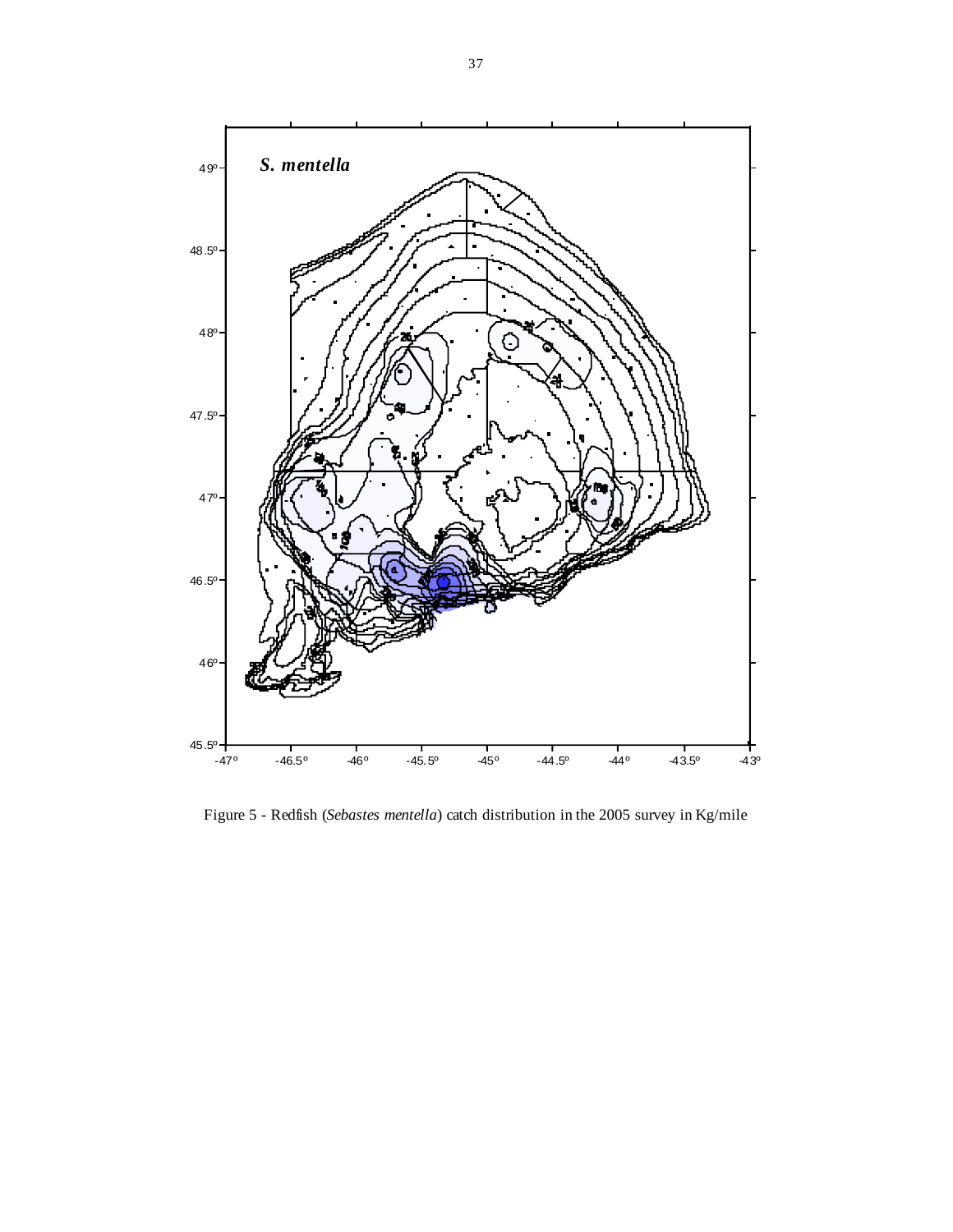

Figure 6 - Redfish (*Sebastes fasciatus*) catch distribution in the 2005 survey in Kg/mile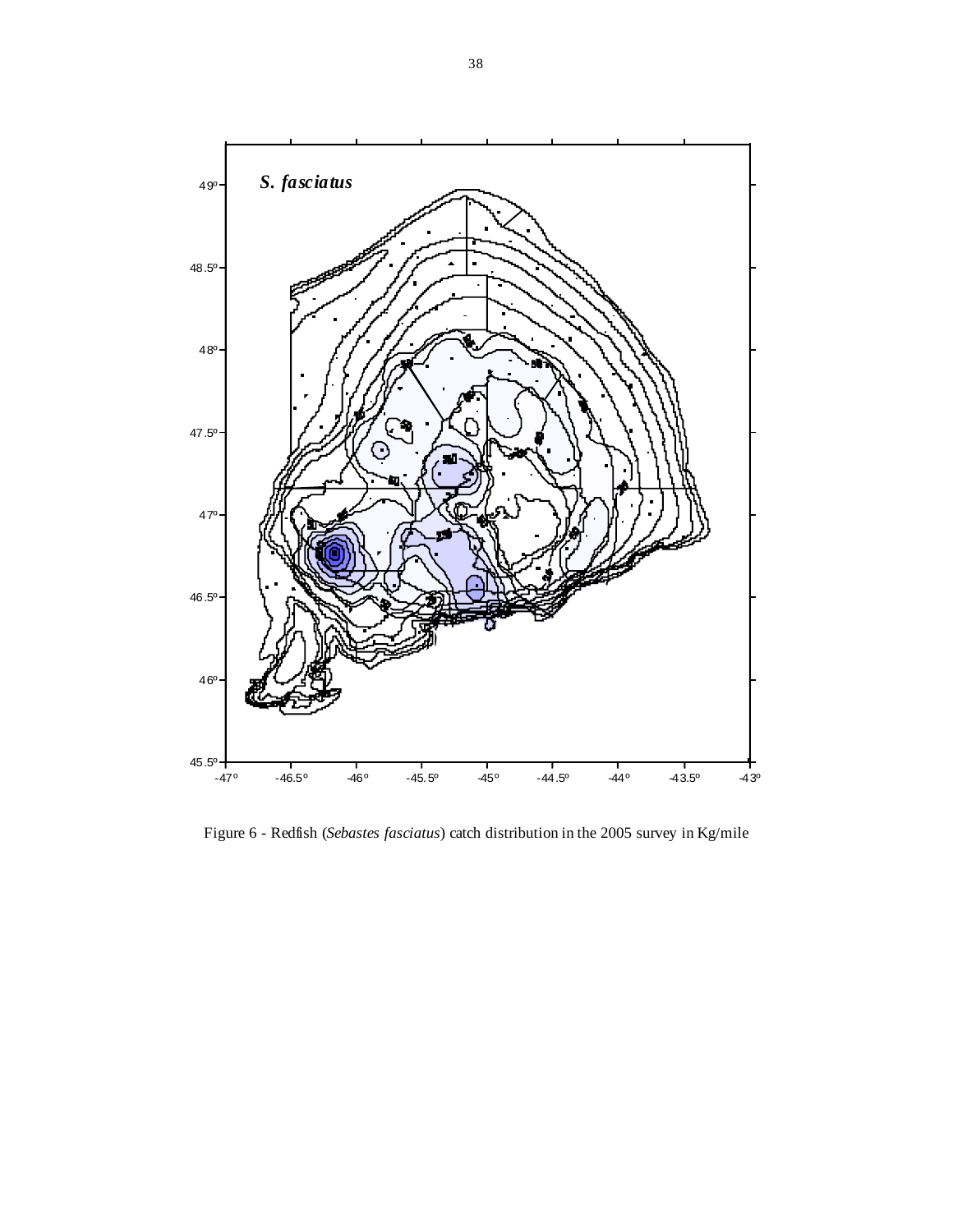

Figure 7 - Greenland halibut (*Reinhardtius hippoglossoides*) catch distribution in the 2005 survey in Kg/mile.